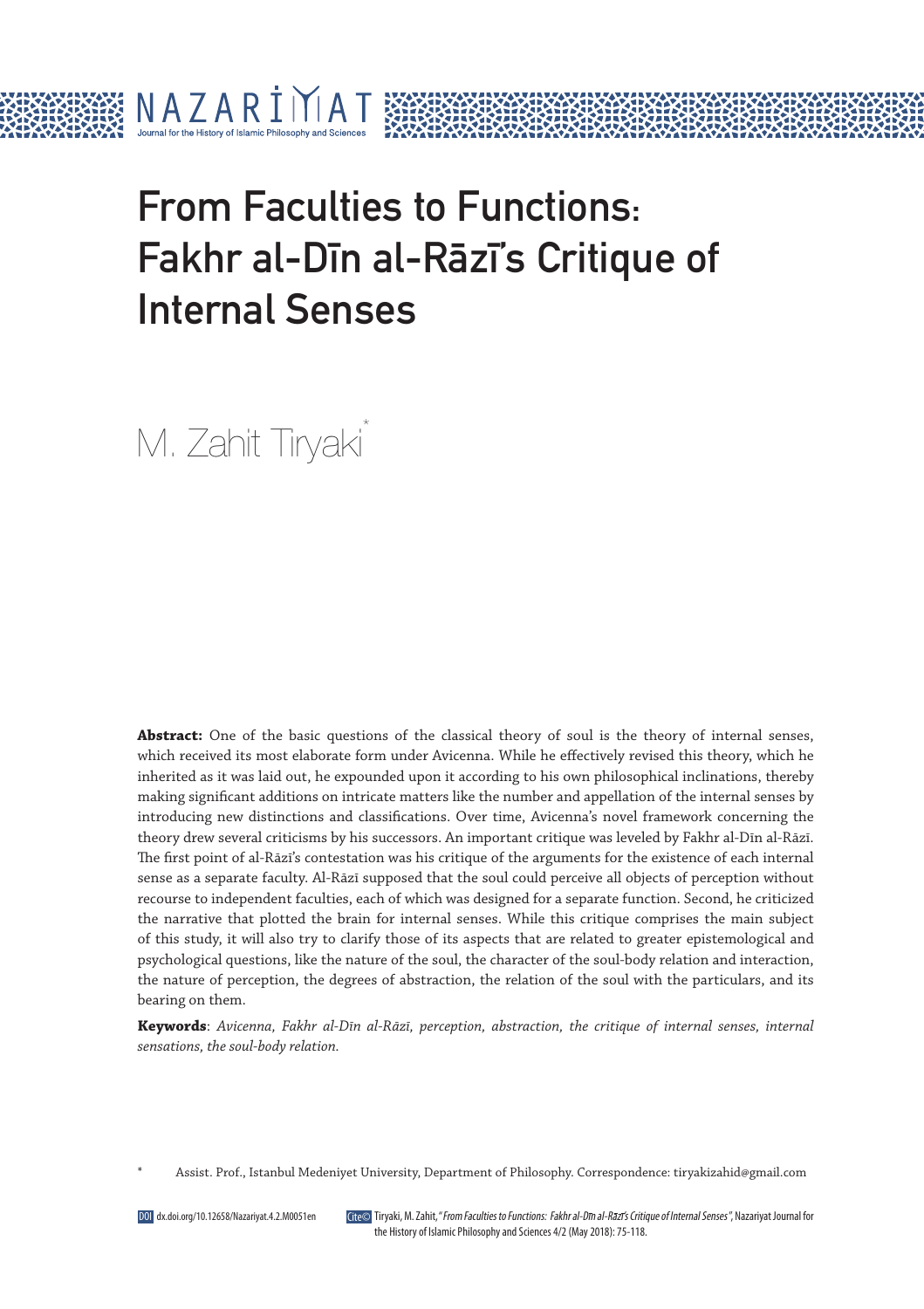"Nothing that perceives the particular is abstract, [and] nothing that perceives the universal is corporeal." *Ibn Sînâ, Kitâbü'n-Necât, 210.*

> "The soul is the percept for all sensations by all perceptions." *Fahreddin Râzî, Şerhu'l-Işârât, 264-265.*

#### Introduction

Internal senses, simply put, refer to those faculties that run the functions between the sensation of exterior objects by the human mind and the comprehension of perceived objects by intellection. Threading the ground of distinctions between subjectivity and objectivity, specificity and generality, particularity and universality, sensibility and intelligibility at this juncture, the theory of internal senses has a long history that was prefigured in the primary remarks of Plato and Aristotle, continued by Plotinus and Hellenistic commentators, and culminated in Avicenna. $^{\rm 1}$  This theory, as a subset of the Avicennian theory of soul $^{\rm 2}$  that was influential during the Middle Ages, retained its importance through modifications

- 1 For an overview of the problematique concerning the theory of internal senses and its long history, cf. Mehmet Zahit Tiryaki, "Tahayyül Kavramında İbn Sînâcı Dönüşümler," in *Kavram Geliştirme: Sosyal Bilimlerde Yeni İmkânlar*, ed. Kübra Bilgin Tiryaki and Lütfi Sunar (Ankara: Nobel Yayınları, 2016), 199- 213. For more extensive expositions on its historical development in Antiquity and afterward, also see M. Wright Bundy, *The Theory of Imagination in Classical and Mediaeval Thought* (Urbana: The University of Illinois Press, 1927), 11-83, 117-46, 177-99; Henry A. Wolfson, "The Internal Senses in Latin, Arabic, and Hebrew Philosophical Texts," *The Harvard Theological Review* 28/2 (April 1935): 69-133; E. Ruth Harvey, *Inward Wits: Psychological Theory in the Middle Ages and The Renaissance* (London: The Warburg Institute, 1975), 4-30, 39-61; Gerard Watson, *Phantasia in Classical Thought* (Galway: Galway University Press, 1988), 1-38, 59-134; Simon Kemp and Garth J. O Fletcher, "The Medieval Theory of the Inner Senses," *The American Journal of Psychology* 106/4 (Winter, 1993): 559-76; Dominik Perler, "Intentionality and Action Medieval Discussions on the Cognitive Capacities of Animals," in *Intellect and Imagination in Medieval Philosophy*, ed. M. C. Pacheco and J. F. Meirinhos (Turnhout: Brepols, 2006), 73-98; Katherine H. Tachau, "Approaching Medieval Scholars' Treatment of Cognition," in *Intellect and Imagination in Medieval Philosophy,* ed. M. C. Pacheco and J. F. Meirinhos (Turnhout: Brepols, 2006), 1-34.
- 2 Avicenna was influential not only particularly as regards the theory of internal senses, but generally in the theory of soul throughout the Middle Ages. Lagerlund supposes that the mind-body problem generally discussed in relation to Descartes can, in fact, be traced back to the time of Aristotelian and Islamic philosophy's transmission into Latin. In addition, he points out the significance of Aristotle's *Peri Psychēs*, Avicenna's *Kitāb al-nafs*, and Averroes' commentaries on Aristotle in this context. In this historical frame, Avicenna emerges as a key figure of the debates on the mind-body problem that will reach Descartes. Henrik Lagerlund, "Introduction: The Mind/Body Problem and Late Medieval Conceptions of the Soul," in *Forming the Mind: Essays on the Internal Senses and the Mind/Body Problem from Avicenna to the Medical Enlightenment,* ed. H. Lagerlund (Dordrecht: Springer, 2007), 1-5. For another study that demonstrates the influence of Avicenna's *Kitāb al-nafs* throughout the Latin Middle Ages by means of both historical figures and specific doctrines, see Dag Nikolaus Hasse, *Avicenna's De Anima in the Latin West: The Formation of a Peripatetic Philosophy of the Soul 1160–1300* (London: The Warburg Institute, 2000), V-X, 1-12, especially 127-53.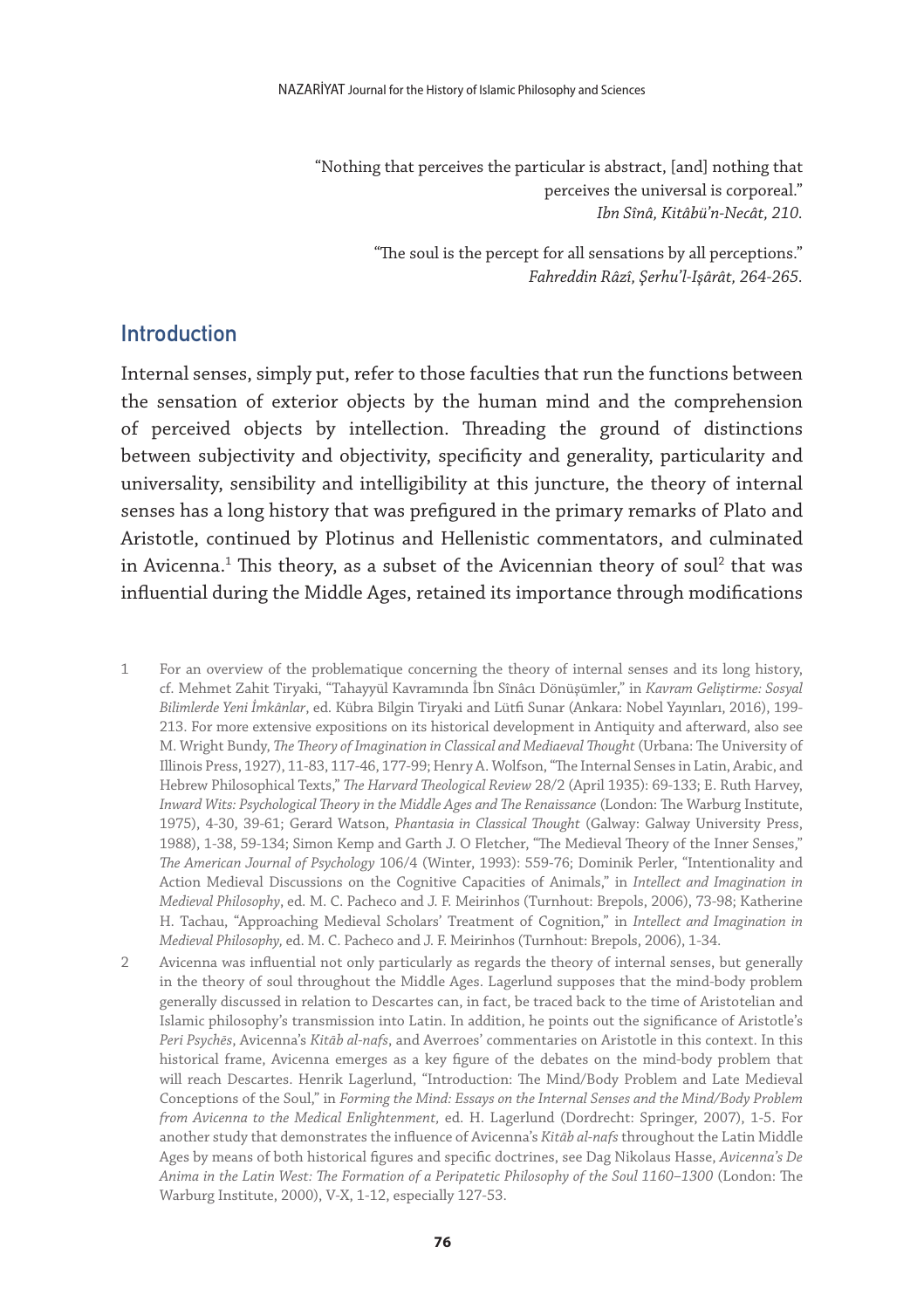and improvements due to the criticism and intervention of several figures. It was finally laid to rest thanks to new breakthroughs in the study of the brain's anatomy.3 Fakhr al-Dīn al-Rāzī is integral to this historical course because of his criticisms of the theory of internal senses. In this respect, he stands at a threshold between the medieval psychology of faculties that reached its peak with Avicenna and the debunking of this theory, which held that different faculties were located in a separate sector of the brain.

This study suggests that al-Rāzī's role figures in the context of his acceptance that internal sensations emerge from internal senses, as Avicenna argued, while attributing the internal sensations to the soul instead of to different faculties, and thus his presumption of internal sensations as the attributes or functions of the soul. Thus while standing at a juncture between speculative theology and philosophy with respect to his intellectual profile, he also stands at a similar cross-point visà-vis the specific theory that forms the subject matter of this study.<sup>4</sup> It appears that his views on fields like metaphysics, epistemology, psychology, and physics at the aforementioned juncture have drawn the attention of researchers for quite some time now. We could also mention an initial interest at the level of preliminary introduction and illustration with regard to the changes in his epistemology and psychology, as well as his critique of the theory of internal senses.<sup>5</sup>

<sup>3</sup> Kemp and Fletcher, "The Medieval Theory of the Inner Senses," 565-68.

<sup>4</sup> On al-Rāzī's method and role at the intersection of theology and philosophy, cf. Şaban Haklı, "Müteahhirûn Döneminde Felsefe-Kelâm İlişkisi: Fahruddin er-Râzî Örneği" (Unpublished PhD diss., Marmara University, 2002), IX-XXVI; Agil Şirinov, "Fahreddin Râzî ve Nasreddin Tûsî'nin İbn Sînâcılığı," in *Uluslararası İbn Sînâ Sempozyumu Bildirileri, 22-24 Mayıs 2008*, ed. Mehmet Mazak and Kâmil Engin (İstanbul: İstanbul Büyükşehir Belediyesi Kültür A. Ş. Yayınları, 2008), 275- 77; Eşref Altaş, "İbn Sînâ Felsefesi ve Eşarîyye Kelâmı Arasında Fahreddin er-Râzî'nin Yöntemi," *M. Ü. İlâhiyât Fakültesi Dergisi* 36 (2009/1): 140-48, 149-50; İsmail Hanoğlu, "Kitâbü'l-Mülahhas fi'l-Mantık ve'l-Hikme Bağlamında Fahruddin er-Râzî ve İslâm Felsefesi," *Hitit Üniversitesi İlâhiyât Fakültesi Dergisi* 10/20 (2011/2): 172-74, 179-84; Ömer Türker, "Kelâm ve Felsefe Tarihinde Fahreddin er-Râzî," in *İslâm Düşüncesinin Dönüşüm Çağında Fahreddin er-Râzî*, ed. Ö. Türker and O. Demir (İstanbul: İSAM Yayınları, 2013), 17-40; Eşref Altaş, "Fahreddin er-Râzî'nin 13. Yüzyıldaki Mirası," in *Uluslararası 13. Yüzyılda Felsefe Sempozyumu Bildirileri*, ed. Murat Demirkol and M. Enes Kala (Ankara: Yıldırım Beyazıt Üniversitesi İnsan ve Toplum Bilimleri Fakültesi Yayınları, 2014), 319-26, 329-31; Bilal Ibrahim, "Faḫr ad-Dīn ar-Rāzī, Ibn al-Haytam and Aristotelian Science: Essentialism versus Phenomenalism in Post-Classical Islamic Thought," *Oriens* 41 (2013): 386-402.

<sup>5</sup> Mustafa Bozkurt, "Fahreddin Râzî'de Bilgi Teorisi" (Unpublished PhD diss., Ankara University, 2006), 108-13, 119-20; Şaban Haklı, "Fahreddin er-Râzî'nin Bilgi Teorisi," in *İslâm Düşüncesinin Dönüşüm Çağında Fahreddin er-Râzî*, ed. Ö. Türker and O. Demir (İstanbul: İSAM Yayınları, 2013), 432-38; Asiye Aykıt, "Nefis Nazariyesi Çerçevesinde Fahreddin er-Râzî'nin Ahlâk Düşüncesi," *C. Ü. İlâhiyât Fakültesi Dergisi* 18. no. 1 (2014): 210-11; Yunus Cengiz, "Nefs Çözümlemesi Açısından Fahreddin er-Râzî'nin İbn Sînâ ile İlişkisi," in *Uluslararası İmam Eşarî ve Eşarîlik Sempozyumu Bildirileri-Siirt Üniversitesi İlâhiyât Fakültesi (21-23 Eylül 2014)*, ed. Cemalettin Erdemci and Fadıl Aygan (İstanbul: Beyan Yayınları, 2015), 429-53.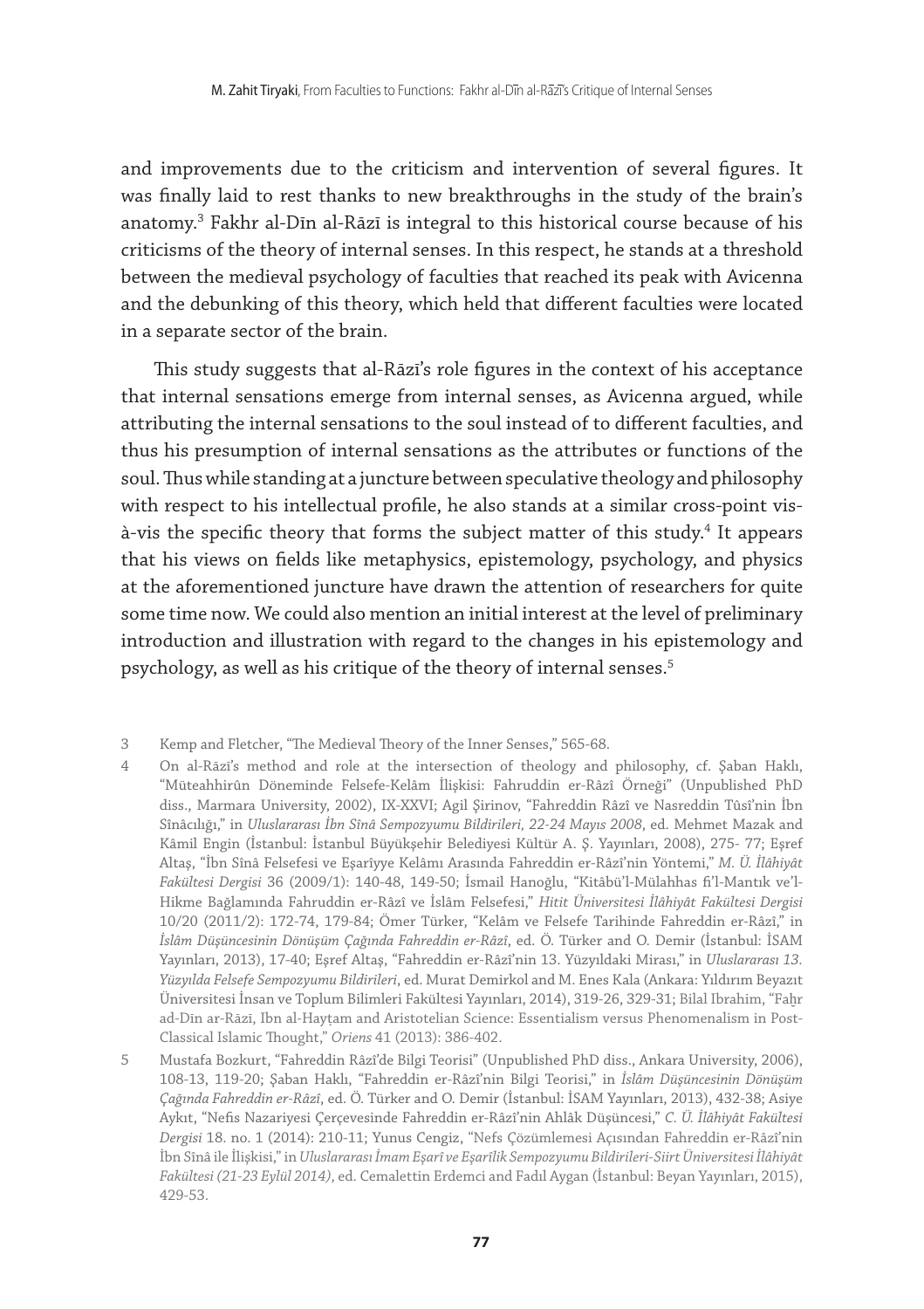Another issue that needs to be considered is whether there is a relation between al-Rāzī's positions on the theories of the soul and knowledge and his critique of internal sense and, if so, what its nature is. First of all, he finds the soul's immateriality open to discussion and objects to the philosophers' presumptions concerning its immateriality. He also denies the contrariety that Avicenna posed between intelligibility and corporeality by refuting the distinction between the intellect, which comprehends the universals, and the sensory faculties, which perceive the particulars. Al-Rāzī establishes the soul as the only seat related to the particulars and impinging on them by turning the soul into a single faculty that responds to all perceptions, whether universal or particular, sensory or conceptual. In this sense, he suggests a more intimate soul-body relation than does Avicenna's dualist position.

In addition, he criticizes the philosophers' thought of abstraction for turning away from the conception of knowledge that involves *the forms obtained from external objects to be realized in the perceiver by being abstracted from their corporeal features* to a conception of perception that involves an *attribution and attachment between the perceiver and the perceived*. The aforementioned studies on his work also include certain depictions concerning the epistemological questions and changes expressed here. Therefore, another aim of this study is to trace more emphatically the relations between the questions pointed out herein and the critique of internal senses.

Despite the certain historical import of all similar studies that discuss questions pertinent to a period, it would probably lend its primary import by setting the relation between the classical questions and the new ones, regardless of acceptance or refutation. Hence, al-Rāzī's just noted views in the context of changes in the conception of the soul and knowledge in general, as well as those in the context of the critique of internal senses in particular, have such a dimension. Thus, the perspectives of both Avicenna and Fakhr al-Dīn al-Rāzī have common ground with various questions debated in the contemporary philosophy of the mind, like dualism, materialism, physicalism, the mind-body relation, mental causation, mental content, relations between mental states and properties as well as physical states and properties, and the mind's relations with behavior and action, consciousness, and self-consciousness. While drawing the connections between their views and the aforementioned questions without losing sight of the changing scientific paradigm is beyond the scope of this study, it must be pointed out that an assessment that clarifies the descriptions of their thoughts on the said issues would lay a stepping stone for further in-depth studies.

Thus, this study will first elaborate on and deepen the narrative of al-Rāzī's criticisms of Avicenna as regards the internal senses vis-à-vis the changes in the conception of self and knowledge, and demonstrate the *internal sensations as*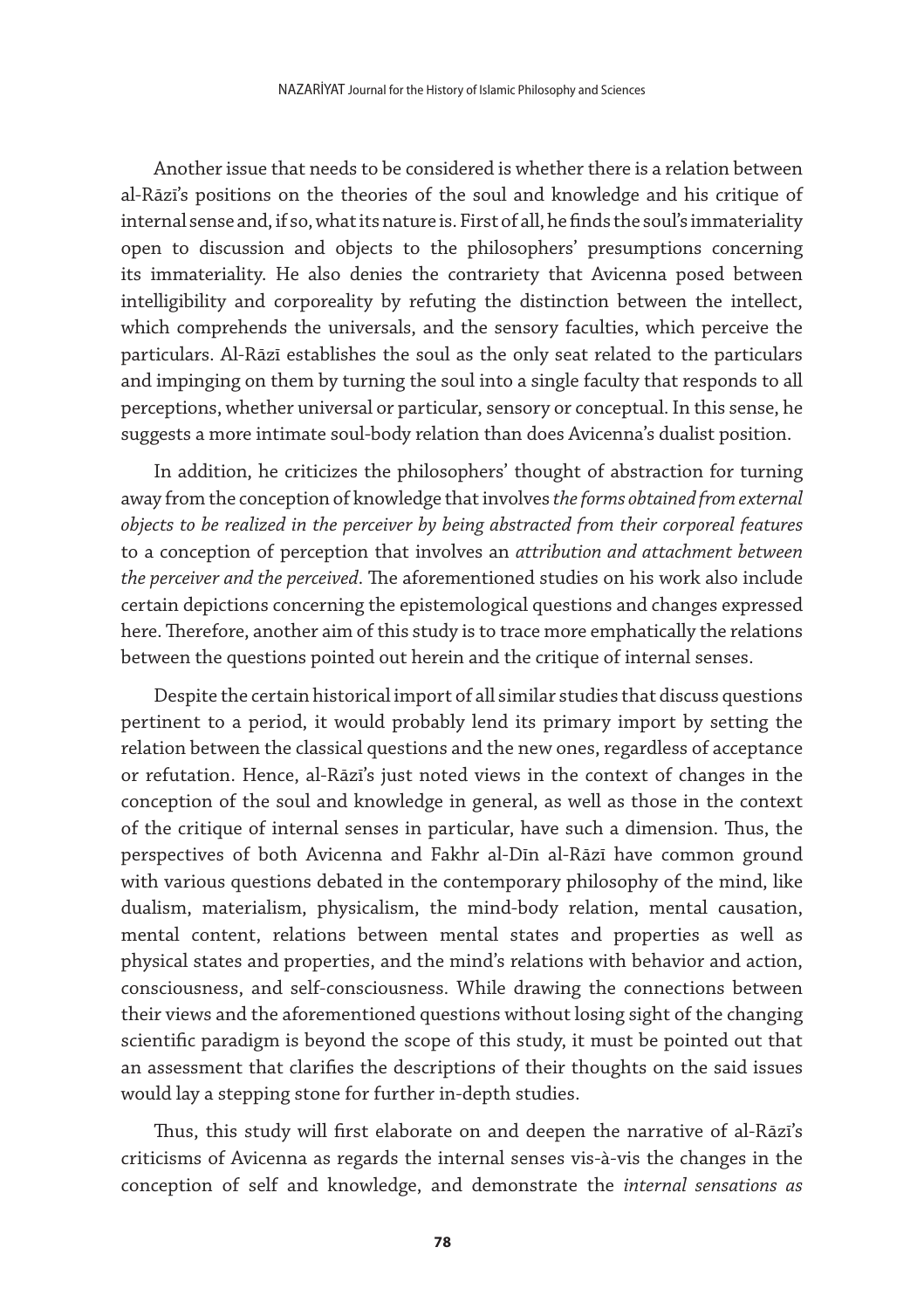*manifold functions of the soul* rather than the *internal senses as disparate faculties of the soul* prevailed in al-Rāzī's thought, even though he offered his philosophical contribution when the established scheme of internal senses was still in circulation. Moreover, the relation between the certain changes in his conception of the soul and knowledge and his critique of internal senses will be considered a backdrop. A number of questions noted above concerning his critique of internal senses, like the nature of the soul, the character of the soul-body relation and interaction, the soul's relation with sensory and conceptual comprehension, and the proper nature of the functionality of internal sensations in his epistemology, deserve more extensive treatment than the present space constraints permit.

Given the facts, certain aspects of the changes in his conception of the theory of knowledge that act as a backdrop to his critique of the internal senses will first be briefly sketched. After this, the many facets of his critique of the internal senses will be presented. Last, his alternative perspective of internal sensations will be analyzed. While *Sharḥ al-Ishārāt* forms the main reference text used in this study to analyze his criticisms, sections from his other works that convey similar expressions $^6$  will also be cited where relevant. $^7$ 

## The Psychological and Epistemological Backdrop of al-Razı's Critique of the Internal Senses

Al-Rāzī's critique of the internal senses exhibits certain aspects related to his general stance on subjects like the soul's nature, perception-sensation, and the perception of the universals and the particulars. In this section, particular changes

6 The chronological list of major texts consulted for this study is: 1. *al-Mabāḥith al-mashriqiyya* 2. *al-Mulakhkhaṣ* 3. *Sharḥ al-ishārāt* 4. *Sharḥ al-ʿuyūn al-ḥikma* 5. *al-Maṭālib al-ʿāliya*. See, Eşref Altaş, "Fahreddin er-Râzî'nin Eserlerinin Kronolojisi," *İslâm Düşüncesinin Dönüşüm Çağında Fahreddin er-Râzî*, ed. Ö. Türker and O. Demir (İstanbul: İSAM Yayınları, 2013), 109-10, 112-13, 115, 136-40. At a glance, *Sharḥ al-ishārāt* may be classified under philosophical works vis-à-vis its method, works of criticism visà-vis its content, and commentaries as a second step vis-à-vis the period. Nevertheless, the variability of the positions he took in treating topics requires a keener take of the classification of his works based on method and periods. Cf. Eşref Altaş, "İbn Sînâ Felsefesi ve Eşarîyye Kelâmı Arasında Fahreddin er-Râzî'nin Yöntemi," *M. Ü. İlâhiyât Fakültesi Dergisi* 36 (2009/1): 136-40.

7 For *Sharḥ al-ishārāt*, which Fakhr al-Dīn al-Rāzī composed in 576/1180, and some remarks on and depictions of his "exegetical practice" in this work, cf. Altaş, "Fahreddin er-Râzî'nin Eserlerinin Kronolojisi," 115; Robert Wisnovsky, "Avicennism and Exegetical Practice in the Early Commentaries on the Isharat," *Oriens* 41/3-4 (2013): 357-58, 366-68, 373; Agil Şirinov, "İşârât Geleneği Bağlamında Fahreddin Râzî," in *İslâm Düşüncesinin Dönüşüm Çağında Fahreddin er-Râzî*, ed. Ö. Türker and O. Demir (İstanbul: İSAM Yayınları 2013), 208-21; Hakan Coşar, "İslâm Düşüncesinde Günümüzde Az Bilinen Bir Gelenek: İşârât (Şerhleri) Geleneği," *Dînî Araştırmalar* 16/43 (July-December 2013): 51-54.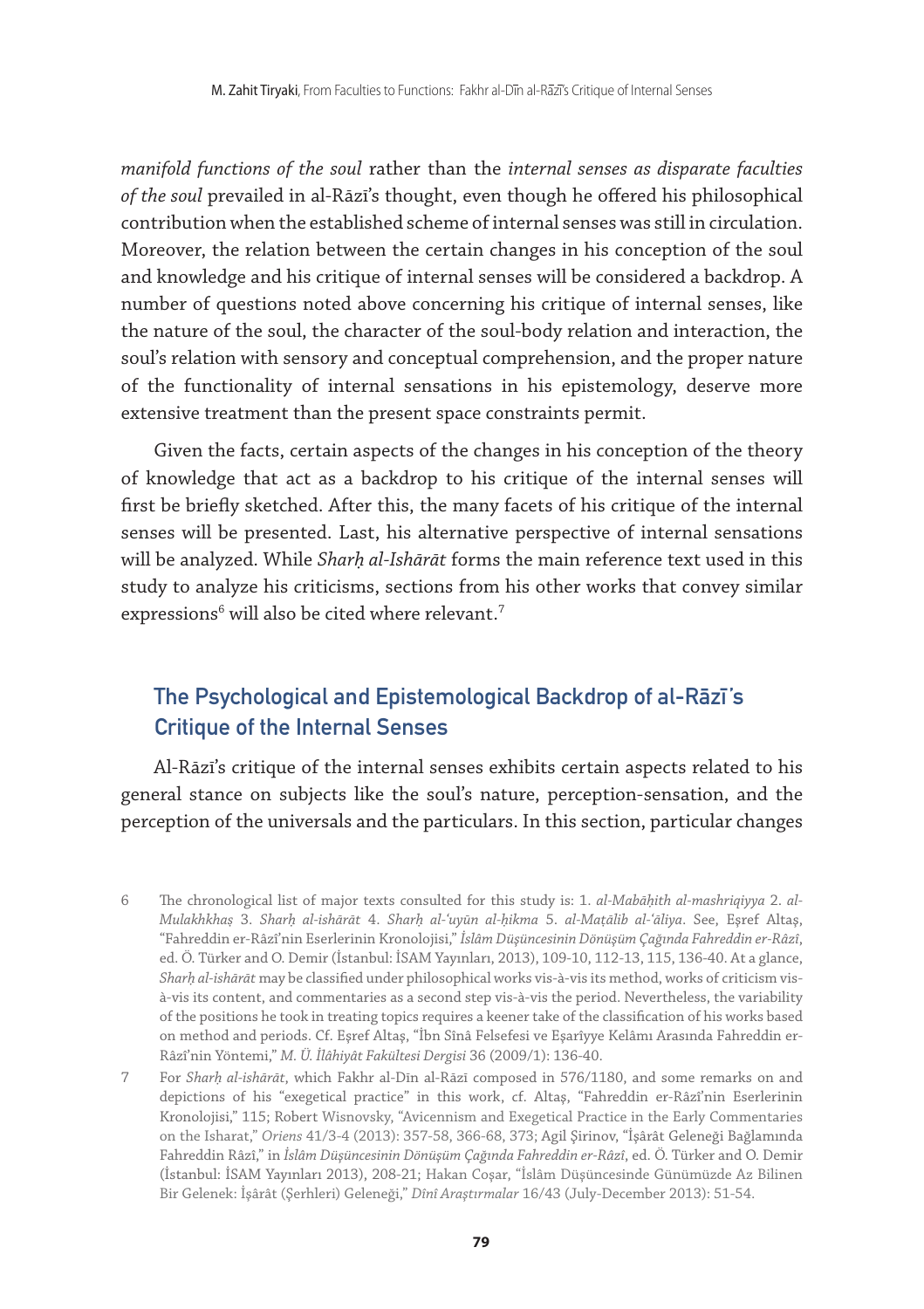in his conception of the theory of soul and knowledge, in contradistinction with Avicenna, will be briefly illustrated as a background for his critique of the internal senses.

According to Avicenna, the soul is an immaterial and incorporeal substance.<sup>8</sup> Al-Rāzī, who holds the same view, notes that Avicenna's argument that the soul is an immaterial body does not necessitate that it be incorporeal.<sup>9</sup>

In line with this, Avicenna envisions the soul as having disparate faculties as well as separate branches, a conviction he forms by the following presumptions: The soul is a single thing, and the impossibility of a single thing like the soul being is immaterial and incorporeal is the principle of animate things' various actions. While contrariety may occur in animate actions, different faculties may attend

- 8 Ibn Sīnā, *al-Ishārāt wa-al-tanbīhāt* (including *Sharḥ al-Ishārāt wa-al-tanbīhāt*), ed. ʿAlī Riḍā Najafzādah (Tehran: Anjuman-i Āsār va Mafākhir-i Farhangī, 2005), 202, 205-207, 210, 214 (hereafter *al-Ishārāt*); Ibn Sīnā, *Kitāb al-Shifā: al-Nafs*, ed. Fazlur Rahman (Oxford: Oxford University Press, 1959), 27-33, 209-21 (hereafter *al-Nafs*).
- 9 Fakhr al-Dīn al-Rāzī, *al-Mabāḥith al-mashriqiyya fī ʿilm al-ilāhiyyat wa-al-ṭabīʿiyyat*, ed. Muḥammad Muʿtaṣim Billāh al-Baghdādī (Beirut: Dār al-kitāb al-ʿArabī, 1990), II, 238-39 (hereafter *Mabāhith*). For more extended assessments and explanations of al-Rāzī against the philosophers who argued that the human soul is not corporeal, also see Fakhr al-Dīn al-Rāzī, *al-Mabāḥith*, II, 359-92, where he criticizes their evidence one by one and states: "This is all the evidence we found out for the demonstration of the immateriality of the soul. None of it convinced us for the aforementioned doubt. Who are capable of resolving these doubts may utilize them as evidence." Ibid., 387. He also evaluates therein the justifications of those who deny the soul's immateriality (ibid., 389-92). He follows this up with a little milder idiom against the justifications for the soul-body distinction in *Kitāb al-nafs wa-al-rūḥ wa-sharḥ quwāhumā* and assesses both the rational and the canonical argumentations. See, Idem, *Kitāb al-nafs wa-al-rūḥ wa-sharḥ quwāhumā*, ed. M. Ṣaghīr Ḥasan al-Maʿṣūmī (Tehran: Maʿhad al-abḥāth al-Islāmiyya, 1985), 27-51 (hereafter *al-Nafs*). However, he also mentions his critical treatment of the issue in his works. In fact, he devoted the second chapter of the seventh book of his *al-Maṭālib al-ʿāliya* exclusively to this topic. See idem, *al-Maṭālib al-ʿāliya min al-ʿilm alilāhī*, ed. Muḥammad ʿAbd al-Salām Shāhīn (Beirut: Dār al-kutub al-ʿilmiyya, 1999), VII, 21-81 (hereafter *al-Maṭālib*). For debates on whether the soul is an abstract substance à la al-Rāzī and his argument for it, see Hayri Kaplan, "Fahruddin er-Râzî Düşüncesinde Ruh ve Ahlâk" (Unpublished PhD diss., Ankara University, 2001), 111-72; Muammer İskenderoglu, "Fakhr al-Dīn al-Rāzi on the immateriality of the houman soul," *Journal of Oriental and African Studies* 14 (2005): 121-36; Jules Janssens, "Fakhr al-Dīn al-Rāzī on the Soul: A Critical Approach to Ibn Sīnā," *The Muslim World* 102 (July/October 2012): 566-67, 570-79. On the study of al-Rāzī's critique of Avicennian psychology, mainly with specific reference to his *Mabāḥith*, and the emphasis on al-Rāzī's development of a psychological theory which states that soul is incorporeal, in the context of the interrelation of his metaphysical, epistemological, and psychological criticisms, see Muhammad Fariduddin Attar, "Faḫr al-Dīn al-Rāzī on the Human Soul: A Study of the Psychology Section of al-Mabāḥiṯ al-mašriqiyya fī ʿilm al-ilāhiyyāt wa-l-ṭabīʿiyyāt" (Unpublished MA thesis, McGill University, 2014), 13-52, 85. In a forthcoming study, Eşref Altaş argues that al-Rāzī claims that the justifications for the soul's incorporeality are insufficient to show that it is abstract and immaterial. See, "Fahreddin Râzî'de İnsanın Mahiyet ve Hakikati Üzerine." Before al-Rāzī, the issue of the soul's abstractness was reconciled with the main principles of theology by theologians like al-Ījī and became defensible once more. See Ömer Türker, "Kelâm Geleneğinde Adudüddin el-Îcî: Kelâmın Bilimsel Kimliği Sorunu," in *İslâm İlim ve Düşünce Geleneğinde Adudüddin el-Îcî*, ed. Eşref Altaş (İstanbul: İsam Yayınları, 2018), 302-04.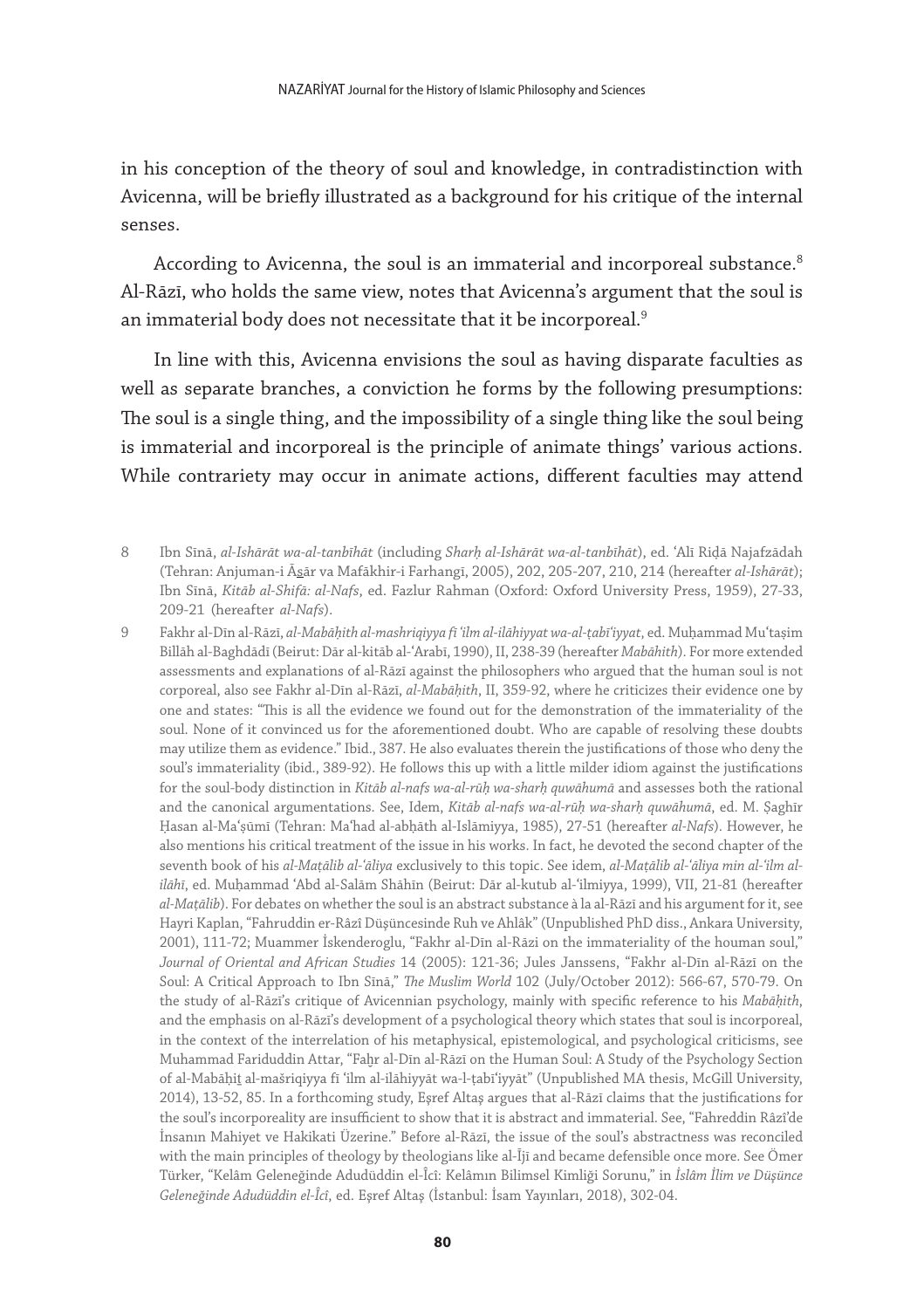to things that differ from the things with which they were involved. Therefore, there has to be both a unitary thing like the soul and the faculties that would act as the principle of its different actions. If each faculty had independent beings unencumbered by a single thing like soul, there would be no opposition between the faculties or counteraction among their actions. Thus, even though there may be independent faculties for the soul's myriad perceptions, they are imagined to be tied to a single thing like the soul. Avicenna viewed this condition as a prerequisite for the interaction, which al-Rāzī expressed as *the transmission of the affections of the soul to the faculties* and *the transmission of the affections of the faculties to the soul*. 10 Hence, the narrative of a single soul and its various faculties in a sense forms, according to Avicenna, the prerequisite of the interaction that occurs from the soul to the body or vice versa. Al-Rāzī, however, concedes the soul's disparate actions and the function it engenders, even though he does not attribute it to independent faculties that exists by themselves while interacting with the soul, as Avicenna does. On the contrary, he views each of them as actions and functions of the soul.

The perception according to philosophers, particularly Avicenna, is the representation of a thing's truth or form by the perceiver. Al-Rāzī also criticizes the Avicennian conception of perception, just as he does the conception of internal senses in manifold faculties. Thus, one must ask whether his critique is related to that of internal senses or the former as a backdrop against the latter. While a comprehensive study of the changes in the conception of perception for al-Rāzī's epistemology here is impossible, some general thoughts that can shed light on his aforementioned critique may be mentioned.

Al-Rāzī picks up the relevant debates in two points: (1) The debate related to the presumption that the perception of a thing is achieved only if the truth of what is to be perceived is conceived (*ḥuṣūl*) in the perceiver's self, (2) whether the perception is just that conception itself.<sup>11</sup> He approaches the first from two angles:

<sup>10</sup> Ibn Sīnā, *al-Ishārāt*, 214; Fakhr al-Dīn al-Rāzī, *Sharḥ al-Ishārāt wa-al-tanbīhāt*, ed. ʿAlī Riḍā Najafzādah (Tehran: Anjuman-i Āsār va Mafākhir-i Farhangī, 2005), 214-15 (hereafter *Sharḥ al-Ishārāt*). For Avicenna's general assessments with respect to the soul's actions, faculties, and perceptions, as well as the relation of the soul to senses, also see, *al-Nafs*, 33-53, 58-67, 221-27. On the nature of the soulbody relation, al-Rāzī writes: "There is a single kind of relation of one thing to another such that it is deformed if detached from it. An instance of it is like the relation of material accidents and forms with their lot. The relation [between one thing to another external to it] may be weak and its detachment from the thing it was attached comes with ease for the slightest reason. The relation of the souls with bodies is neither as strong as the former nor as weak as the latter..." Idem, *al-Mabāḥith*, II, 392.

<sup>11</sup> al-Rāzī, *Sharḥ al-Ishārāt*, 217.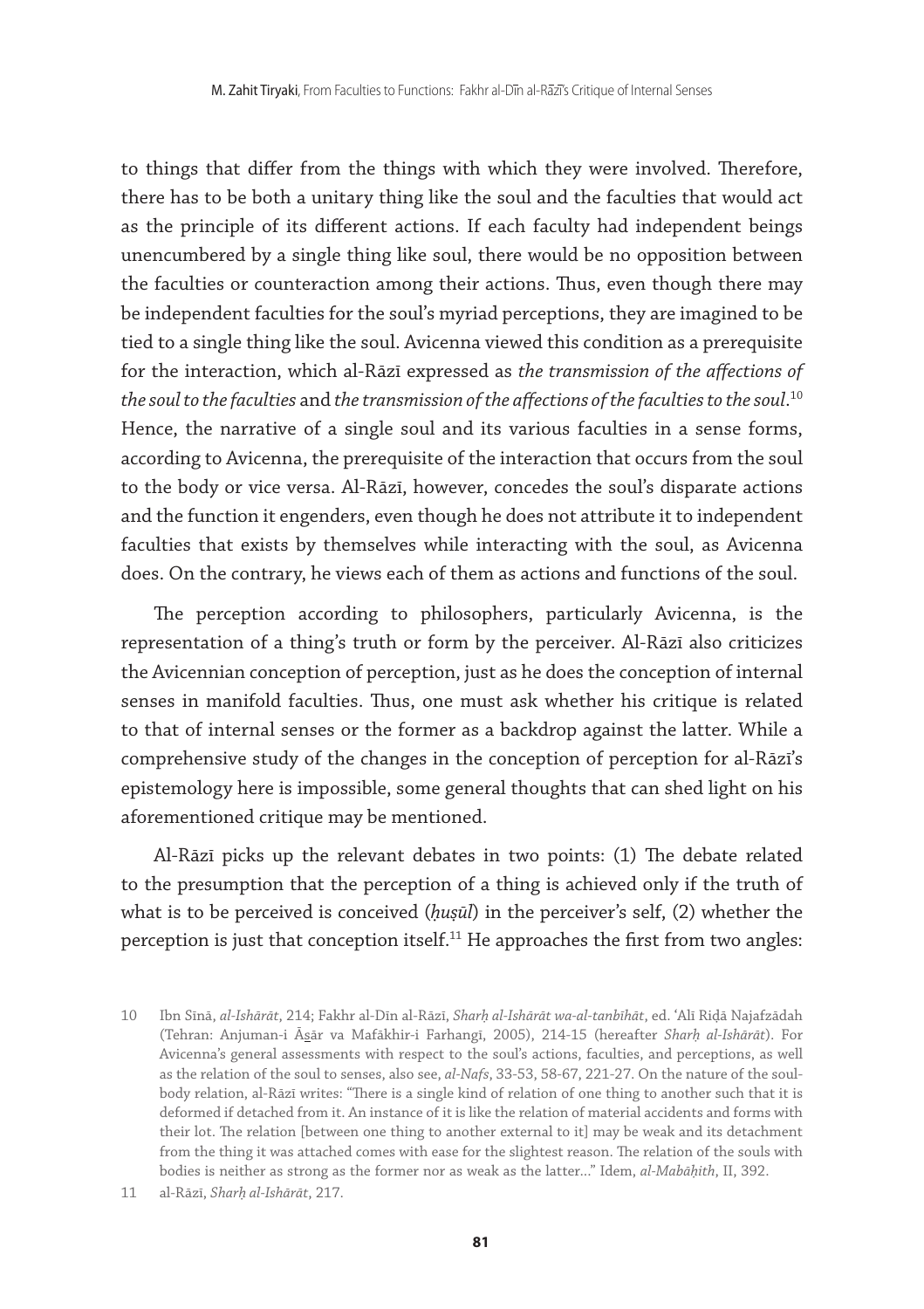(1) The philosophers' justification does not sustain the theory that perception is the conception of the perceived thing by the perceiver itself, which would have meant the perceived thing's formation in the mind, and (2) He supposes that the justification does not hold that the perception is the formation of the forms of perceived things by some faculties, based on the perception particular to external senses, which is impossible to figure out unless the object of perception emerges in the exterior. His rationale here is the possibility of calling the perception the faculties' attachment (*taʿalluq*) to objects of perception. For example, in the case of sight, the perception particular to sight is a relative condition of the faculty with the external object without any impression of the form of what is seen by the faculty or its locus.

In al-Rāzī's opinion, this applies to all sensations like hearing, taste, smell, and touch.12 He points out that some people, who deny that the formation of perception and the consciousness (*shuʿūr*) depends on the conception of the nature of what the perceiver perceives, justify it by both general arguments on conceptual and sensory perception and particular arguments unique to each of these perceptions. Suggesting that these arguments demonstrate the impossibility of the impression of the intelligible and imaginary on the intellect and the imagination, he criticizes the conception of perception as impression (*inṭibāʿ*) as much as he does conception (*ḥuṣūl*) 13 and notes that Avicenna's statements are conflicting (*muḍṭarib*) as to whether perception is the impression of the form.<sup>14</sup> Furthermore, he argues that accepting either the impression of the form or the identity (*ittiḥād*) of intellectintelligible necessitates the acceptance of both.

Avicenna defends the identity of intellect-intelligible in *al-Mabdaʾ wa-almaʿād*, whereas he appears to forgo this view, although he retains the impression view in his theory of knowledge in *al-Ishārāt*. Al-Rāzī views him as troubled for his subscribing to the perspective of impression while renouncing the identity of intellect-intelligible.15 After these criticisms, he concludes that perception is not an impression, but must be a relative-relational condition,<sup>16</sup> and responds to Avicenna's "*the perception of a thing is the representation of its truth in the perceiver*" by pointing out the inconsistencies in his system of thought.<sup>17</sup> No doubt there are more

- 12 al-Rāzī, *Sharḥ al-Ishārāt*, 218.
- 13 al-Rāzī, *Sharḥ al-Ishārāt*, 219-21.
- 14 al-Rāzī, *Sharḥ al-Ishārāt*, 226.
- 15 al-Rāzī, *Sharḥ al-Ishārāt*, 228-29.
- 16 al-Rāzī, *Sharḥ al-Ishārāt*, 233.

<sup>17</sup> al-Rāzī, *Sharḥ al-Ishārāt*, 234-35. Bilal Ibrahim argues that al-Rāzī sketches a new epistemological framework in *al-Mabāḥith al-mashriqiyya* and *al-Mulakhkhaṣ fī al-ḥikma wa-al-manṭiq¸* one that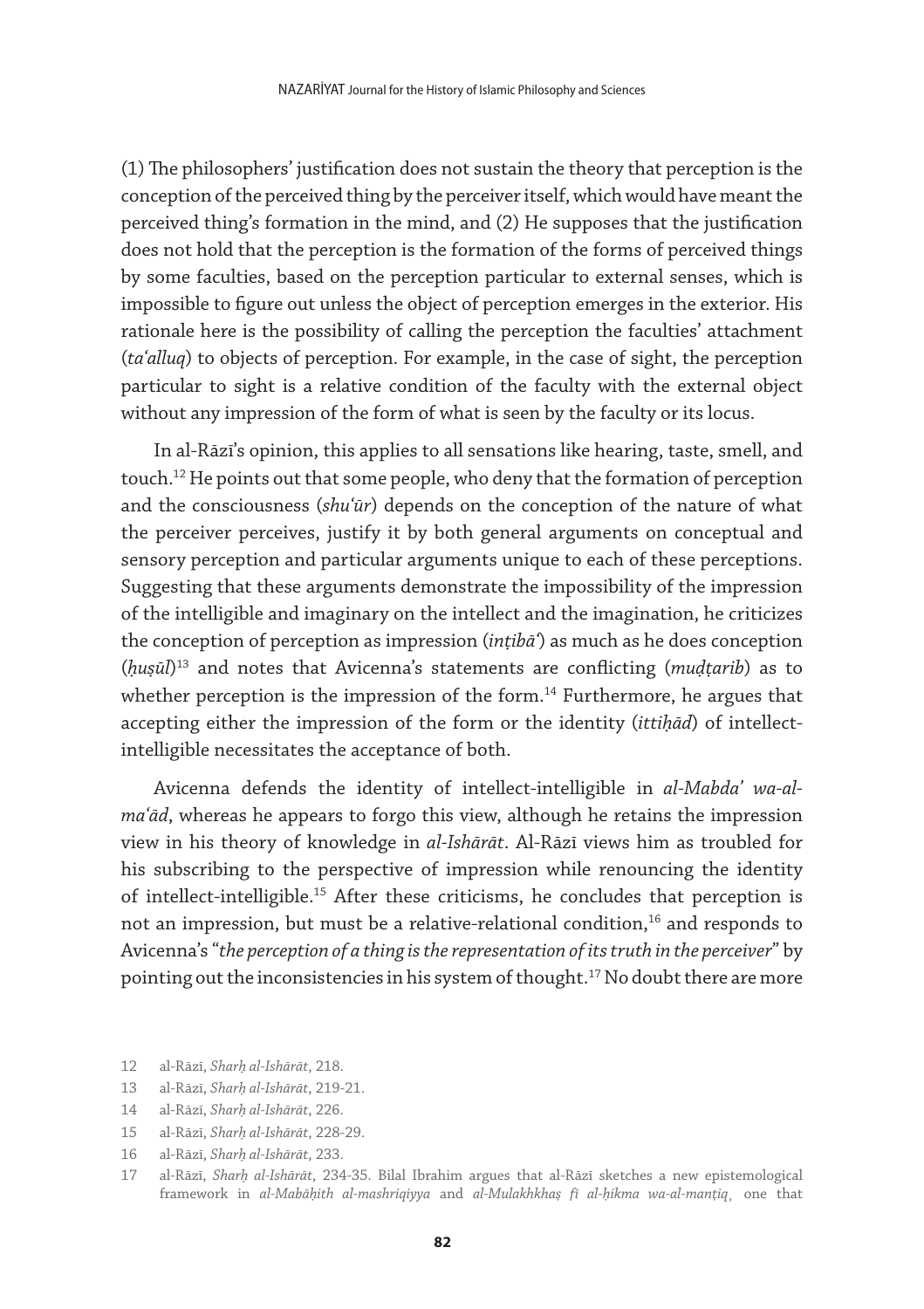intricate aspects of the changes in al-Rāzī's conception of perception that deserve more advanced discussion than is possible here; however, these changes appear to bear upon the internal senses thus: The general function Avicenna ascribed to each internal sense is to abstract meanings out of external sensory forms during the process of apprehension and their figuration in the perceiving subject. Turning of al-Rāzī's critique of internal senses from a definition of perception as "*the conception of the form of what is perceived in the perceiver (ḥuṣūl)*" to "*the relative state or attachment (taʿalluq) between the perceiving subject and the perceived object or between the former and the mental image of the latter*"18 may be interpreted as a differing perspective, one oriented to the internal senses' functionality as conceiving meanings (or mental images) in the perceiver's mind (*ḥuṣūl*) that are abstracted from external sensory forms. As a matter of fact, the criticisms of al-Rāzī in the next step against the process of abstraction and the thought of apprehension that Avicenna portrayed by means of internal senses, appear to be, in a sense, consequent upon the change in his own conception of perception.

In Avicennian epistemology, comprehension, which is based on faculties with independent beings yet attached to a single thing like a soul, occurs through a course of abstraction progressing after the manner of *sensory*, *imaginary*,

underwrites his reorganization of the traditional classification of sciences and criticisms of particular Avicennian doctrines and was developed in a phenomenalistic frame against Avicenna's essentialist epistemology. See Bilal Ibrahim, "Freeing Philosophy from Metaphysics: Fakhr al-Dīn al-Rāzī's Philosophical Approach to the Study of Natural Phenomena" (Unpublished PhD diss., McGill University, 2012), 3-9, 197; for remarks with an emphasis on the epistemological changes between the two, also see idem, "Faḫr ad-Dīn ar-Rāzī, Ibn al-Haytam and Aristotelian Science," 379-402, 426-27. Another study sets up a link between al-Rāzī's epistemological and psychological views of by arguing that his critique of psychological doctrines like the soul's unitary nature or the faculties' multiplicity cannot be made sense of without considering this phenomenalistic frame. It also questions whether his major critical assessments of various Avicennian psychological doctrines contained a deeper epistemological commitment that motivated his revisions of them. See Attar, "Faḫr al-Dīn al-Rāzī on the Human Soul," 5-6, 87. Cengiz argues that the difference between Avicenna and al-Rāzī in the context of perception lies at two points: 1. whether perception is just the inherence of the form of what is perceived in the relevant organ or faculty or 2. whether the human soul accompanies the mental states when experiencing sensation or imagination. He also sorts al-Rāzī's criticism of Avicenna in the context of perception and al-Rāzī's contrary opinions at 4 points: 1. Avicenna: faculties of the soul as the locus of forms, al-Rāzī: not the soul's faculties but the soul itself as the forms' locus; 2. Avicenna: acceptance of the possibility of the abstraction of forms from sensible objects, al-Rāzī: the abstraction of forms as a null proposition and the impossibility of its realization; 3. Avicenna: the perception of universals only by the human soul, al-Rāzī: the human soul's perception of both the universals and the particulars; 4. Avicenna: the argument for the intellect's non-accompaniment to activities like sensation and imagination, al-Rāzī: the accompaniment of sensory states to mental activity. One of al-Rāzī's accomplishments is the removal of Avicenna's hierarchical relation between faculties and locating the intellect and the senses on the same plane as the myriad functions (attributes) of a single soul. See Cengiz, "Nefs Çözümlemesi Açısından Fahreddin er-Râzî'nin İbn Sînâ ile İlişkisi," 442-43, 447.

18 al-Rāzī, *Sharḥ al-Ishārāt*, 218, 226.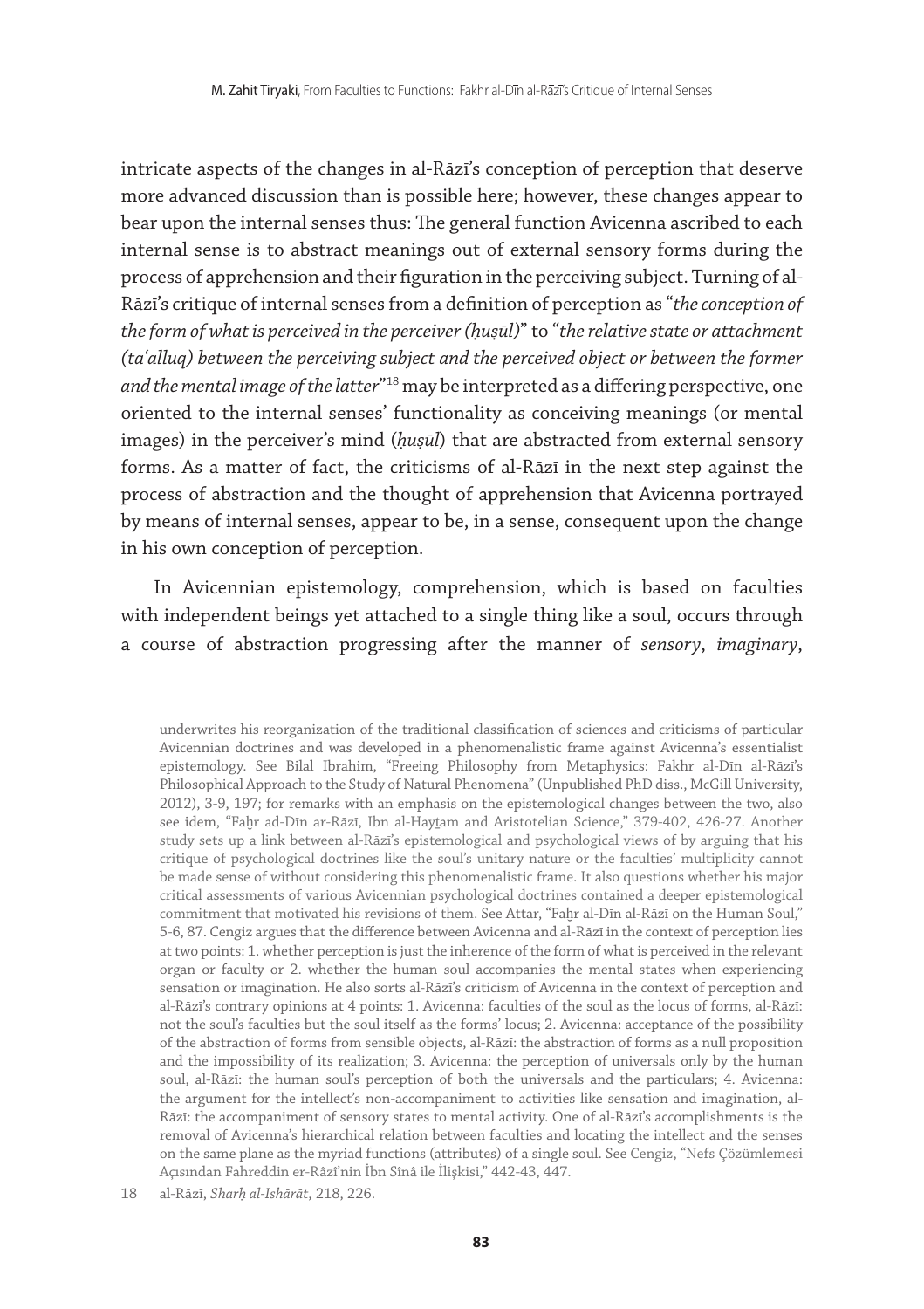*estimative*, and *intellectual* perceptions. The perceptions prior to the stage of intellectual perception are linked to essence only insofar as they are attached to certain matter or singular accidents. Therefore, despite the presence of a relation with the essence at the *sensory*, *imaginary*, and *estimative* stages, this only occurs due to these perceptions' contiguity to a certain matter or singular accidents with no relation to the essence in itself. If they had been attached to the essence without extra registers, there would have been no obstacle to the unity of apperception. In contrast, however, we both detect singular states of these perceptions that obstruct such a unity and comprehend a full abstraction freed from any matter and singular accidents only in *intellectual perception*. Thus, a perception that is fully abstracted from all attachments and accidents happens only at the stage of *intellectual perception*. 19 Al-Rāzī, however, thinks that the form present in the intellect cannot be abstracted from all alien attachments and be in unity with the others. In his opinion, human knowledge qua human being is an abstract universal. It is not that the intuitive knowledge in the class of accident and qualia is universal or abstract; on the contrary, it is as such that the subject of knowledge or what is known of things is a form and a mental content. While the ancients refer to this sort of knowledge metaphorically as universal and abstract, later scholars presumed the presence of a universal and abstract form in the intellect for want of an insight into the former's motivations. However, al-Rāzī appears to attribute universality not to knowledge itself, but rather to speak of the universality or abstraction of what is known of things,<sup>20</sup> which puts him at odds with a perspective that detects common properties at *res extensa*, particular features of which are abstracted, and then arrives at something generalizable and universalizable. In other words, the

- 19 Ibn Sīnā, *al-Ishārāt*, 236-37; Ibn Sīnā, *al-Nafs*, 58-67; al-Rāzī, *Sharḥ al-Ishārāt*, 238. On the problem of abstraction in Avicenna, see Cristina D'Ancona, "Degrees of Abstraction in Avicenna: How to Combine Aristotle's 'De Anima' and the 'Enneads'," in *Theories of Perception in Medieval and Early Modern Philosophy*, ed. Simo Knuuttila and Pekka Kӓrkkӓinen (Dordrecht: Springer, 2008), 47-71; Dag Nikolaus Hasse, "Avicenna on Abstraction," in *Aspects of Avicenna*, ed. Robert Wisnovsky (Princeton: Markus Wiener, 2001), 39-72; Jon McGinnis, "Making Abstraction Less Abstract: The Logical, Psychological, and Metaphysical Dimensions of Avicenna's Theory of Abstraction," *Proceedings of the American Catholic Philosophical Association* 80 (2007): 169-83. In the background of Avicenna's understanding of abstraction lies the radical distinction between the world of generation and decay perceived by the senses and the supreme, immaterial, and perpetual world perceived by the intellect. Thus, these two worlds never mingle, overlap, or conflict, and are juxtaposed only in humans. This happens as the base world is elevated by internal senses like sensation and estimation and the intelligible world tends toward it. See Robert E. Hall, "A Decisive Example of the Influence of Psychological Doctrine in Islamic Science and Culture: Some Relationships Between Ibn Sina's Psychology, Other Branches of His Thought, and Islamic Teachings," *Journal for the History of Arabic Science* (Aleppo) 3 (1979): 55-58, 64.
- 20 al-Rāzī, *Sharḥ al-Ishārāt*, 239-40.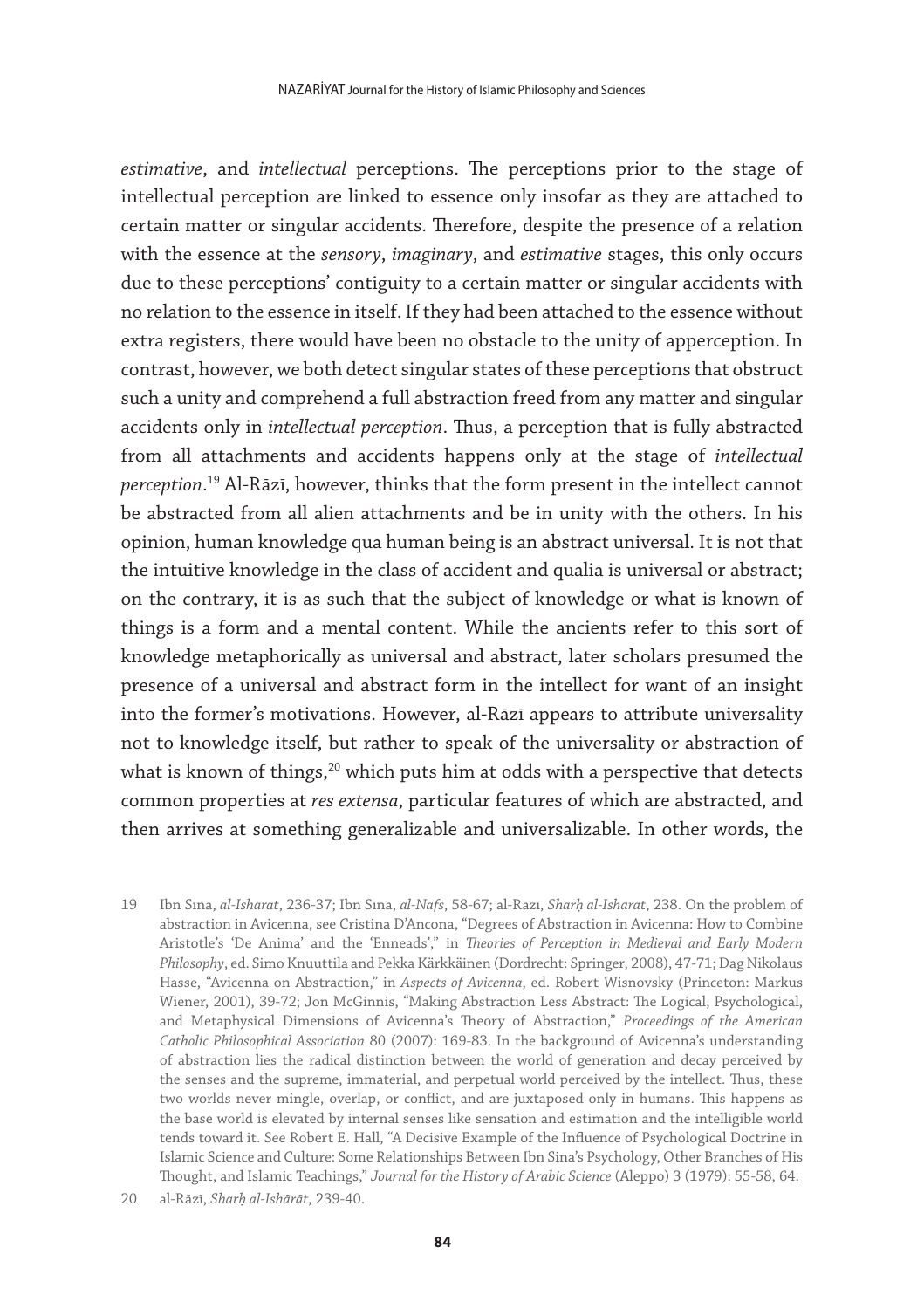perception of objects prior to abstraction is achieved by particularistic faculties, and those after it by universalistic faculties. The Avicennian system inserts internal senses as critical implements for abstraction and designated them for the transition between *sense* and *intellect*, *particular* and *universal*. Since this system contends that intellect or the human soul is associated with the perception of universals, and the animate soul that undertakes sensory perception is associated with the perception of particulars, abstraction follows a course from the particularistic faculties to the universalistic ones. But because of al-Rāzī's refutation of both the hierarchical and vertical course of abstraction in the Avicennian style that runs from particular to universal, and, as will be relayed below, the distinction between the particularistic and sensory faculties that discern the particulars and the intellectual faculties that perceive universals, both philosophers have a different idea of what the function that runs through the internal senses actually is. If we can speak of a sort of abstraction for al-Rāzī, even at a lateral plane, it should be determined how this is distinguished from the abstraction Avicenna had in mind.<sup>21</sup>

In this context, al-Rāzī mentions the negative relation that Avicenna established between *rationality* and *corporeality*. In other words, he criticizes Avicenna's conception of matter and its attachments' portrayal as inimical to being intelligible.<sup>22</sup> Al-Rāzī also argues that when a thing's essence consists of a substratum and what comes across it, the former is matter and the latter is form, and that the former's intellection is no impediment to the latter's intellection. Therefore, the matter with no meaning other than the substratum cannot inhibit a thing's intelligibility.<sup>23</sup> On

- 21 al-Rāzī suggests that the stages of gradual abstraction of percept from particular to abstract in the Avicennian system are different sorts of perceptions within the soul. Idem, *Mabāḥith*, 2:428. In a sense, this means that al-Rāzī did not absolutely reject the abstraction that should somehow take place in order to achieve intellectual perception, but objected to the proposition that the abstraction is elicited by separate faculties and that the perceptions are myriad because of abstraction. At whichever stage the abstraction takes place, the resulting perception by all means remains a kind of the soul's perceptions in al-Rāzī. For his assessment of the course of abstraction, see idem, *Sharḥ ʿUyūn al-ḥikma*, ed. Aḥmad Ḥijāzī al-Saqqā (Tehran: Muʾassasa al-Ṣādiq li-al-ṭibāʿa wa-al-nashr, 1994), 2:277-79. His negative opinions are unequivocally accentuated in *al-Maṭālib*, one of his later works: "Know that these words [concerning abstraction] are popular, commonplace statements and they [philosophers] did not scrutinize them at all…Thus it is established that the form that comes across the soul is an abstract universal substance is a false and void statement. On the contrary, what comes across the soul is the knowledge about the substance and the awareness concerning them. This knowledge is a particular accident and attribute that comes across a certain soul at a certain time. Therefore the supposition that this form is an abstract universal form is devoid of meaning…," idem, *al-Maṭālib*, 7:165.
- 22 Note 17 above pointed out that al-Rāzī conceded that sensory perceptions like sensation and imagination are accompanied by intellectual perception, and vice versa for the human soul. Avicenna's refutation of the rationality-corporeality contrariety and his view of them as not polar opposites have to do with this.
- 23 al-Rāzī, *Sharḥ al-Ishārāt*, 242-43.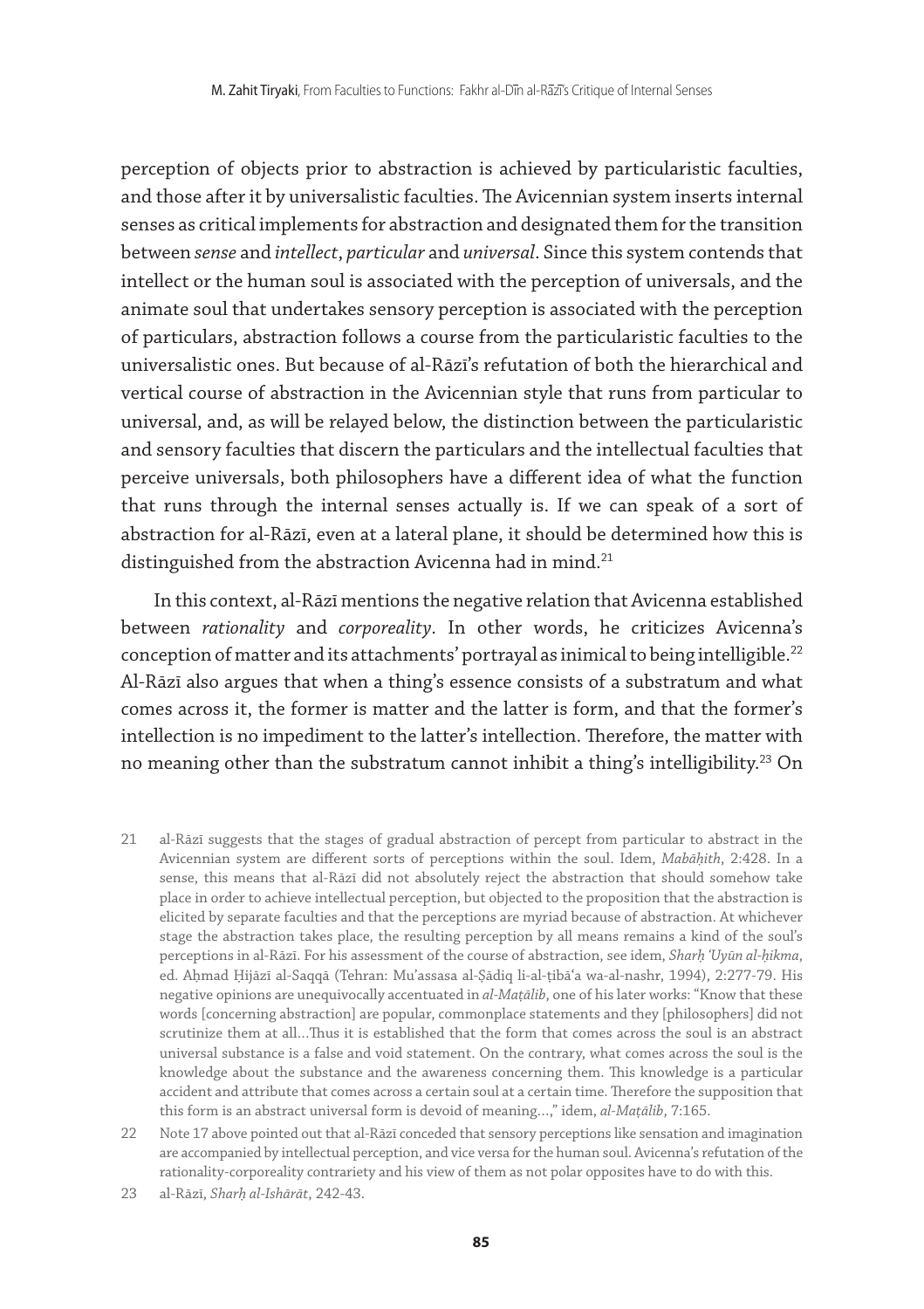this point, al-Rāzī clearly objects to a basic notion upon which Avicennian scheme of the internal senses is built: intellection is immaterial, and therefore the corporeality of the external and internal senses is an obstacle to intelligibility. When discussing this, he first clarifies that matter does in fact mean the substratum, and then expresses that the intellection of the substratum does not obstruct the intellection of the essence coming across that substratum. Therefore, since corporeality impedes its intelligibility in Avicenna's opinion, it requires a course of abstraction that will shed the corporeality of things, and internal senses as an intermediary category in order to run this course. As a result, things are stripped of their material properties and arrive at the stage of intellectual perception, bereft of any materiality, where they are perceived as sheer intellectual forms because the soul, as an immaterial and incorporeal substance, cannot perceive the particulars without corporeal faculties or their prefiguration of sensory forms for the perception of the soul. While it retains the possibility for interaction in the Avicennian system between domains like *soul* and *body*, *intellectual perception* and *sensory perception*, *perception of the universals* and *perception of the particulars*, there are finer points such as at which stage and how exactly the transition from particularity to universality could take place, how the soul as an immaterial and incorporeal thing could relate to material body and particularistic faculties. Yet al-Rāzī regards materiality, which he takes in the sense of substratum, as no impediment to intellection. This stance deserves more extended studies, for both the Avicennian theory, to which the distinctions of universalityparticularity and sensibility-rationality are central, and the probable conclusions drawn from al-Rāzī's theory of knowledge, seems to treat these distinctions as not being in such stark contrast as they were in Avicenna.

Al-Rāzī spells out certain criticisms on the internal senses in the context of an epistemological backdrop, certain aspects of which are only briefly mentioned here.<sup>24</sup> He states two basic issues that deserve articulation in his scrutiny of

24 al-Rāzī's critique of the internal senses was spelled out before him by Abū al-Barakāt al-Baghdādī and others. It can be gathered from his expression that his standpoint was critical of not only the internal senses but, more generally, the attribution of different perceptions to different faculties. For al-Baghdādī's considerations of perceptions secured by the internal senses, which he called "mental perceptions," and the achievement of multiple perceptions by the soul, see idem, *al-Muʿtabar fī alḥikma*, ed. Yūsuf Maḥmūd (Doha: Dār al-Ḥikma, 2012), II, 444-46, 448, 450-53, 457-63. Moreover Suhrawardī, who has a similar stance with respect to the critique of internal senses, maintains the possibility of a faculty to elicit multiple perceptions. Nevertheless, his critique turns to the number of internal senses, rather than al-Rāzī's, which subsumes all internal and external perceptions under the soul. Thus, Suhrawardī regarded the faculties of formative imagination, compositive imagination, and estimation as the aspects of a single faculty and limited the internal senses to three: common sense, compositive imagination, and memory. In a sense, this is a return to the functions that Avicenna subsumed under formative imagination, compositive imagination, and estimation to the Aristotelian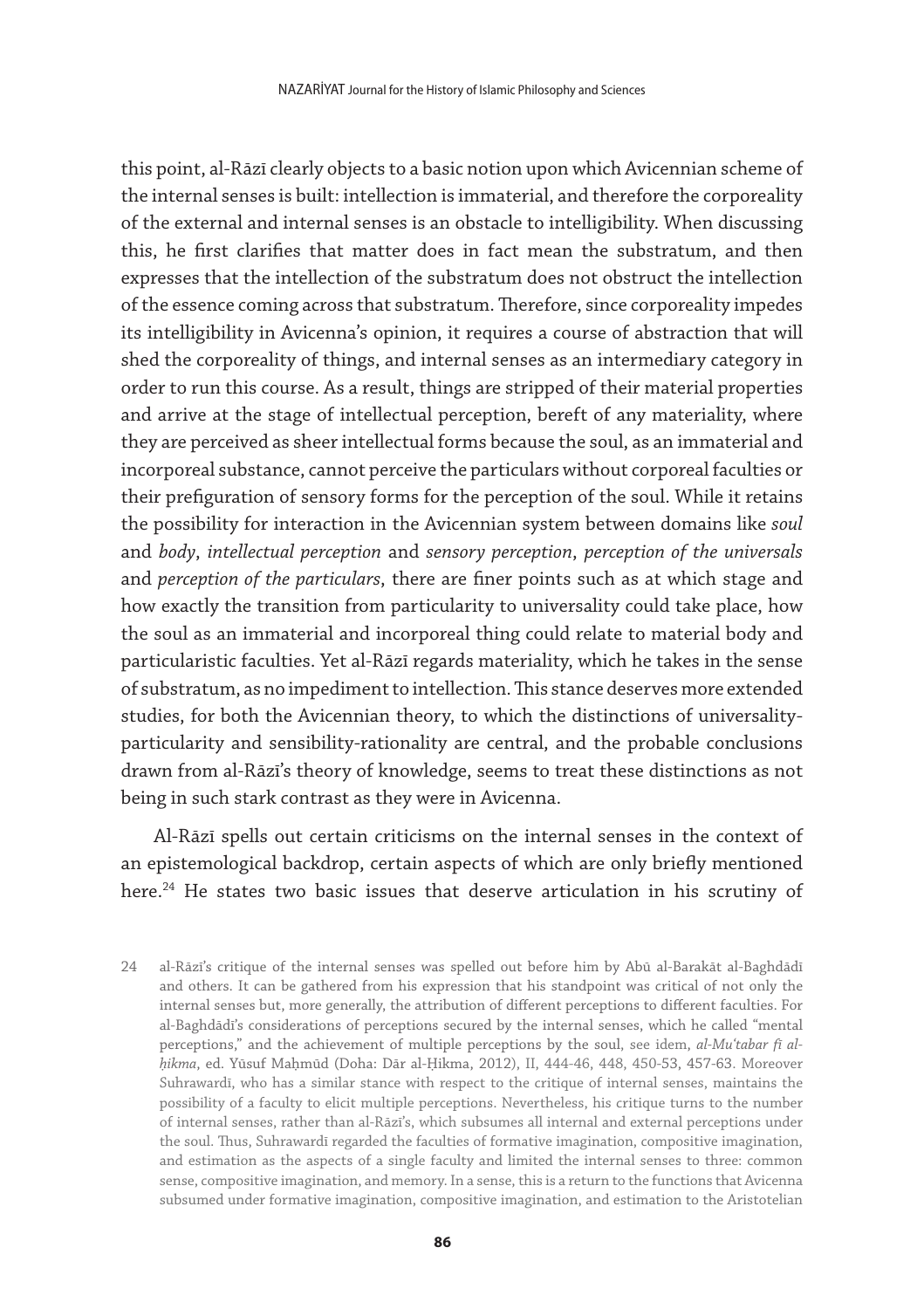internal senses and raises his arguments about departing from them. The first aspect involves demonstrating their existence. In respect of this, al-Rāzī criticizes first Avicenna's arguments concerning the being of each internal sense. He then proceeds to criticize the Avicennian approach that designates different loci for the internal senses in the brain (based on Galenic brain anatomy) $25$  and the internal senses' role in the context of the soul moving the body. The next section therefore focuses on assessing his criticisms of the internal senses' existence and functions in the context of motion and their loci.

## The Critique of the Existence of Internal Senses as Separate Faculties

Al-Rāzī set his critical gaze upon a framework of the scheme of internal senses that found its ultimate form in Avicenna and remained influential throughout the Middle Ages: (1) Common sense (*ḥiss al-mushtarak*), (2) Retentive imagination (*khayāl*/*muṣawwira*), (3) Compositive imagination/cogitation (*mutakhayyila*/ *mufakkira*), (4) Estimation (*wahm*), and (5) Memory (*dhikr/ḥifẓ*).26 He takes it

scheme, in which they were relegated to the single faculty of *phantasia*. See Şihabüddin es-Sühreverdî, *Hikmetü'l-işrâk-İşrâk Felsefesi*, trans. Eyüp Bekir Yazıcı and Üsmetullah Sami (İstanbul: Türkiye Yazma Eserler Kurumu Başkanlığı Yayınları, 2015), 524-34.

<sup>25</sup> al-Rāzī, *Sharḥ al-Ishārāt*, 247.

<sup>26</sup> Ibn Sīnā, *al-Ishārāt*, 244-46. While there are minor differences in this general narrative on faculties, it can be traced over Avicenna's foundational texts. See Ibn Sīnā, "Maqāla fī al-nafs (Mabḥath ʿan alquwwa al-nafsāniyya)," in *Aḥwāl al-nafs: Risāla fī al-nafs wa-baqāʾihā wa-maʿādihā*, ed. Aḥmad Fuʾād Ahwānī (Cairo: Dār Iḥyāʾ al-Kutub al-ʿArabiyya, 1952), 156-58, 171; idem, *al-Mabdaʾ wa-al-maʿād*, ed. ʿAbd Allāh Nūrānī (Tehran: Muʾassasa-i Muṭālaʿāt-i Islāmī, 1984), 93; idem, "Risāla fī al-nafs wabaqāʾihā wa-maʿādihā," in *Aḥwāl al-nafs*, ed. A. F. Ahwānī (Cairo: Dār Iḥyāʾ al-Kutub al-ʿArabiyya, 1952), 57-69; idem, *al-Shifā: al-Nafs*, 39-51; idem, *Kitāb al-Najāt fī al-ḥikma al-mantiqiyya wa-al-ṭabīʿiyya wa-al-ilāhiyya*, ed. Mājid Fakhry (Beirut: Dār al-Āfāq al-Jadīda, 1985), 196-231 (hereafter *al-Najāt*); idem, ʿ*Uyūn al-ḥikma*, ed. Muwaffaq Fawzī al-Jabr (Damascus: Dār al-yanābīʿ, 1996), 76-84. Avicenna's theory of internal senses has been (and continue to be) the subject of both brief and extended studies. For a sample, see Robert E. Hall, "A Decisive Example of the Influence of Psychological Doctrine in Islamic Science and Culture: Some Relationships Between Ibn Sina's Psychology, Other Branches of His Thought, and Islamic Teachings," 68-69; Deborah L. Black, "Estimation (*Wahm*) in Avicenna: The Logical and Psychological Dimesions," *Dialogue* 32 (1993): 219-58; Deborah L. Black, "Imagination and Estimation: Arabic Paradigms and Western Transformations," *Topoi* 19 (2000): 59-75; Perviz Morewedge, "Epistemology: The Internal Sense of Prehension (*Wahm*) in Islamic Philosophy," *Essays in Islamic Philosophy Theology and Mysticism* (New York: Global Scholarly Publications, 2003), 139-79; Robert E. Hall, "Intellect, Soul, and Body in Ibn Sina: Systematic Synthesis and Development of the Aristotelian, Neoplatonic and Galenic Theories," in *Interpreting Avicenna: Science and Philosophy in Medieval Islam*, ed. Jon McGinnis (Leiden & Boston: Brill, 2004), 65-69, 73-81; Robert E. Hall, "The *Wahm* in Avicenna's Psychology," in *Intellect and Imagination in Medieval Philosophy*, ed. M. C. Pacheco and J. F. Meirinhos (Turnhout: Brepols, 2006), 533-49; Carla Di Martino, "Memory and Recollection in Ibn Sina's and Ibn Rushd's Philosophical Texts Translated into Latin in the Twelfth and Thirteenth Centuries: A Perspective on the Doctrine of the Internal Senses in Arabic Psychological Science," in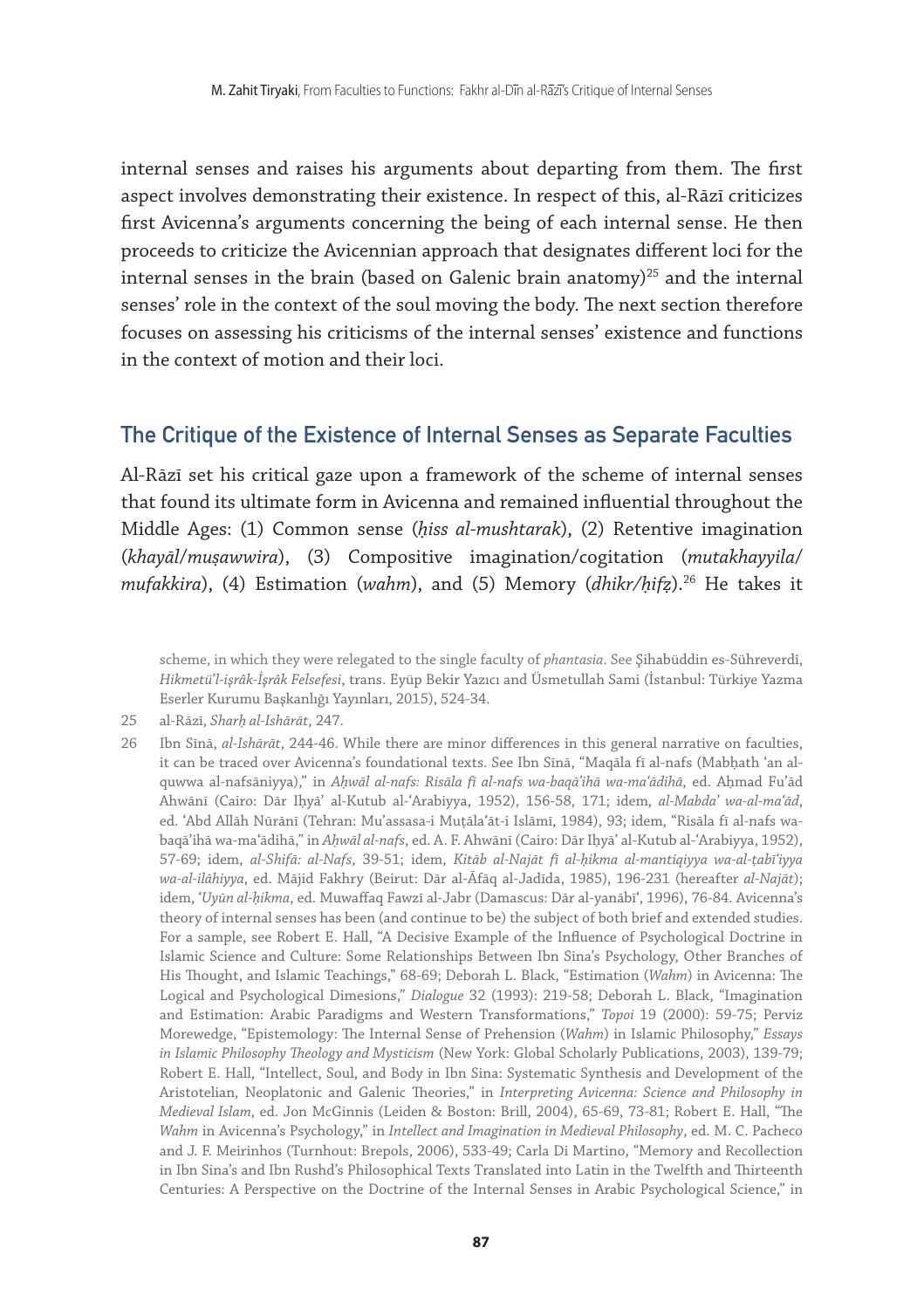up by going over Avicenna's justification for limiting the internal senses to five. Thus, the five faculties that comprehend the particulars are either perceptive or operative (*mutaṣarrif*).27 If it is perceptive, it perceives either a particular form, just like we imagine someone's form of someone after he has disappeared, or particular meanings, like one of us perceives friendship or enmity toward another. The faculty that perceives the forms of sensible things is called *common sense*, and its repository is called the *formative imagination*. The faculty that perceives the particular meanings is called *estimation*, and its repository is the *memory*. The operative faculty, if run by estimation, is called *compositive imagination*, and if run by the intellect, *cogitation*.<sup>28</sup> At first glance, one may suppose that both al-Rāzī and Avicenna adopted the same scheme of internal senses. But al-Rāzī's criticisms concerning the soul and the theory of knowledge mentioned in the previous section, as well as his criticisms of internal senses will be tackled in this section, prevent such a facile judgment.

Al-Rāzī's most fundamental criticism of the Avicennian internal senses vis-àvis this scheme was presented in *Sharḥ al-Ishārāt* to justify the analysis of internal senses without mentioning the external senses in Avicenna's *al-Ishārāt*. In al-Rāzī's

*Forming the Mind: Essays on the Internal Senses and the Mind/Body Problem from Avicenna to the Medical Enlightenment*, ed. H. Lagerlund (Dordrecht: Springer, 2007), 1-15; Deborah L. Black, "Rational Imagination: Avicenna on the Cogitative Power," in *Philosophical Psychology in Arabic Thought and the Latin Aristotelianism of the 13th Century*, ed. Luis Xavier López-Farjeat and Jörg Alejandro Tellkamp (Paris: J. Vrin, 2013), 59-81; eadem, "Imagination, Particular Reason, and Memory: The Role of Internal Senses in Human Cognition," in *Workshop on Varieties of Cognitive Theory in the Later Middle Ages: Towards a Status Quaestionis*, Katholieke Universiteit, Leuven, February 19, 2010; Dimitri Gutas, "İbn Sînâ Felsefesinde Hayâl-Oluşturucu Güç ve Aşkın Bilgi," in *İbn Sînâ'nın Mirası*, trans. M. Cüneyt Kaya (İstanbul: Klasik Yayınları, 2010), 149-68; Peter E. Pormann, "Avicenna on Medical Practice, Epistemology, and the Physiology of the Inner Senses," in *Interpreting Avicenna: Critical Essays*, ed. P. Adamson (Cambridge: Cambridge University Press, 2013), 102-07.

- 27 Al-Rāzī employs the word "operative" (*mutaṣarrif*), which is not used by Avicenna, for compositive imagination. However, this usage does not seem to be critical. Avicenna distinguishes the internal senses in order to retain perception only or perception with action. He also expresses this distinction by saying that certain faculties are only perceptive and retentive, whereas others are also functional. Thus common sense, which is first in the order of his quinary scheme of internal senses that receive and retain the data coming from the five external senses, and the memory, which is last in the order that restores the meanings processed by compositive imagination and estimation and perceived by estimation, are only retentive and regarded as non-functional. In return, the faculties of compositive imagination and estimation play active roles as that faculties contain both perception and action. Ibn Sīnā, *al-Najāt*, 200-201; Ibn Sīnā, ʿ*Uyūn al-ḥikma*, 78-79. Al-Rāzī uses "operative" for what Avicenna calls compositive imagination/cogitation, and by "operation" he means the functions of composition and discrimination on particular forms and meanings that are undertaken by compositive imagination/ cogitation in Avicennian parlance. Therefore, it seems to be only a terminological difference.
- 28 al-Rāzī, *Sharḥ al-Ishārāt*, 246-47. For descriptions of al-Rāzī concerning the scheme of the internal senses, see al-Rāzī, *al-Mabāḥith*, 2:250-51; al-Rāzī, *al-Nafs*, 77; al-Rāzī, *al-Mulakhkhaṣ fī al-ḥikma waal-manṭiq*, Süleymaniye Library, MS Şehid Ali Paşa 1730, 155b (hereafter *al-Mulakhkhaṣ*); idem, *Sharḥ ʿuyūn al-ḥikma*, II, 243.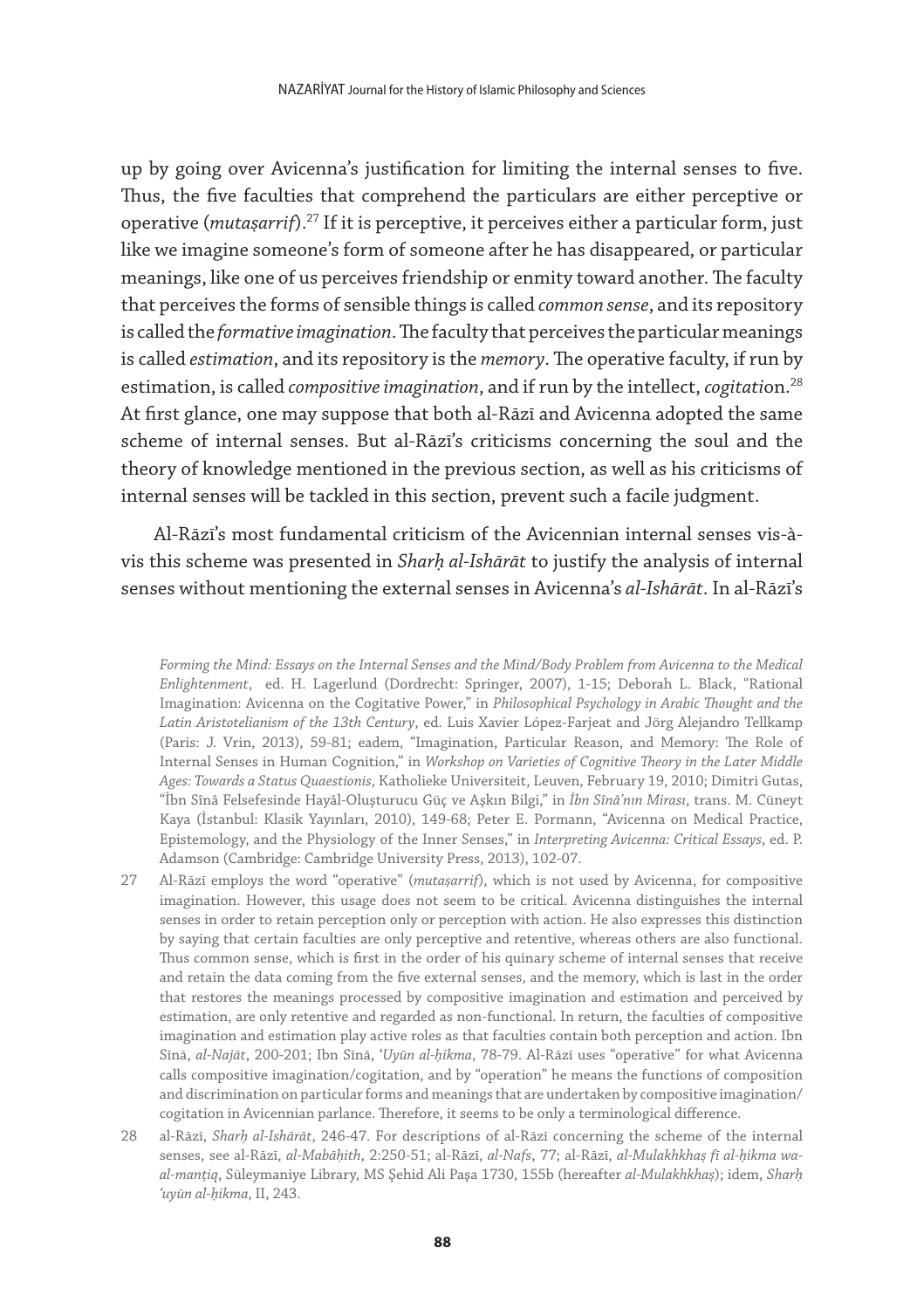view, there is a debate over the existence of internal senses but not one over the external ones. In order to make sense of why Avicenna only analyzed the former, he next argues that the only benefit of studying the external senses is to learn about them, whereas speaking of the internal senses has the further benefit of discussing issues like conditions of prophethood and revelation or reporting from the unknown.<sup>29</sup> In fact, in a way al-Rāzī gives away his own view as soon as he puts forward this first issue. For even if we necessarily know of the existence of the sorts of different perceptions that Avicenna supposed were realized by separate internal senses, one can also suppose a single faculty for which these different perceptions by various organs are materialized.<sup>30</sup> After this, he moves on to point-by-point criticisms that can be made against Avicenna's arguments for each internal sense's existence and tries to buttress what he considered as a probability in the beginning.

#### **The Criticism of Common Sense (Ḥiss al-mushtarak)**

Avicenna, who defined common sense as the faculty that receives the sensible forms transmitted from the five external senses, argued for its existence by using the example of a drop falling down: a drop falls down after a straight line and a point rotating fast after a circular line. Following from invisibility and indiscernibility of absolute non-existence, he suggests that this line must have a presence in one of the faculties that sees it. But this faculty is not the eye, for only the form of what is present in the exterior is depicted in the eye, and this line has no such presence in the exterior. Avicenna therefore supposes that there has to be another faculty for it. He rules out the soul, because particular corporeal forms cannot be imprinted in the soul's substance, and decides upon common sense as the faculty that actually carries out this perception. Different forms of the drop appear during its presence in different locations, and it is perceived as a straight line when received together in the common sense. The condition of *the non-existence of the straight line formed by the drop in the exterior*, which was stated to be the reason for needing a different faculty like common sense in the Avicennian interpretation, is sustained by the form's

<sup>29</sup> al-Rāzī, *Sharḥ al-Ishārāt*, 246. While al-Rāzī points out the use of the internal senses as beneficial to the discussion of revelation and prophethood, he himself is not really attentive to the internal senses' functions in the context of these issues in his critique of Avicennian internal senses. This reflection raises the questions of whether limiting the utility of internal senses to issues like revelation and prophethood excludes their other functions, whether this situation has to do with al-Rāzī's critical perspective of abstraction, or whether al-Rāzī as a theologian assumes that the roles that the faculty of compositive imagination plays with respect to prophethood, revelation, vision, or reporting from the unknown.

<sup>30</sup> al-Rāzī, *Sharḥ al-Ishārāt*, 247.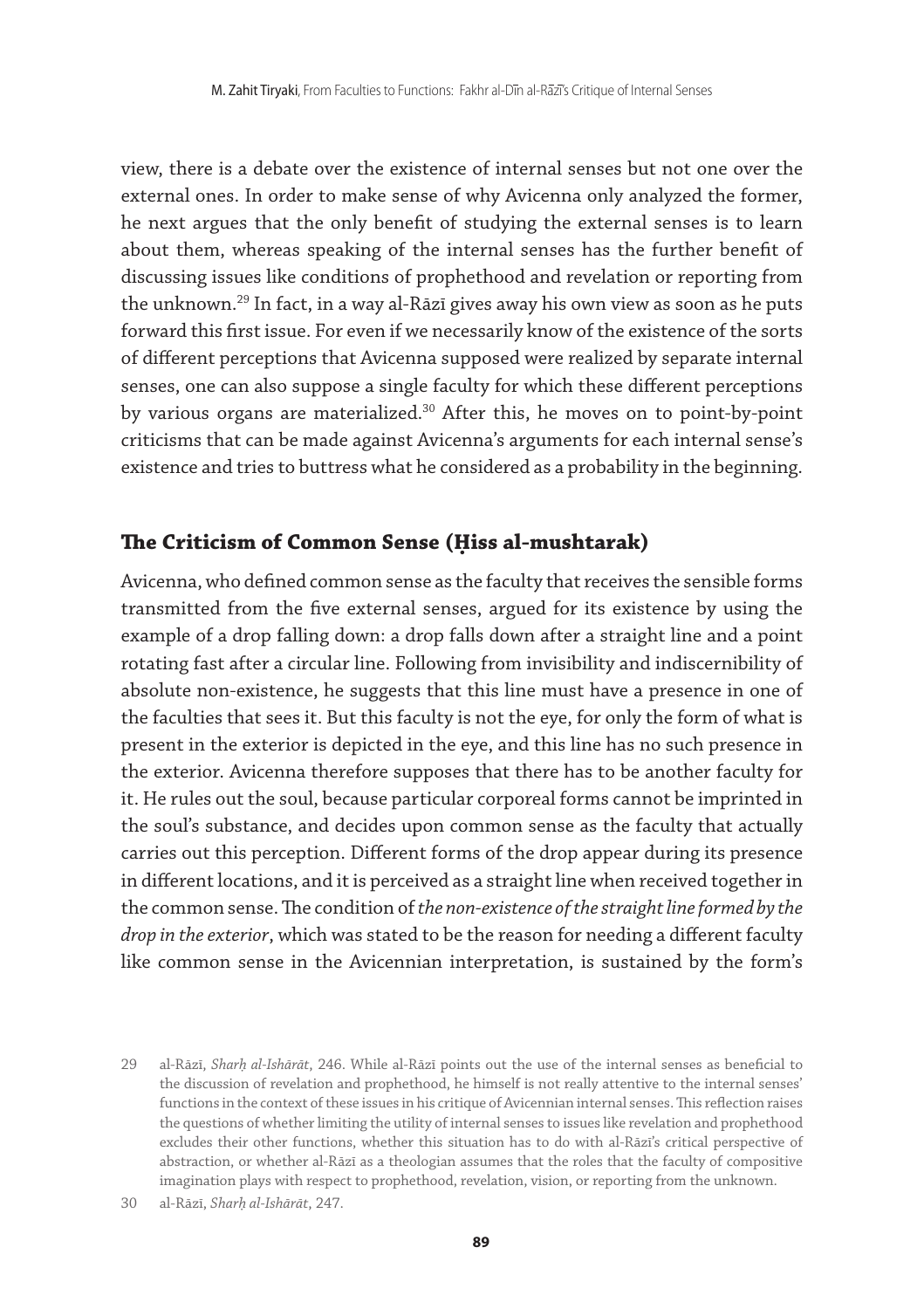appearance when the drop is present in another location and its disappearance, when transmitted to the common sense, then the formation of a new form when the drop shifted to another location and, in turn, its transmission to the common sense after the previous one.<sup>31</sup> Al-Rāzī objects to it thus:

Why not the perceived straight line shall not be present in the exterior! As an explanation, it is probable to say: When a drop is present in a location, the air surrounding it is shaped by the drop's figure. Then, once the drop moves on and the first part of the air is formed next in another part of the drop, this part of the air is shaped after it before the disappearance of the first part of the air. This also applies to the other airborne parts. Thus, the drop certainly looks like a straight line when this figure remains in the air particles close to one another.<sup>32</sup>

In a sense, as he himself says, al-Rāzī exemplifies over air what Avicenna did over location and tries to tell the difference between his and the philosophers' example by their not making any case for air. In addition, al-Rāzī surmises that the probability of the non-existence of some of what is seen in the exterior can also be regarded as applicable to all things that are seen, and that it would repeal the esteem in the existence of sensible things; so that he refutes it as sophistry and ignorance. $33$ 

Another objection that he raises against the existence of common sense follows from the question why the locus of a form, which is said to be perceived by common sense, cannot be the eye or the soul. Avicenna opines that only the form of what is before the eye can be depicted in the eye. Al-Rāzī responds:

Our knowledge of only the form of what is before the eye will be depicted in the eye does not depend on a demonstration, but, to the contrary, on observation and experience. Herein, however, experience applies only after our knowledge of what perceives the falling drop as a line is not the eye because whenever we deem it possible, we never know that the eye perceives what is before it. Then we know that the eye will not perceive what is not before it only if we know that it is not the eye that perceives the drop as a line. If we acquired the knowledge that it is not the eye that perceives the drop as a line from the knowledge that the eye only perceives what is before it, then transference would be necessary. This is, however, invalid. Thus it is not certain that we would be sure to know that it is not the eye that perceives the drop as a line. If the proof of it is not possible, what they [philosophers] say will be invalid.<sup>34</sup>

<sup>31</sup> Ibn Sīnā, *al-Ishārāt*, 244-45; al-Rāzī, *Sharḥ al-Ishārāt*, 247-48.

<sup>32</sup> al-Rāzī, *Sharḥ al-Ishārāt*, 248.

<sup>33</sup> al-Rāzī, *Sharḥ al-Ishārāt*, 248-49.

<sup>34</sup> al-Rāzī, *Sharḥ al-Ishārāt*, 250.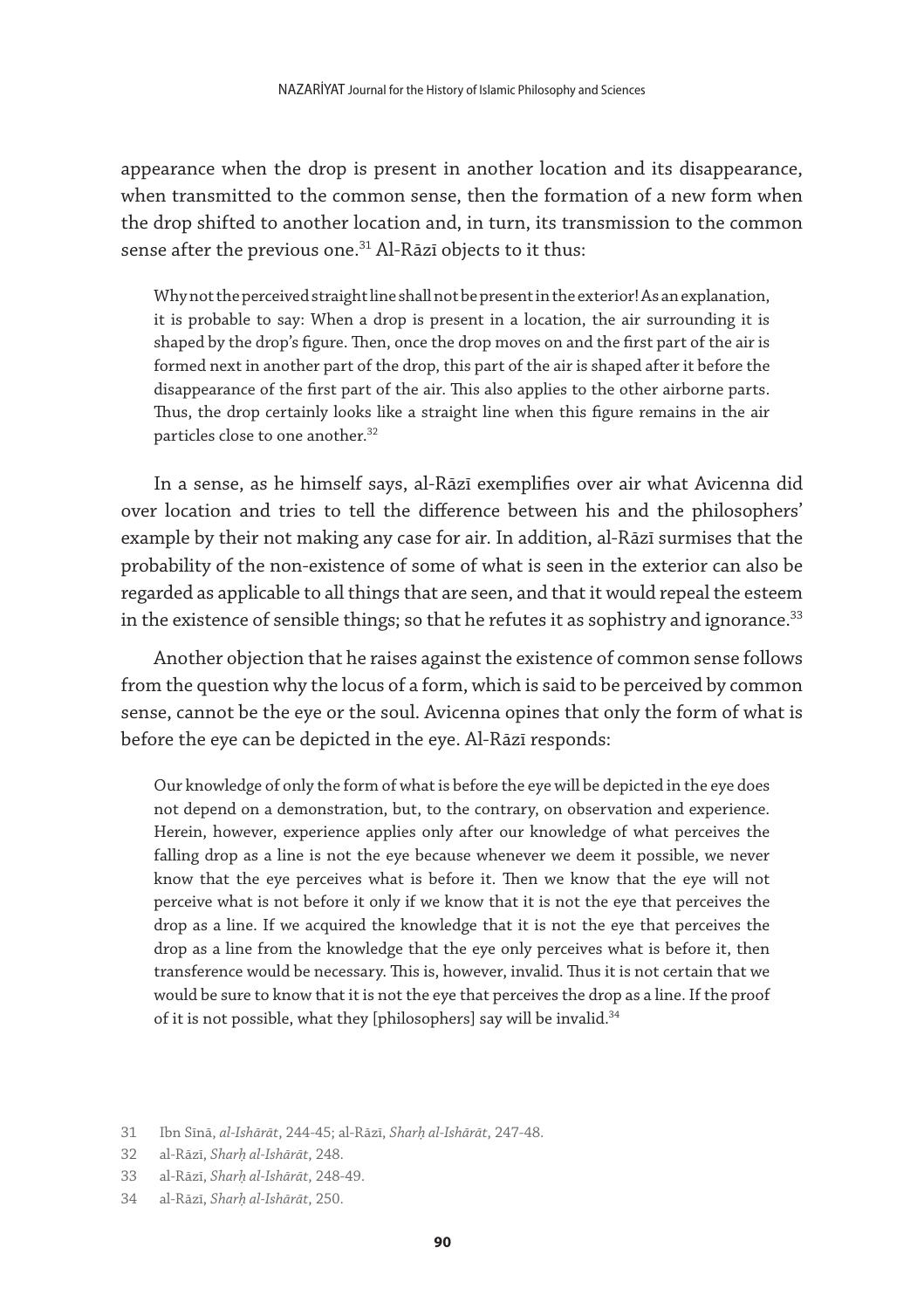Al-Rāzī asks a similar question as why it is not soul that perceives the falling drop as a straight line. But as pointed above, he replies that the issue will be proven void later on as he relates it to the Avicennian general principle of the impossibility of imprinting particular corporeal forms in the soul.35

Another criticism that he directed at the existence of the faculty of common sense is articulated via his objections to the perceptive subject's fragmentation across different faculties. On this point, al-Rāzī argues that it is not something in the brain that perceives it when we taste something. But the philosophers claim that common sense is located in the brain's frontal lobe. Even though he lends no credence to it, he deems it possible that what perceives flavours are other organs like nerves, liver, or the stomach, if one can say that what perceives tastes is the brain or something in the brain. His objections continue thus:

Either there is a faculty that carries out sight in the soul that sees, or not. If there is such a faculty, there are two things in us that see one thing when the eye and the common sense perceive it. In that case, our sight is doubled in seeing one thing. However, we observe the contrary. If there is no faculty of sight in the soul that sees, it would be sheer discourse as a token of demonstration, because this discussion would mean in the final analysis that what you call *common sense* I call the *faculty of sight*. Whatever appellation it would be, what follows from it is that there is no entity in humans *that sees things that were apprehended only as a single thing*. 36

Consequently, his refutation of common sense's existence fundamentally follows from such questions as why the locus of forms that common sense is supposed to perceive, at least in the Avicennian system, cannot be the eye or the soul.<sup>37</sup> Therefore, we can attest to the criticisms of both the existence of a faculty independent from an external sense like the eye, and the common Avicennian view that the particular corporeal forms are not imprinted in the soul, which is stated in al-Rāzī's evaluation of the common sense. After all, the entire Avicennian narrative on the internal senses is built on the perception of particular forms and this perception of particular forms, which could not be accomplished by the soul, is carried out by the internal senses. Al-Rāzī, who wants to relate all perceptions only to the perceptive subject's unitary consciousness, cannot easily adopt this stance

<sup>35</sup> al-Rāzī, *Sharḥ al-Ishārāt*, 250.

<sup>36</sup> al-Rāzī, *Sharḥ al-Ishārāt*, 255. For al-Rāzī's considerations of common sense, also see idem, *al-Mabāḥith*, 2:335-38; idem, *al-Mulakhkhaṣ*, 156a; idem, *Sharḥ ʿUyūn al-ḥikma*, 2:243-46, 253.

<sup>37</sup> al-Rāzī, *Sharḥ al-Ishārāt*, 250. For the details of al-Rāzī's criticisms of the justifications concerning common sense, see al-Rāzī, *Sharḥ al-Ishārāt*, 248-55; al-Rāzī, *al-Mabāḥith*, 2:335-38; al-Rāzī, *al-Mulakhkhaṣ*, 156a; al-Rāzī, *Sharḥ ʿUyūn al-ḥikma*, II, 243-46, 253.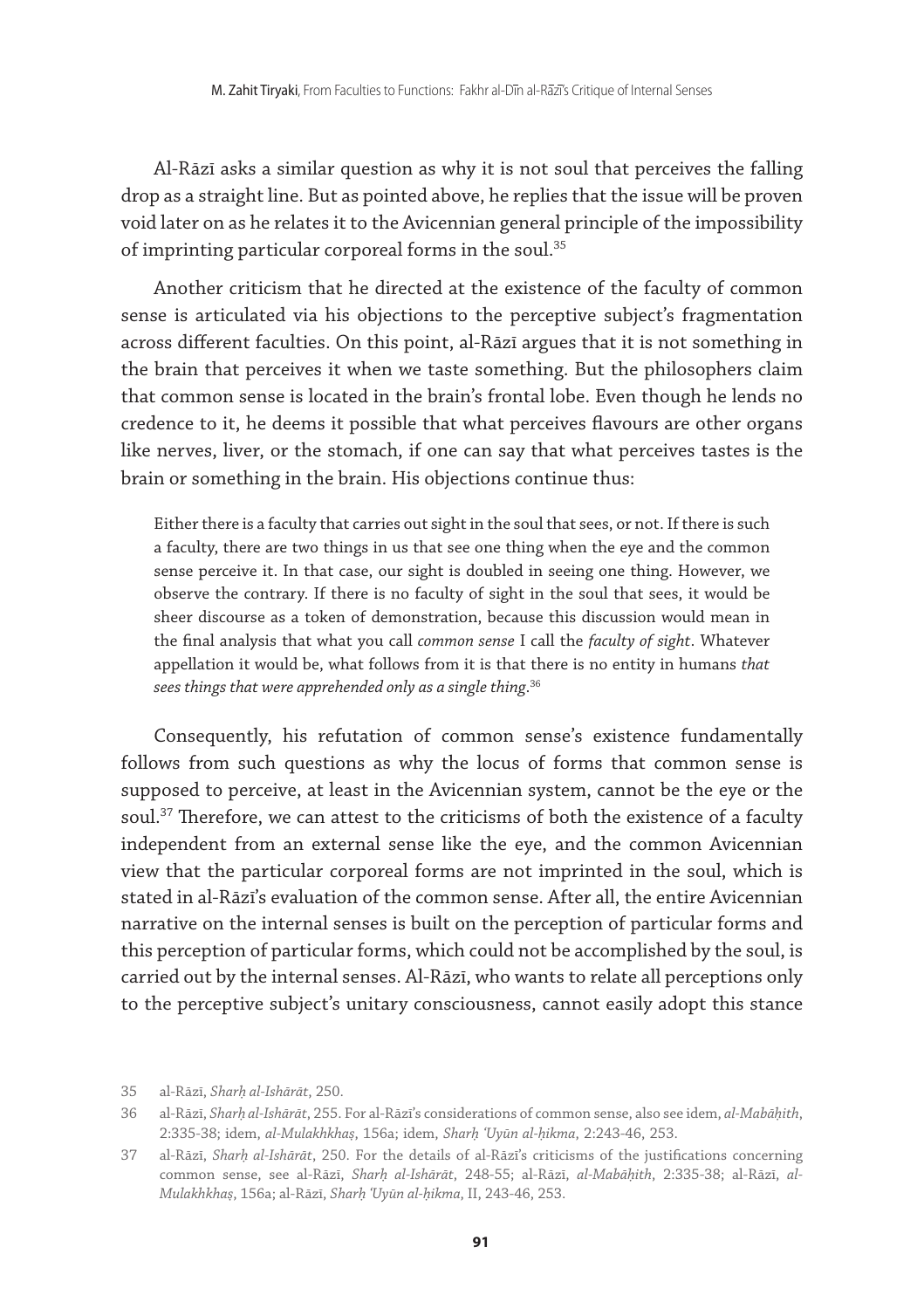and therefore objects to the parceling of the perceptive subject's holistic perception among different faculties in the specific criticism of common sense, as well as in the general frame of the internal senses.

#### **The Criticism of Retentive Imagination (al-khayāl/muṣawwira)**

The main motivation behind Avicenna's setting into play another faculty like retentive imagination is the presumed need of a required faculty for retrieving the forms of sensible things in case those forms fall beyond the external senses' zone of perception and perish. When the common sense discerns these forms in the retentive imagination, they are actually imagined, and when they leave the discernment they remain without consciousness (*shuʿūr*) of them. Subsequently, Avicenna attributes to the retentive imagination the function of *the retrieval of external sensory forms*. 38

The first argument that led him to criticize the philosophers' views of the retentive imagination in the person of Avicenna is their presumption that common sense is only a receptor (*qabūl*) of the external sensory form and that the retentive imagination is only a repository (*ḥifẓ*) of that form. In this case, they start from an argument and an example in al-Rāzī's narrative. Their argument opens with their primary principle that *only a single thing comes out of a single power*. Their example is water's *power to take* any shape, even though it lacks the *power to keep* that shape.39 Al-Rāzī explains why this argument is weak: "Because the imagination that the philosophers deemed to be the retriever (*ḥāfiẓ*) of these things has to also be the receiver (*qābil*), for a thing that does not receive it cannot be the retriever of it. Therefore, their supposition that a single faculty cannot be the principle of both reception and retention is void."40

On this point, al-Rāzī thinks of even common sense itself as counter-evidence, for although it is a single faculty, it nevertheless perceives forms that are seen, heard, tasted, smelled, and touched. Strongly implicating a connection with a primary principle for both philosophers' views on this point and his objections, al-Rāzī adds that the philosophers' proposition that *only one comes out of one* will be rejected.<sup>41</sup>

<sup>38</sup> Ibn Sīnā, *al-Ishārāt*, 245; al-Rāzī, *Sharḥ al-Ishārāt*, 250-51.

<sup>39</sup> Ibn Sīnā, *al-Nafs*, 44; al-Rāzī, *Sharḥ al-Ishārāt*, 251.

<sup>40</sup> al-Rāzī, *Sharḥ al-Ishārāt*, 251.

<sup>41</sup> al-Rāzī, *Sharḥ al-Ishārāt*, 251-52. For al-Rāzī's emphasis on the principle of emanation as a backdrop to the philosophers' dispersion of different actions to different faculties, see idem, *al-Nafs*, 75-76. In *al-Mulakhkhaṣ*, he refers to the principle of emanation (156b-157a) and suggests that this principle is the ground rule of the philosophers' understanding of the separateness of faculties. He then lists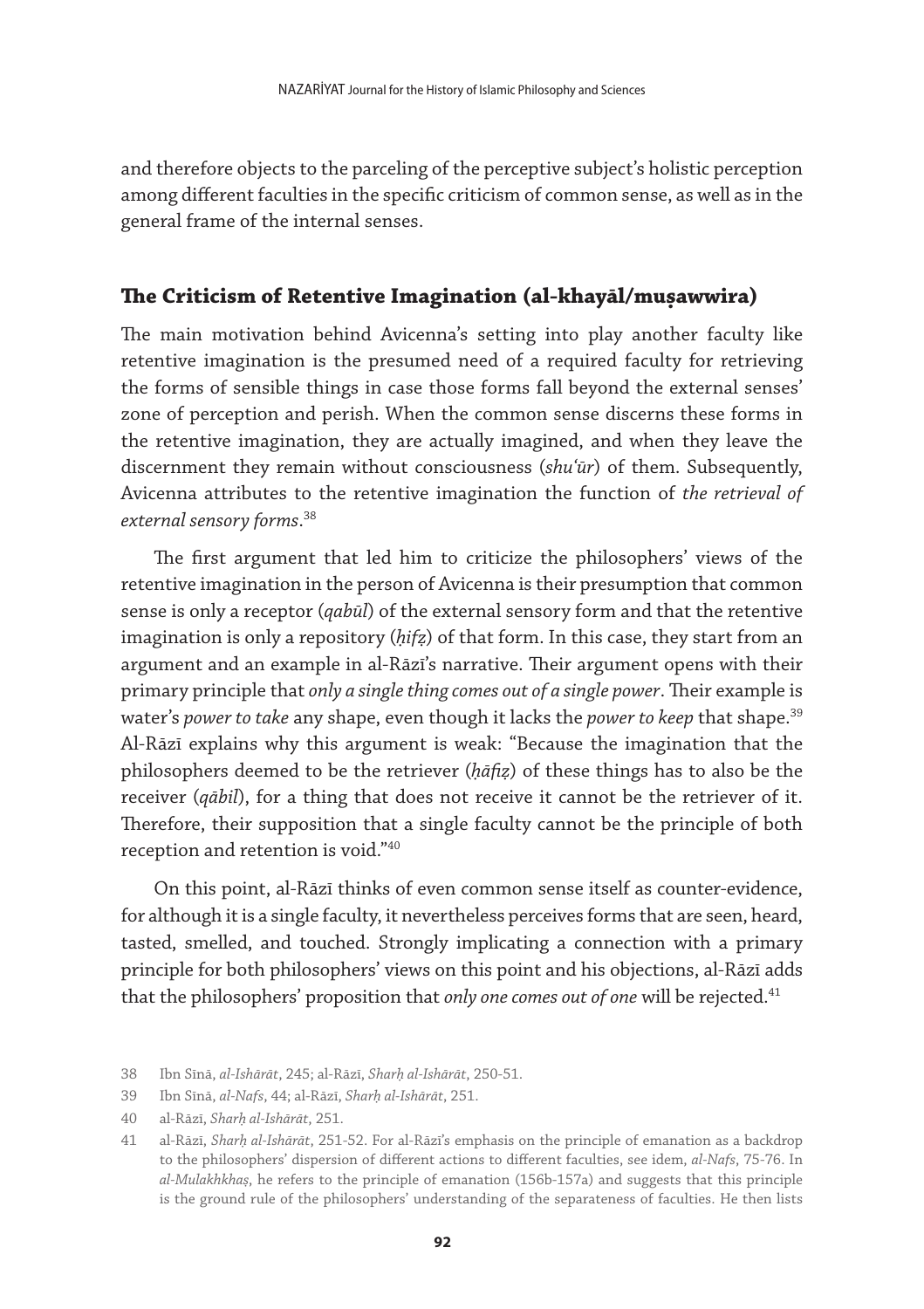The philosophers' second argument for the existence of a faculty other than common sense, like retentive imagination, depends on whether the external sensory forms still exist when the perceptive subject has no consciousness of them, for humans are actually conscious of them when the imaginary forms are *conceived* (*ḥuṣūl*) in the common sense. Then, those forms have to be unconceived in the common sense when they are unknown to humans. In that case, however, if there is no faculty like retentive imagination where those forms can be restored, then the said forms have to be reacquired every time a human turns to the external forms. But philosophers deny that and accept the necessity of another faculty that restores those forms when they are readily available at the moment of common sense turning to them.<sup>42</sup> Al-Rāzī also finds this argument weak.

This justification is weak, for the argument depends on the common sense's consciousness (*shuʿūr*) of the imaginary forms to have no other significance than the conception (*ḥuṣūl*) of those forms in common sense. However, we explained that the fact of the matter is not as such. Consciousness and perception are relative states. How could we tell that we might be unconscious of these forms when they are conceived in the imagination? If consciousness were not anything beyond the promptness of those forms, [what we say] would be impossible. This is a definite demonstration of the invalidity of what the philosophers say. If the consciousness is definitely something beyond the conception of those forms, then this demonstration would be null. In this respect, it is possible that those forms are conceived permanently in the common sense, but only when the state called consciousness takes place, the consciousness of them is realized, otherwise it would remain ignorant of those forms.<sup>43</sup>

In a sense, philosophers identified the conception of forms in any faculty with the consciousness of those forms and the non-conception of the forms with the ignorance of forms. However, *consciousness* and *perception* are *relative* – we can also say *relational* – recalling his use of attachment (*taʿalluq*) for perception in passages from the third section of al-Rāzī's *Sharḥ al-Ishārāt*, where he discusses perception.

his objections and criticisms of this view. al-Rāzī, *al-Mulakhkhaṣ*, 156b-158a. Abū al-Barakāt al-Baghdādī also emphasized and criticized the relation between the philosophers' narrative of the soul's faculties and their presuppositions that only a single action comes out of a simple essence. Cf. al-Baghdādī *al-Muʿtabar fī al-ḥikma*, II, 451-53, 457-63. For the relation set by the theologians between the philosophers' principle of "one comes out of one" and the theory of the soul's faculties, see Türker, "Kelâm Geleneğinde Adudüddin el-Îcî," 303-04.

<sup>42</sup> al-Rāzī, *Sharḥ al-Ishārāt*, 252. At this point, al-Rāzī appears to comment on some passages about the differences of common sense and formative imagination in Avicenna's *Kitāb al-nafs* and *ʿUyūn al-ḥikma*. Cf. Ibn Sīnā, *al-Nafs*, 154; al-Rāzī, *Sharḥ ʿUyūn al-ḥikma*, II, 246-47.

<sup>43</sup> al-Rāzī, *Sharḥ al-Ishārāt*, 252. For al-Rāzī's statements on the philosophers' arguments for common sense and formative imagination as separate faculties, see idem, *al-Mabāḥith*, II, 338-40.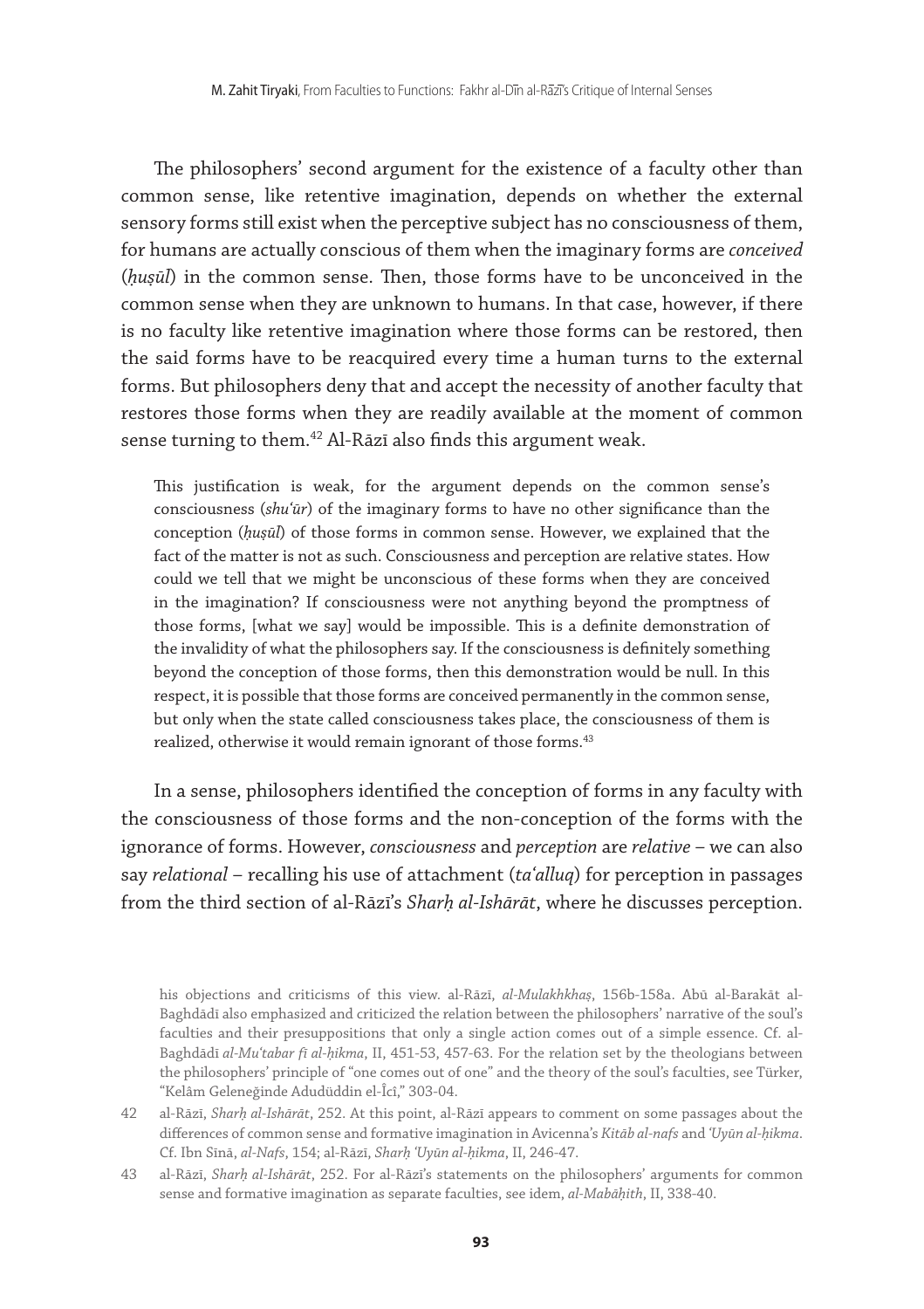Hence, as can be attested to in the example of retentive imagination, the *conception* of any form in any faculty does not necessitate a consciousness and perception particular to that form; rather, there has to be a relative or relational condition or orientation between the object and the subject of perception and consciousness. As can be inferred, al-Rāzī diverges on this point from Avicenna, who attributes each object of perception to different faculties, assumes a fragmentary perspective of the faculties, and supposes that consciousness and perception are formed in a unitary manner in human consciousness. While Avicenna adheres to the consciousness of the particular forms by common sense as a separate faculty during the forms' presence in the formative imagination, al-Rāzī, who attributes the functions (which Avicenna related to separate faculties) to a single faculty like the soul that allows for the subject's consciousness during the entire course of perception and refutes the existence of any objects of perception and consciousness peculiar to separate faculties, the conception of forms in a single faculty means the perceptive subject's consciousness of them.

Above it was pointed out that philosophers justify the existence of an independent faculty like retentive imagination, in which the external sensory forms are restored, by basing themselves on the probability of whether the forms exist when there is no *consciousness* of the forms. As can be inferred, when the forms themselves are unknown at this point, philosophers, particularly Avicenna, suppose that they exist in the retentive imagination, which is designated as a repository, if they do not exist in the common sense. They further suppose that these forms have to be reacquired each time in there is no faculty that can restore them.44 Al-Rāzī criticizes this view, one of the philosophers' basic theses as regards the case of retentive imagination. He justifies his critique of this section, which appears to be a criticism of internal consistency within philosophers' system, based on three objections to the latter's contention of the necessity of reacquiring the forms if there is no faculty like retentive imagination.<sup>45</sup>

After this point, al-Rāzī scrutinizes another of Avicenna's argument for the existence of both common sense and the retentive imagination. This new argument stems from the supposition that a relation between different particulars perceived by the different sensory faculties is necessary, and the existence of a faculty that would fulfil the combinatory function between different particulars. Thus, we are

<sup>44</sup> al-Rāzī, *Sharḥ al-Ishārāt*, 252-53.

<sup>45</sup> al-Rāzī, *Sharḥ al-Ishārāt*, 253.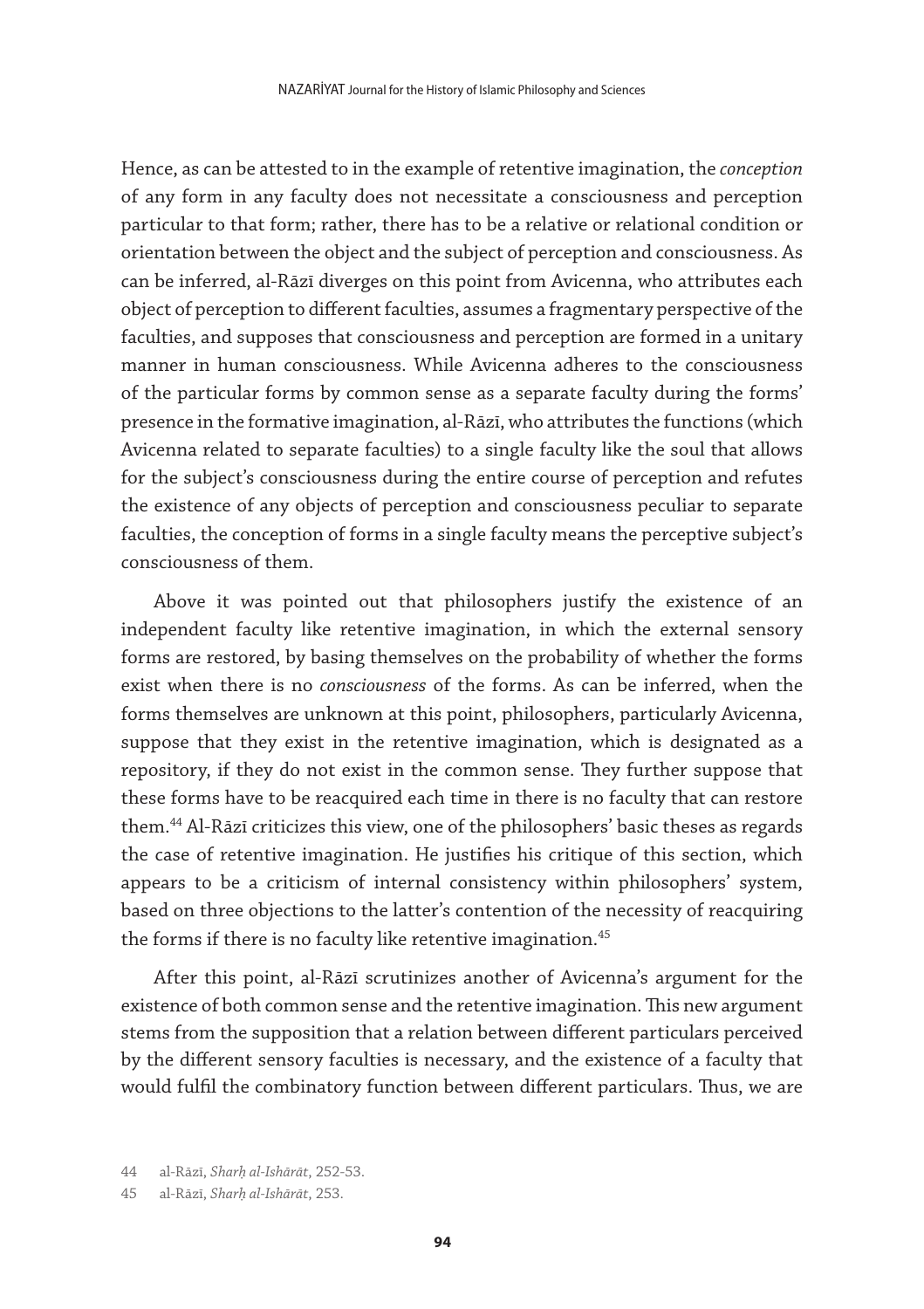capable of commanding the relation between any particular color and any particular taste, and the relation between the voice and the person, when we hear a human voice. In such a case, it would be necessary for the subject, who has command over separate things by linking up those things, to know both because the conception of different things occurs prior to the validation of them. Based on this, philosophers suppose the existence of a faculty within us that perceives the entire percept of external senses as a totality, a faculty that assumes the perception cannot be the external senses, each of which can perceive only a single kind of sensible things. Similarly, we cannot talk of the rational soul (*al-nafs al-nāṭiqa*), which cannot perceive the particulars, as performing this unitary perception. Therefore, there has to be a faculty that perceives all of the sensory forms that the external senses perceive in a unitary manner, other than the external senses and the rational soul. Philosophers call it common sense, and its repository the retentive imagination.<sup>46</sup>

Al-Rāzī expresses the same refutation with another example, namely, the connection we make between any particular color and any particular taste possessing that color is also made similarly when we judge a singular and particular individual to be a human but not a horse. Thus, the singular individual upon whom we passed judgment becomes a certain and sensible person, and the thing upon which we passed judgment becomes a universal essence. In this matter, al-Rāzī suggests that there is no point in discussing the validity of a judgment made by universals on particulars for three reasons.

First, if one cannot judge the particular by the universal, it would also be impossible to judge that the thing in "this" color is the thing in "that" shape, as in the example of philosophers. Second, al-Rāzī criticizes it along the philosophers' own premises concerning their adherence to four sorts of predication in logic: particular to particular, universal to universal, particular to universal, and universal to particular. Third, in a sense he takes stock of self-consciousness, and suggests that when we turn over ourselves, we necessarily know the validity of a predication as expressed therein. This is so because our individual being, in the sense of being ourselves, indicates a certain, sensory, singular, and particular thing, whereas the predication of humanity on ourselves indicates a universal essence. Based on these criticisms, al-Rāzī argues that there are two possibilities for the person who judges between two things: he either has to "exhibit the two things that are judged readily available" or not. Saying that it is not necessary invalidates the philosophers' claim, which means that the judgment on the relation between any

<sup>46</sup> Ibn Sīnā, *al-Ishārāt*, 245; al-Rāzī, *Sharḥ al-Ishārāt*, 253-54.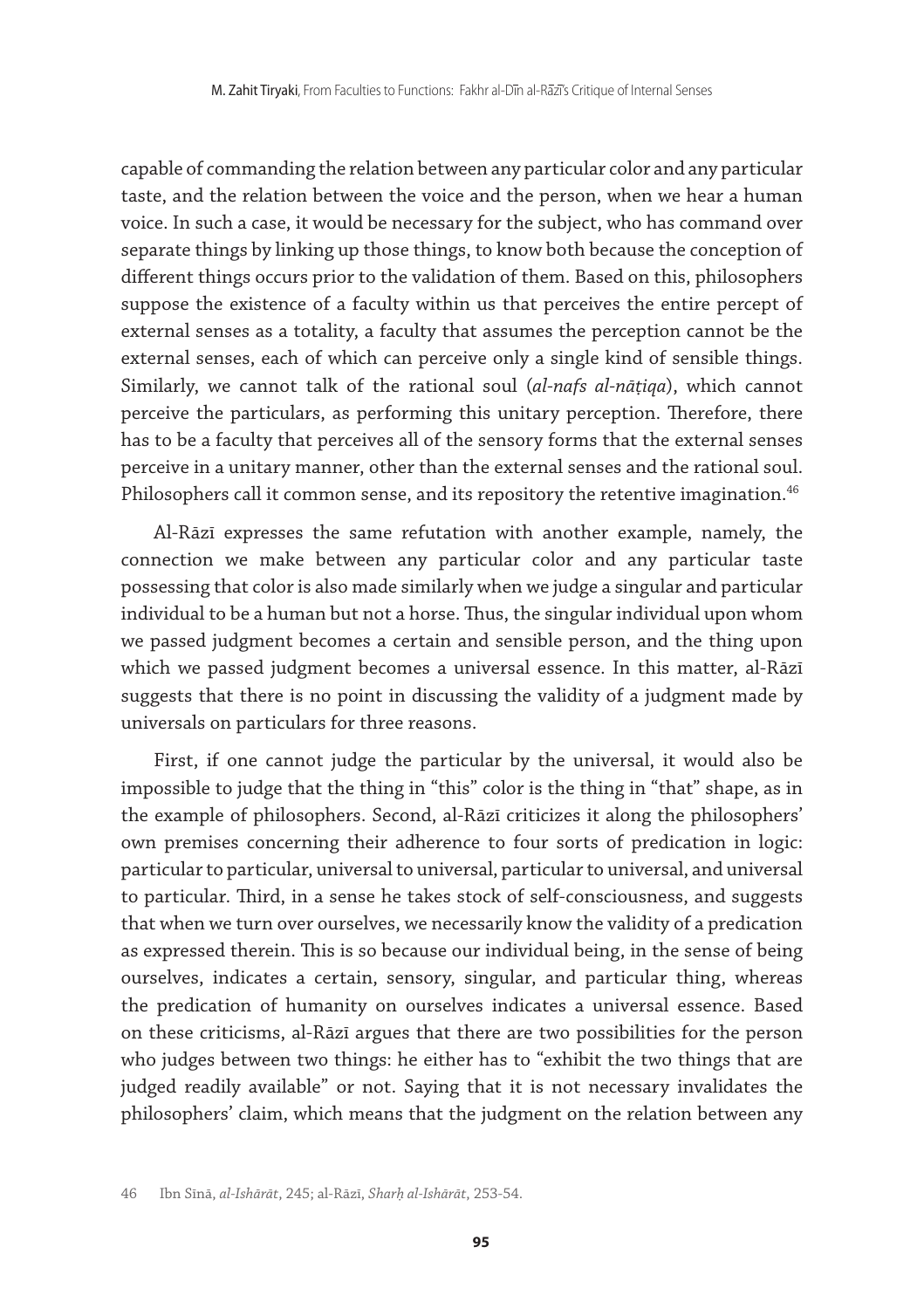particular color and any particular taste, if we recall the example in this case, could not be juxtaposed in a single perceptive faculty like common sense. In contrast, if something is to be juxtaposed with the one who judges, then the one who judges a singular individual to be human has to be the one thing or faculty that perceives both the singular individual and the human, albeit the former is particular and the latter is universal. Following the philosophers' presupposition that the rational soul perceives the human, which is universal, al-Rāzī concludes that what perceives the singular individual also has to be the rational soul, so that the rational soul can perceive the particulars. He reasons that the part concerning the soul in the philosophers' justification that the subject's integral and unitary perception concerning the different sensible objects of perception, as in their example, can only be undertaken by common sense, as opposed to the external senses or the soul, is thereby invalidated.<sup>47</sup>

## **The Criticism of the Compositive Imagination/Cogitation (Mutakhayyila-Mufakkira)**

The function of the faculty of compositive imagination, which was deemed to serve the faculty of estimation in the Avicennian system of internal senses, is designated as matching and distinguishing the meanings perceived by estimation and the forms coming from both the external and internal senses. If this faculty is run by the intellect, it is called cogitation (*mufakkira*), and if by estimation it is called the compositive imagination (*mutakhayyila*). For this reason, imagination is regarded as a faculty open to both estimation and intellect via estimation.<sup>48</sup> Al-Rāzī opens his discussion of the imaginative-cogitative faculties by stating two points of discussion.

Al-Rāzī's first point concerns whether this faculty is different and independent from the others. He notes the philosophers justify the compositive imagination's existence by relying on their supposition, which once again follows their own principle as well as that of Avicenna, that two effects will not originate from a single faculty and that the compositive imagination is an operative (*mutaṣarrif*) faculty,

<sup>47</sup> al-Rāzī, *Sharḥ al-Ishārāt*, 254-55. For al-Rāzī's more extended assessments and criticisms of the formative imagination, see idem, *al-Mulakhkhaṣ*, 156a; al-Rāzī, *Sharḥ ʿUyūn al-ḥikma*, 2:246-48. In *al-Maṭālib*, however, he speaks of the imagination as a human feature with the power to fabricate certain marvelous (*ajība*) artifices. This power has both a principle and an organ. The principle matches the imagination, which is capable of combining forms, and the organ matches the body. See al-Rāzī, *al-Maṭālib*, VII, 173.

<sup>48</sup> Ibn Sīnā, *al-Ishārāt*, 245.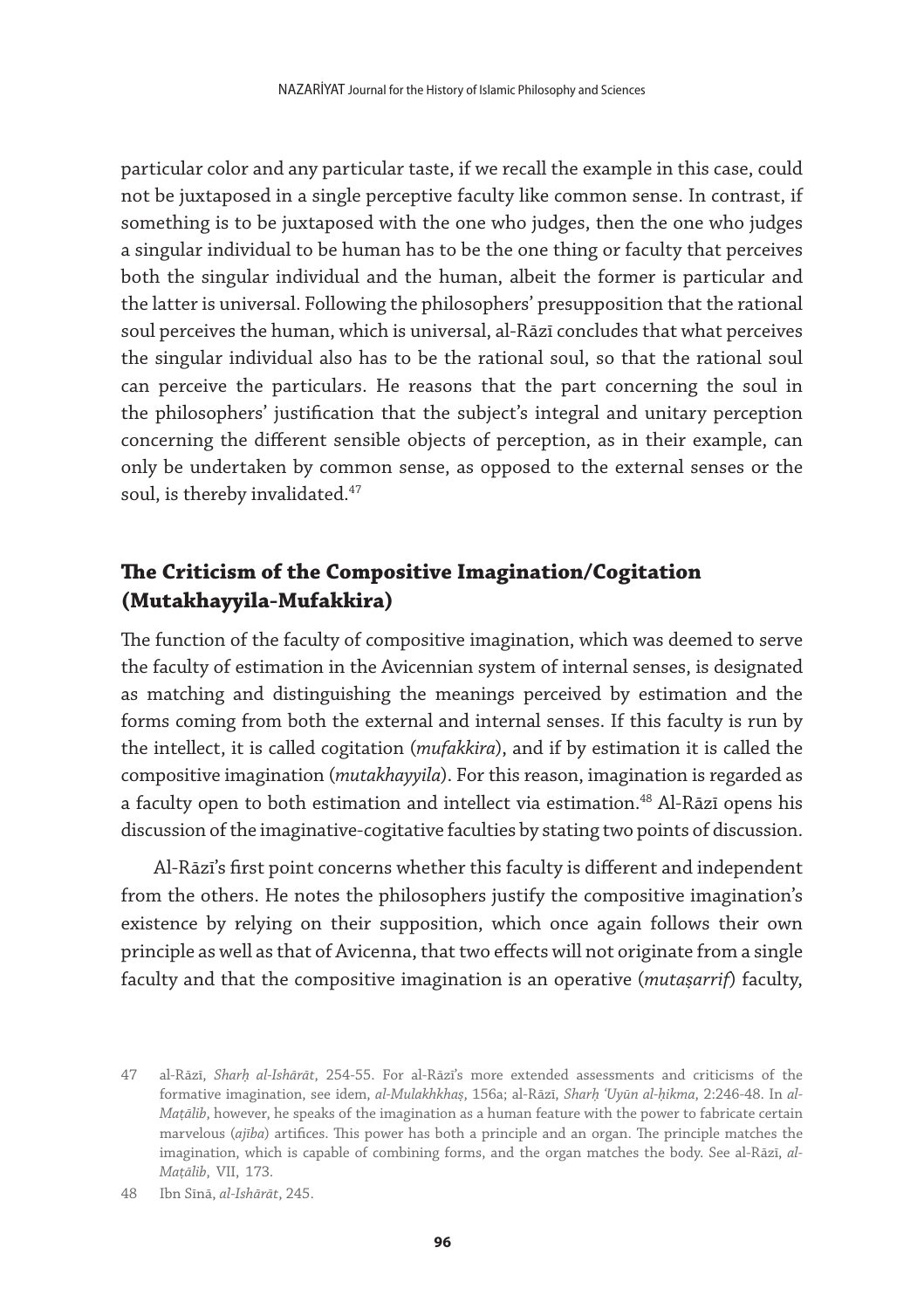whereas the others are perceptive. While al-Rāzī refers to his previous criticism of the principle of a single effect coming out of a single faculty, he argues that this principle is faulty from three angles.<sup>49</sup>

At this point, he first criticizes the philosophers' principle of attributing different functions to distinct faculties by means of the relation he established between the compositive imagination and consciousness. If this faculty, which runs operations like combination and decomposition over forms and meanings, has consciousness of the things that it operates on, one must accept a single faculty as both perceptive and operative, which would cause philosophers to contradict with their general principles. If we contend that the faculty that operates over forms and meanings has no consciousness of the things upon which it operates, al-Rāzī replies that that would be equivalent to the view that the compositive imagination cannot conceive of the truth of the matter. He finds this inconsistent with respect to the philosophers' aforementioned presumption that "the faculty that judges two things has to contain both [of those things] that it passes judgment on."50 If the compositive imagination carries out operations over forms and meanings while remaining unconscious of the things that it operates on and therefore unable to conceive of them, this principle would be contradicted.

His second angle is also related to this inconsistency. Thus estimation, a perceptive faculty that uses the compositive imagination and cogitation, means that the estimative faculty operates (*taṣarruf*) on these faculties. Therefore, it seems that estimation is both perceptive and operative. To second that with another example, he notes that the rational soul is a faculty that can perceive intelligibles and operative over body.<sup>51</sup> He claims that this point is also incompatible with the philosophers' presumption that a single effect springs from a single faculty.

The third angle of his criticism is posited against the philosophers' view that some of the soul's faculties are perceptive and others are operative faculties. In this main scheme, philosophers also divide the faculties of perception into two and place the compositive imagination as a faculty of internal perception under the perceptive faculties. Al-Rāzī infers that this case also invalidates the philosophers' view of a single faculty that cannot be both perceptive and operative.52

<sup>49</sup> al-Rāzī, *Sharḥ al-Ishārāt*, 262.

<sup>50</sup> al-Rāzī, *Sharḥ al-Ishārāt*, 262.

<sup>51</sup> al-Rāzī, *Sharḥ al-Ishārāt*, 262.

<sup>52</sup> al-Rāzī, *Sharḥ al-Ishārāt*, 262.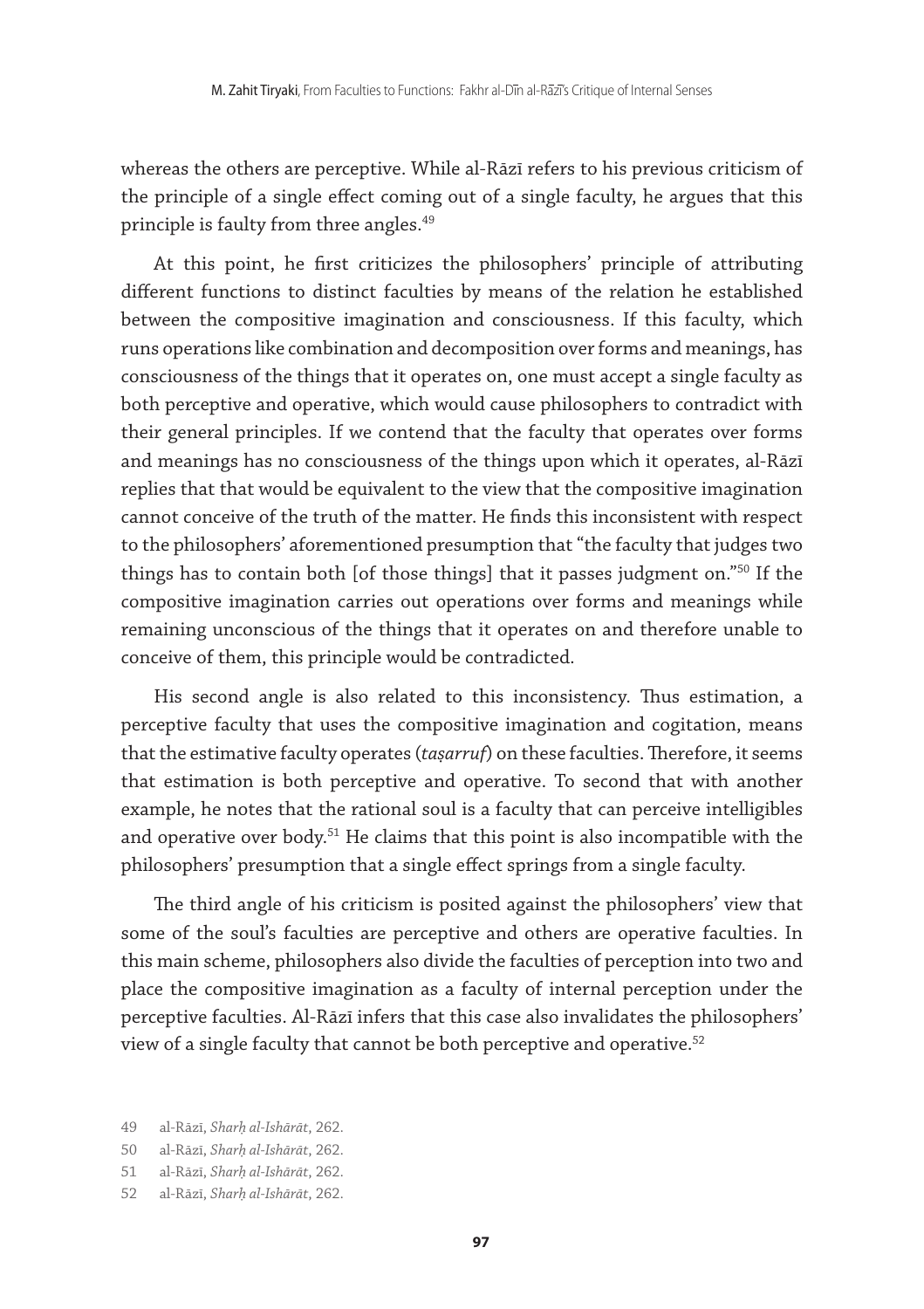The second point of discussion with which al-Rāzī identified the imaginative/ cogitative faculties is concerned with these faculties running the estimative faculty. He criticizes the philosophers for their metaphorical use of "service" without further clarification based on demonstration.<sup>53</sup>

As one can notice, Avicennia's scheme presents compositive imagination and cogitation as intermediary faculties that allow the soul to operate on forms and meanings via the processes of composition and decomposition. Al-Rāzī, who does not agree with this, criticizes the functions of combination and discrimination between particular forms and meanings by means of the imaginative/cogitative faculties in a later section. Here he criticizes the Avicennian view that the soul operates on particular forms and meanings first by means of the estimative faculty and then with its cause by means of the cogitative faculty. Avicenna provides the reason for soul's operation on particular forms and senses only by means of other faculties: The soul is receptive to intellectual forms. Again, al-Rāzī senses an inconsistency in the latter's presumptions. As a probable objection, the soul's ability to perceive particular forms and meanings invalidates what the philosophers say about the faculties and the soul's use of different faculties, for al-Rāzī suggests that in a case where the soul does not perceive particular forms and meanings, it would have no command over them, and one cannot have command over something if one does not know it.54

Al-Rāzī does not altogether ignore a probable response from the philosophers, but he is unable to accept it. The answer relates the soul's command over particular forms and meanings to the cogitative faculty: The soul strives to use the cogitative faculty that it knows only in universals over particular forms and meanings that it knows also only in universals, which necessitates a particularistic command from the soul's universalistic will that the cogitative faculty will have over particular forms and meanings. At first glance, the Avicennian system does contain some uncertainties in such cases as to whether soul could perceive (or could know) particular forms and meanings or have any command over them. The soul knows only in universals both the cogitative faculty and the particular forms and meanings upon which cogitation will operate; however, this necessitates an operation concerning the particulars from the soul's universalistic knowledge. Al-

<sup>53</sup> al-Rāzī, *Sharḥ al-Ishārāt*, 262-63. For al-Rāzī's assessment of the imaginative/cogitative faculties, see idem, *Sharḥ al-Ishārāt*, 282-84; al-Rāzī, *al-Mabāḥith*, II, 341-42; al-Rāzī, *al-Mulakhkhaṣ*, 156b; al-Rāzī, *Sharḥ ʿuyūn al-ḥikma*, II, 250-52.

<sup>54</sup> al-Rāzī, *Sharḥ al-Ishārāt*, 282-83.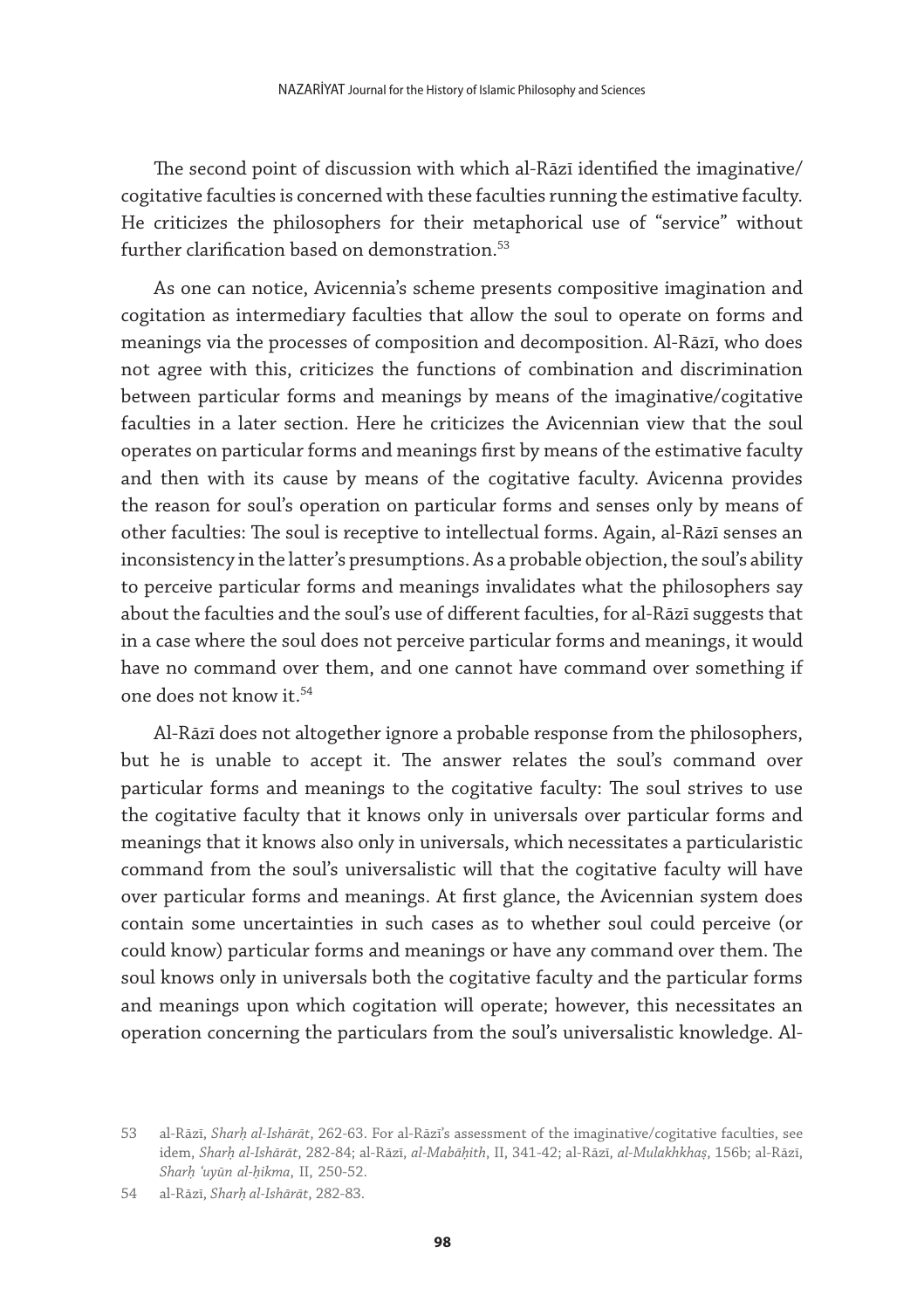Rāzī criticizes and rejects the question over the dual distinction of whether the soul could know the nature of each particular that is perceived by the body's perceptive faculty, for if it already knows the essence of the particulars that the said particular faculty perceives in this case, then it would already know the universalistic essences before employing estimation or cogitation. If the soul already knows these universalistic essences without the estimative faculty, this knowledge is sufficient for the acquisition of theoretical knowledge. Thus, the soul would not need the particulars or the knowledge that would be obtained from them. In al-Rāzī's opinion, if the soul does not know the nature of things perceived by estimation or the senses, it could not rely on the cogitative faculty in tasks involving composition and decomposition over particulars. Finding the soul's use of the cogitative faculty inconsistent and inexplicable with respect to the Avicennian system, he rejects it.<sup>55</sup>

#### **The Criticism of Estimation (wahm)**

According to Avicenna, estimation is designated as a faculty that perceives particular meanings that are present in sensible things, but that are not sensible or perceivable in themselves. His standard examples are a sheep's perception of the meaning of enmity in a certain, concrete, singular, and particular wolf in particulars; the ram's perception of a particular unperceivable meaning in the sheep; or the people's perception of compassion and friendship that they show each other.<sup>56</sup>

Pointing out two issues about the estimative faculty that need to be discussed, al-Rāzī uses them to criticize estimation's existence as an independent faculty. The first issue has to do with the explanation of how this faculty differs from common sense and the formative imagination. First, al-Rāzī first suggests that there is no justification for the philosophers' general presumption that a simple faculty cannot maintain two kinds of perception since they hold the principle that *only one comes out*  of one. He then refutes the premise.<sup>57</sup> In addition, he notes the need for explaining why the functions, which they attribute to different faculties, are not carried out by the soul – an issue about which Avicenna seems to have remained largely silent.

<sup>55</sup> al-Rāzī, *Sharḥ al-Ishārāt*, 283-84.

<sup>56</sup> Ibn Sīnā, *al-Ishārāt*, 245; Ibn Sīnā, *al-Nafs*, 45, 166-67, 182-85. There is a widespread contention that Avicenna is the one who added the estimative faculty to the scheme of internal senses; however, its citation in this regard in Ibn Rabbān al-Ṭabarī's (d. 247/861) *Firdaws al-ḥikma* predates Avicenna. See Ibn Rabban al-Ṭabarī, *Firdaws al-ḥikma fī al-ṭibb*, ed. Muḥammad Zubayr al-Ṣiddīqī (Berlin: Maṭbaʿ Āftāb, 1928), 76-78. For al-Rāzī's assessment of the estimative faculty, see al-Rāzī, *al-Mabāḥith*, II, 342-43; al-Rāzī, *al-Mulakhkhaṣ*, 156b; al-Rāzī, *Sharḥ ʿUyūn al-ḥikma*, II, 249.

<sup>57</sup> al-Rāzī, *Sharḥ al-Ishārāt*, 256.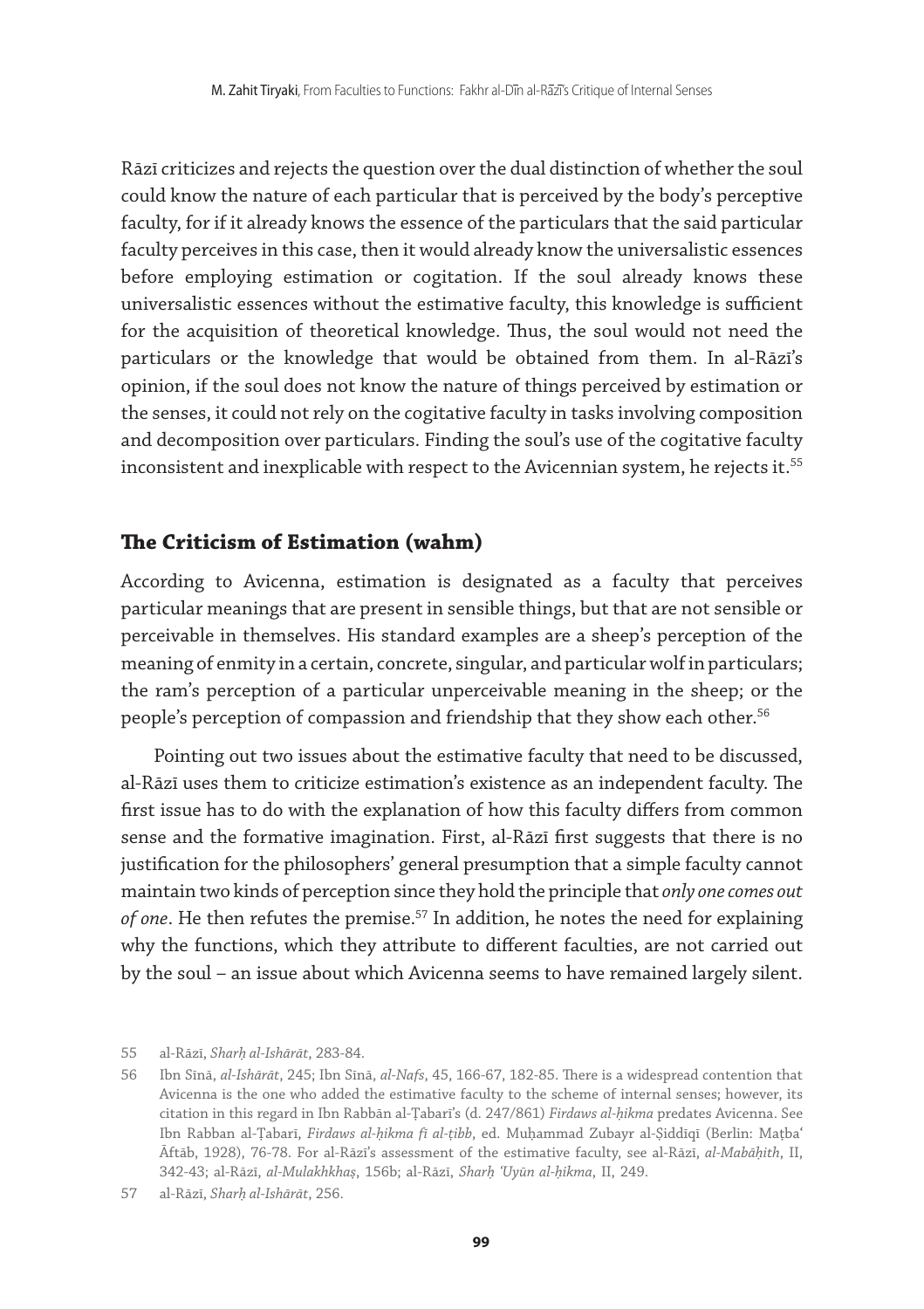All that the latter said, in al-Rāzī's opinion, while justifying his contention that the soul does not perceive the sensibles, is that one could only be certain that particular meanings concerning the sensible things are only perceived by a corporeal faculty if one could be certain that what perceives the sensibles is not the soul.<sup>58</sup> Nonetheless, according to al-Rāzī, Avicenna's best explanation concerning the existence and necessity of an independent faculty that perceives particular meanings, like the estimative faculty, can be stated in the following terms.

This enmity present in the wolf is perceived with respect to either its presence in the wolf, or else [in general]. If it is the first, the one who perceives the enmity with respect to its presence in the wolf has to perceive the wolf too, because the knowledge of the enmity with respect to its presence in the wolf depends on the knowledge of that wolf. But it became certain that what perceives that wolf is a body or corporeal, then the one that perceives the enmity has to be a body or corporeal, too. But if the enmity is perceived not *with respect to its presence in the wolf*, the perception of enmity takes place *with respect to its being enmity*. Enmity qua enmity, however, is a universal. However, our discussion is not about universalistic enmity, but on the contrary, about the particularistic enmity.59

But al-Rāzī calls this weak and criticizes the explanation that expresses Avicenna's justification vis-à-vis the estimative faculty in full and can be understood in the best light as such. Al-Rāzī's critique at this point is directed toward the confusion among common sense, the retentive imagination, and estimation in the perception of particulars, for any faculty that perceives a particular meaning of enmity would also perceive the particular wolf in which the particular meaning is or is not present. If the first is valid, what perceives the wolf has to be the faculty that perceives the enmity. But Avicenna attributes the perception of the wolf to common sense or the retentive imagination. Therefore, al-Rāzī concludes that if the one that perceives the meaning and the one that perceives the object in which that meaning is present is one and the same faculty, then the faculties like common sense or retentive imagination that perceive the wolf would also perceive the meaning of enmity present in the wolf. When a faculty actually thinks of the meaning of enmity in a form, it would also think of similar meanings incessantly. As a result, when there is a faculty or faculties that can perceive particular forms, the existence of a separate faculty for the perception of particular meanings cannot be spoken of with certainty.<sup>60</sup>

59 al-Rāzī, *Sharḥ al-Ishārāt*, 257.

<sup>58</sup> al-Rāzī, *Sharḥ al-Ishārāt*, 256-57.

<sup>60</sup> al-Rāzī, *Sharḥ al-Ishārāt*, 257.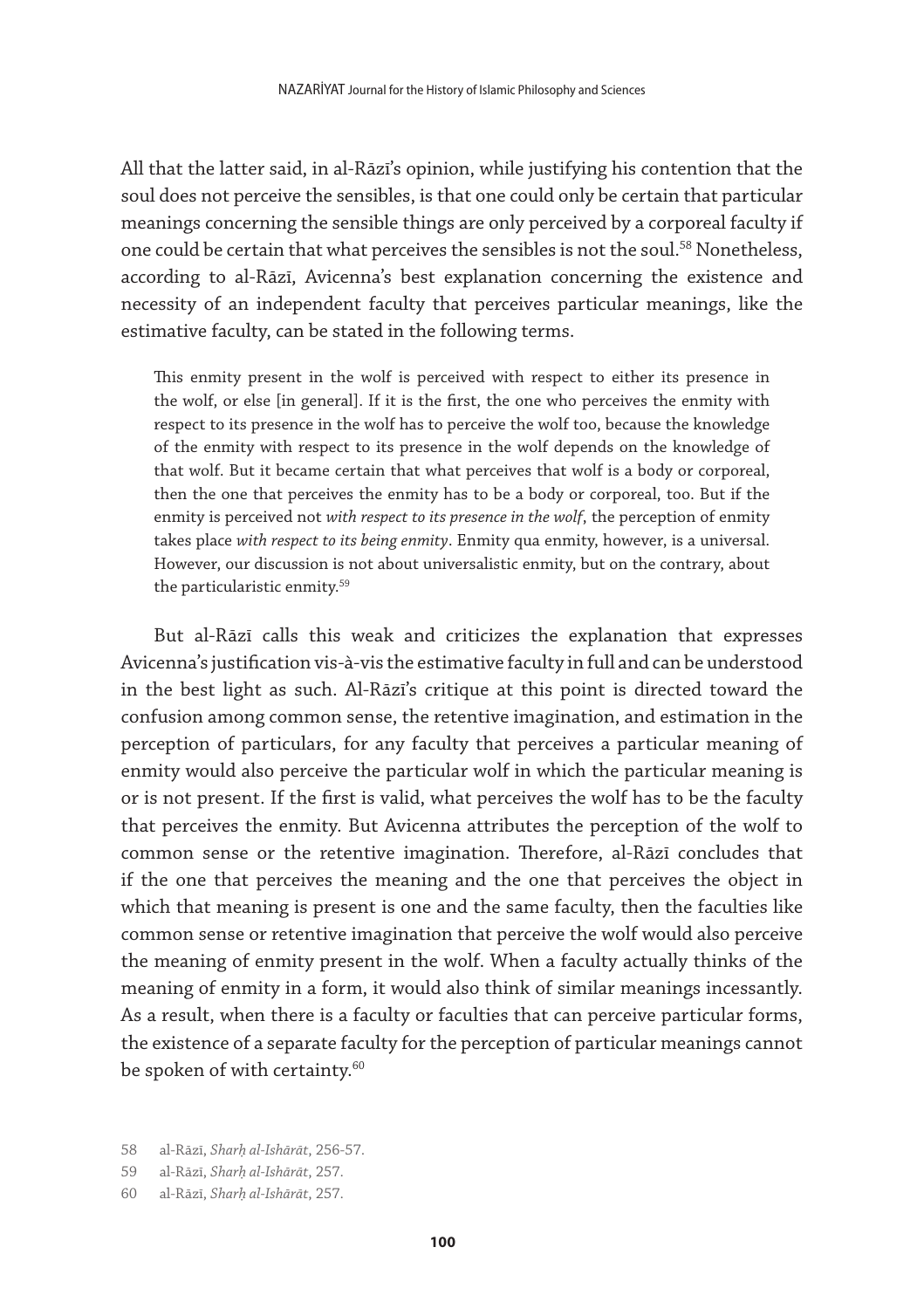The second aspect that lends support to al-Rāzī's first issue is that a faculty that perceives a particular meaning also perceives the particular wolf in which that particular meaning is present. In his opinion, one cannot infer the necessity of the corporeality of the faculty that perceives the enmity based on the corporeality of the faculty that perceives the wolf. At this juncture, as the possibility of what perceives the particular meanings could also be common sense or the retentive imagination arises in the first probability, in this second probability it concludes that what perceives the particular meanings could also be the soul. Al-Rāzī objects to inserting an independent faculty like estimation by in a sense telling Avicenna on account of both that common sense and the retentive imagination would suffice if a corporeal faculty perceives these particular meanings, and that the soul could perceive it in case it is not necessary for a corporeal faculty to perceive particular meanings.<sup>61</sup>

The second issue al-Rāzī picks up follows an inquiry concerning the particularity and universality of meanings that Avicenna supposes that the estimative faculty perceives. Al-Rāzī's example concerns the friendship (*ṣadāqa*) between a father and a son, for one can arrive at the consciousness of friendship only in universals, even if it is particular in itself between a father and a son. Moreover, friendship is an essence that does not exclude mutuality, although it is particularistic with respect to its presence in the son as an individual. The condition that can be attested to in this and all similar examples is that the *res extensa* that these meanings are present in is particularistic, whereas what the perceiving subject makes of them is universalistic. Al-Rāzī holds that what are perceived as particular meanings can be predicated on many particular things. If someone is conscious of *any friendship* between him and his son but not of *this particular friendship* personally between himself and his son, the meaning perceived by estimation has to be particularistic. But al-Rāzī finds it hard to demonstrate this. Given that we cannot point out meanings like friendship by sense and perception, we cannot say that humans and animals are conscious of *that particular friendship* only with respect to its being *that particular friendship*. 62 To summarize, al-Rāzī's criticism is that the meanings as percepts of estimative

61 al-Rāzī, *Sharḥ al-Ishārāt*, 257.

<sup>62</sup> al-Rāzī, *Sharḥ al-Ishārāt*, 257-58. The estimative faculty was citicized in problem 18 of al-Ghazālī's *Tahāfut al-falāsifa* before al-Rāzī. See Gazzâlî, *Tehâfütü'l-Felâsife: Filozofların Tutarsızlığı*, trans. Mahmut Kaya and Hüseyin Sarıoğlu (İstanbul: Klasik Yay., 2005), 178-81; For some comments on al-Ghazālī's criticisms, cf. Timothy J. Gianotti, *Al-Ghazali's Unspeakable Doctrine of the Soul: Unveiling the Esoteric Psychology and Eschatology of the Ihya* (Leiden: Brill, 2001), 95-103; Frank Griffel, "Al-Ġazālī's Concept of Prophecy: The Introduction of Avicennan Psychology into Aš'arite Theology," *Arabic Science and Philosophy* 14 (2004): 131.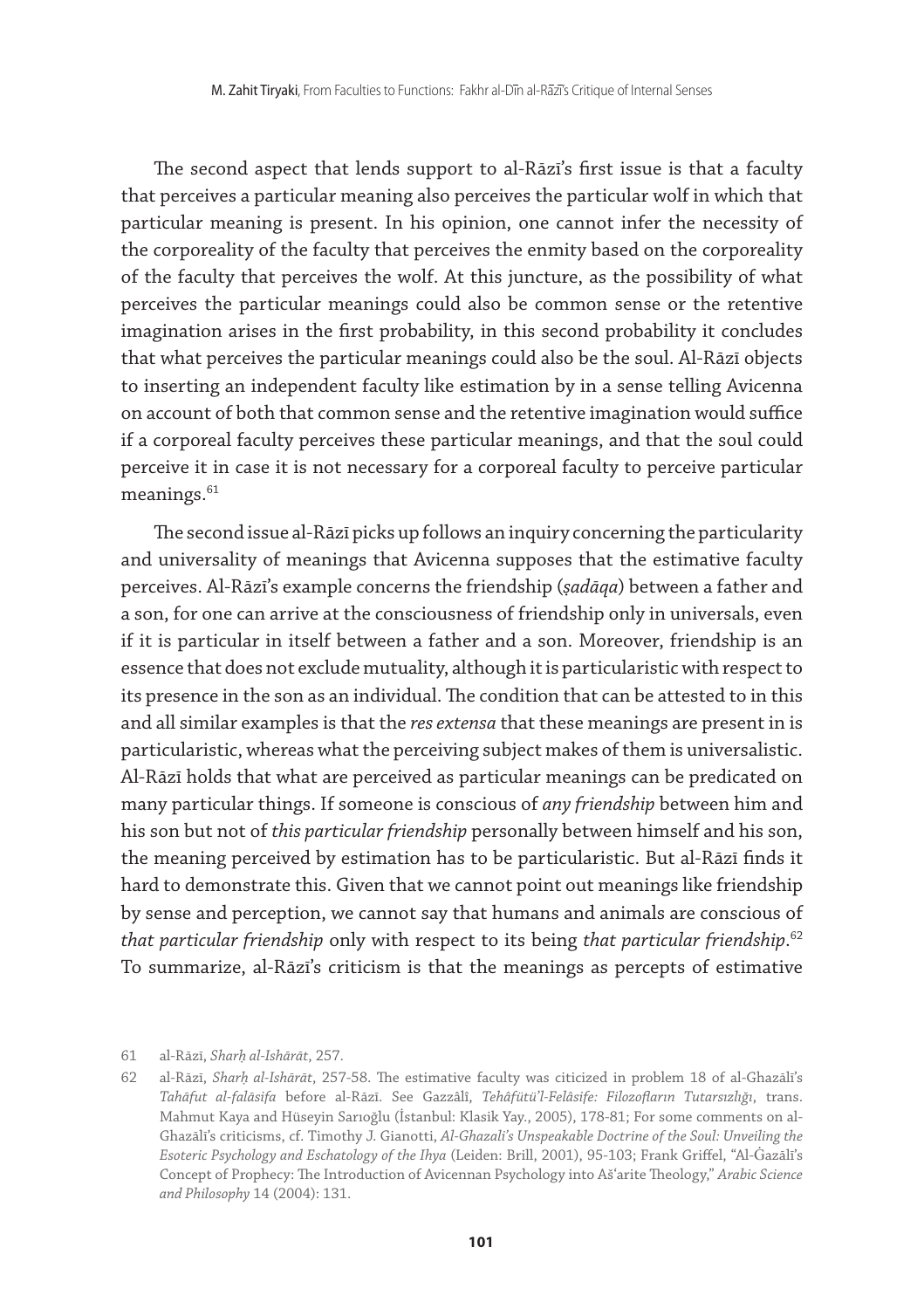faculty that Avicenna established for the perception of particular meanings is more similar to universals than it is to particulars, for these meanings can be present in different percepts of estimation and can be perceived. Following from the observation that the estimative faculty could perceive general and universalistic aspects of the meanings, al-Rāzī objects to Avicenna's establishment of a faculty like estimation that responds to the perception of particular meanings.

#### **The Criticism of Memory (Ḥāfiẓa/dhākira)**

The last Avicennian scheme of internal senses, memory, is identified with various words, among them *ḥāfiẓa*, *dhākira*, and *mutadhakkira*. 63 In his first assessment of the faculty of memory, which restores the meanings perceived by estimation, al-Rāzī notes that the relevant positive and negative criticisms have already been made in the section on the retentive imagination. $64$  In a sense, his critique relates to Avicenna's presumption of *the retentive imagination as the repository of external forms* and *memory as the repository of meanings* perceived by the estimative faculty. Just as al-Rāzī criticizes the distinction made between *the faculty that perceives forms* and *the faculty that restores forms*, he also takes the distinction between *the faculty that perceives forms* and *the faculty that perceives meanings* with a grain of salt. Furthermore, if we recall that al-Rāzī fundamentally opposes Avicenna's attribution of different functions to separate faculties, one can say that he would even object to the distinction made between *the faculty that perceives forms* and *the faculty that perceives meanings*. When he resumes his assessment of memory, however, he focuses on the similarities and differences between remembrance (*ḥāfiẓa*) and recollection (*dhākira*), for al-Rāzī based his discussion on the difference of retaining the meanings that estimation perceive from their retrieval after they had perished. If it is necessary to attribute each action to an independent faculty as set in the Avicennian scheme of faculties, the faculty of remembrance that restores meanings has to be different from the faculty of recollection that retrieves meanings after they perish. Al-Rāzī suggests that the number of internal senses would then be six then, not five. $65$ 

<sup>63</sup> Ibn Sīnā, *al-Ishārāt*, 246; Ibn Sīnā, *al-Nafs*, 45, 167-68, 185-87. For al-Rāzī's assessment of memory, see al-Rāzī, *al-Mabāḥith*, II, 343-44; al-Rāzī, *al-Mulakhkhaṣ*, 156b; al-Rāzī, *Sharḥ ʿUyūn al-ḥikma*, II, 249-50.

<sup>64</sup> al-Rāzī, *Sharḥ al-Ishārāt*, 258.

<sup>65</sup> al-Rāzī, *Sharḥ al-Ishārāt*, 263. Also see, al-Rāzī, *al-Nafs*, 76.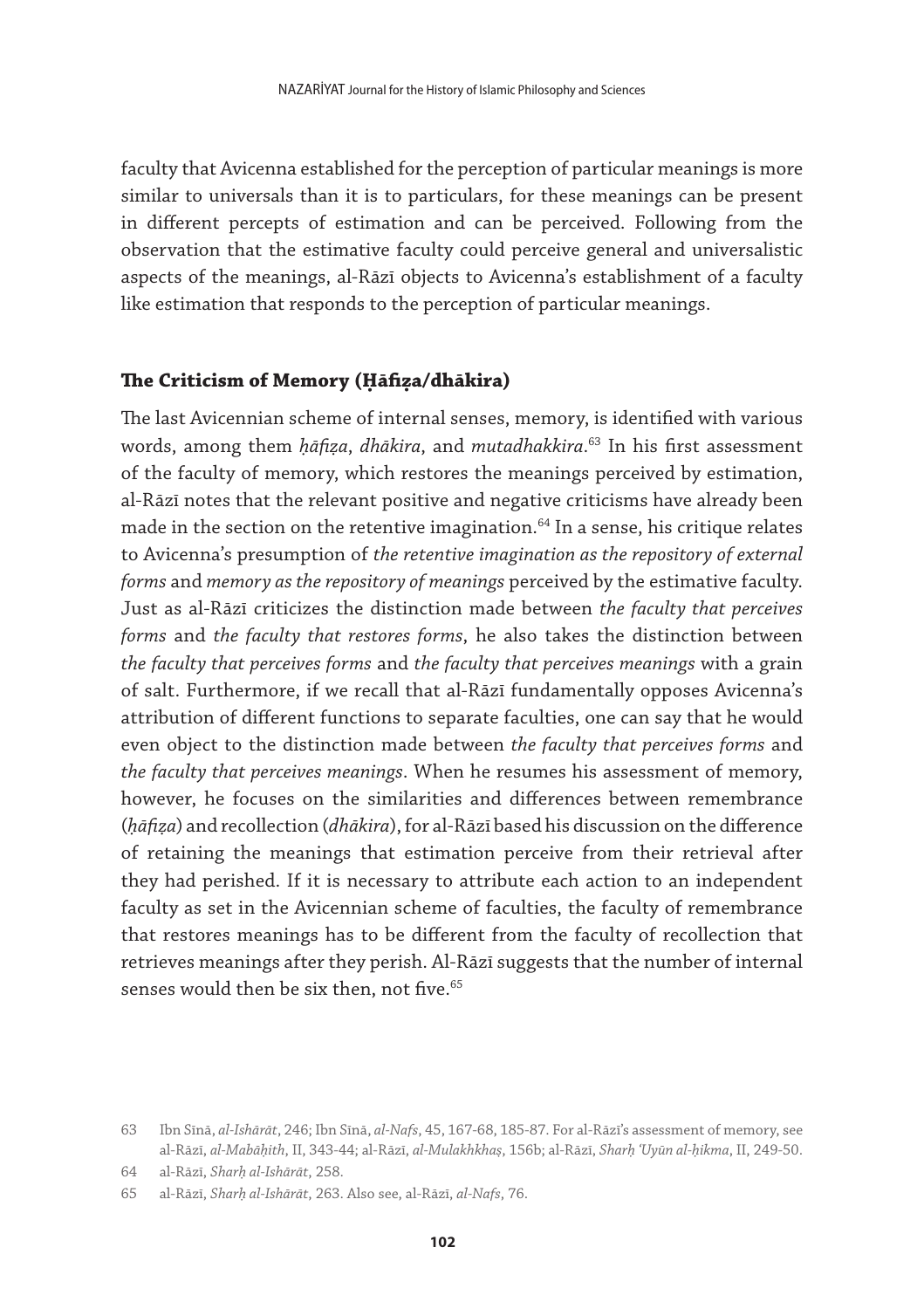### The Criticism against the Internal Senses' Functions in Movement

The internal senses à la Avicenna are functional for the soul with respect to both the cognition and the movement of the body. In addition, he contends that there are certain stages and degrees as to how the soul moves the body and the actualization of any action. Al-Rāzī analyzes these stages as *the principles of voluntary movements* along four degrees  $-$  (1) the power in muscles as the most proximate principle of the mobilizing powers, (2) resolution (*ijmāʿ*), (3) powers of passion and rage, and (4) consciousness of the benefit or harm of the act, real or unreal, respectively $^{66}$  and states that humans vary by degree.

There are similarities of beings in the superlunary and sublunary realms inasmuch as, according to Avicenna, they have differences. In this respect, he explains the movements of celestial beings that have intellect, soul, and substance and of humans that have intellect, soul, and body in similar forms.<sup>67</sup> According to this illustration, the heavens presumably have movers that possess both particular and universal wills. Thus, there are sensory and intellectual *perceptions*, sensory and intellectual *wills*, and sensory and intellectual *meanings* in both of these realms.<sup>68</sup> Similarly, Avicenna concedes the existence of a rational soul that moves and governs the heaven, but supposes that it is not the intellect but the soul. He contends that the heaven does not have an abstract intellect but a rational soul, is the perfection of all things that seek to take an action with that action, and that an imperfect thing that perfects cannot be an intellect. One of his system's basic premises in the context of explaining how a particular movement takes place in the heavens is that the heaven has a principle and a corporeal faculty that possesses a particular will, based on the principle that *a particular thing does not come out of a universal essence and objective*. 69 At this point, al-Rāzī again raises objections against the Avicennian system's basic premises and states that *the presumption of the existence of a corporeal principle that possesses particular will for the particular movements of the heavens' souls* causes inconsistencies within the system. On the one hand, philosophers suggest that the objective of the heaven's movement is to resemble the abstract intellects and accept that the motivation to resemble intellects is possible only

<sup>66</sup> Ibn Sīnā, *al-Ishārāt*, 318; al-Rāzī, *Sharḥ al-Ishārāt*, 318-19. On the functions of internal senses with respect to action, see Yunus Cengiz, "İbn Sînâ'nın Zihin Felsefesinde Eylem Süreci," *AÜİFD* 55/2 (2014): 101-05, 110-14.

<sup>67</sup> al-Rāzī, *Sharḥ al-Ishārāt*, 325.

<sup>68</sup> Ibn Sīnā, *al-Ishārāt*, 322; al-Rāzī, *Sharḥ al-Ishārāt*, 322-23.

<sup>69</sup> Ibn Sīnā, *al-Ishārāt*, 326; Ibn Sīnā, *al-Mabdaʾ wa-al-maʿād*, 29.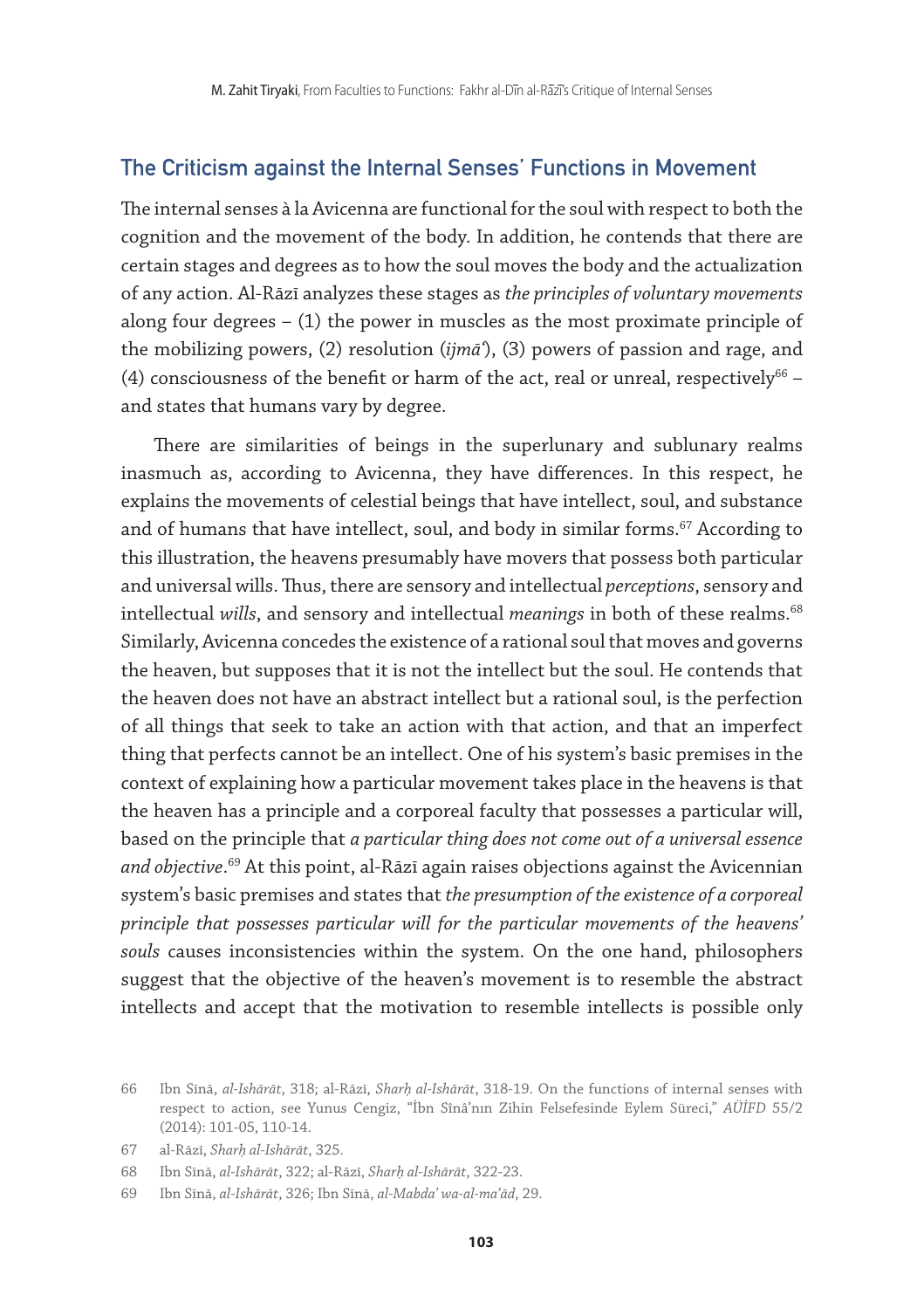after perceiving what it strives to resemble. But on the other hand, if what moves the substance of the heaven as a matter of system is a corporeal faculty, there will appear its inability to perceive abstract things and, accordingly its inability to strive for intellect, for if something is not known, striving for it is impossible.<sup>70</sup>

Al-Rāzī lists certain requisite points of agreement to avoid the blind alleys to which this issue leads: (1) *there is no need of particular perceptions for particular actions*, (2) *it is valid that the particular perceptions are in abstract substance*, (3) *it is valid that the corporeal faculty perceives abstract things*, and (4) *the objective of heaven's movement is not striving to resemble intellects*. If any one of these are agreed to, he claims, it would mean that the philosophers have abandoned one of their primary views.<sup>71</sup> Thus, it appears that al-Rāzī mainly targets the philosophers' ambivalent idiom once again. Philosophers wish to make unambiguous distinctions between *sensory* and *intellectual*, *particular* and *universal*, *corporeal* and *incorporeal*, but nevertheless adopt precarious stances that upset the ground rules they have established at the start, between distinctions on topics like the perception of particulars or the actualization of particular movements. The Avicennian views invoked here can be considered, for the greater part, in the context of the heavens' particular movements and al-Rāzī's critique of this view in parallel with the description of the human rational soul's moving the body and the requirement of particular corporeal faculties to do so. For this reason, al-Rāzī's critique of falling into intra-system inconsistencies while searching for particular corporeal powers to actualize particular movements in the heavens can be adapted to the Avicennian stance that the human soul possesses myriad particular corporeal powers both in perception and in movement. While Avicenna wishes to presume *particular corporeal faculties for the emergence of the particular from the universal, particular*  will from the universal will, particular will and movement from the universal will in the perceptions and movements of both celestial souls and human souls, al-Rāzī criticizes such explanations because of the changes in his own theory of knowledge, as noted in the section on the epistemological backdrop of his critique of internal senses. He therefore assumes a critical stand against particular corporeal faculties as independent faculties, in the process of the actualization of movement, as in perception, and against internal senses, even if he does not altogether deny their functions.

<sup>70</sup> al-Rāzī, *Sharḥ al-Ishārāt*, 326-29.

<sup>71</sup> al-Rāzī, *Sharḥ al-Ishārāt*, 329.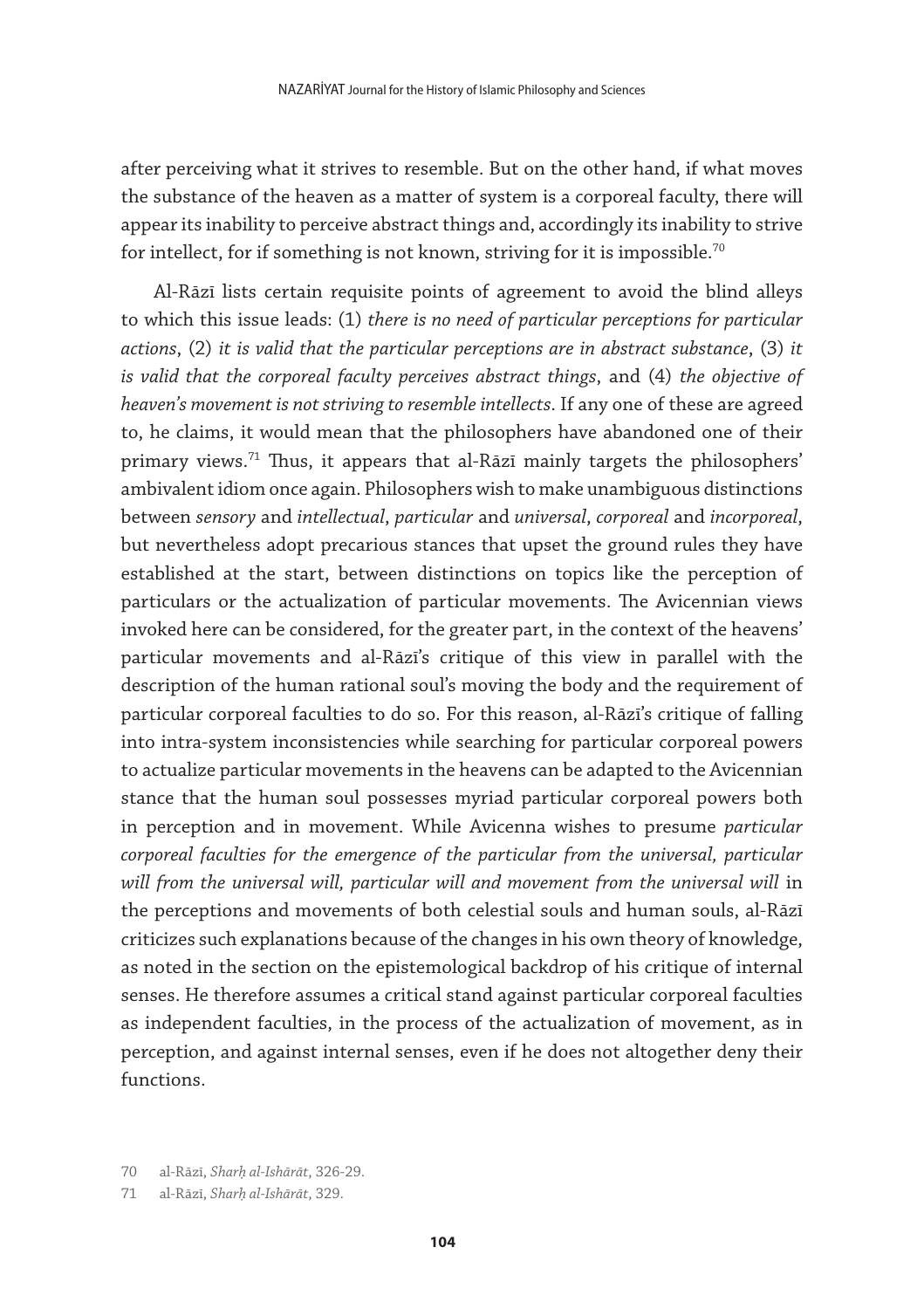## The Criticism against the Organs of the Internal Senses and Their Locations

Since the Avicennian scheme of internal senses is conveyed over Galenic anatomy for the major part, it became commonplace to presume that each internal sense has a different location in a different domain of the brain.72 Al-Rāzī's criticism of these locations is multi-layered. First, he deems it possible that the perceptions of the said faculties can take place not in the brain as conveyed, but at other parts of the body.<sup>73</sup> Second, he objects to presenting the attempt to locate these faculties as demonstrative on the grounds that doing so is empirical. Third, he refutes Avicenna's religious or teleological interpretation that the latter might have posited to buttress his final opinion in the second stage, probably due to his argument that the knowledge concerning the issue is empirical.

Al-Rāzī's criticism of locating the internal senses as Avicenna does first appears when he expresses his criticisms of common sense, which is based on the philosophers' presumption that the forms tasted are among the things perceived by common sense, by means of which we perceive different external sensory forms in a holistic manner, and that common sense is located at the brain's frontal lobe. In al-Rāzī's opinion, the place of the object of perception that comes from something tasted is not the brain, for if one can say that it is located there, one can also speak of the probability that what conducts perception is any part of the body, like the nerves, the liver, or the soul.74

Al-Rāzī criticizes Avicenna's two expositions about the location of the internal senses in the brain. Avicenna holds that whenever there is a malady in any place of the brain that is matched by some deterioration in the states of the faculty that is supposed to be located there, the deteriorating faculty is located in the disordered sector of the brain. Al-Rāzī finds this justification weak, for, according to him, it is possible that these faculties are incorporeal. Moreover, even if they are corporeal, they can be located at a place other than the one Avicenna designated for them. Once again, al-Rāzī's criticism is leveled by means of the latter's own presumptions. Thus, the deterioration of the actions of a faculty associated with a sector of the brain if that sector exhibits disorder, al-Rāzī suggests, might be due to that location being the organ of that faculty. In other words, the relevant sector of the brain exhibits

<sup>72</sup> Ibn Sīnā, *al-Ishārāt*, 245.

<sup>73</sup> al-Rāzī, *Sharḥ al-Ishārāt*, 255.

<sup>74</sup> al-Rāzī, *Sharḥ al-Ishārāt*, 255.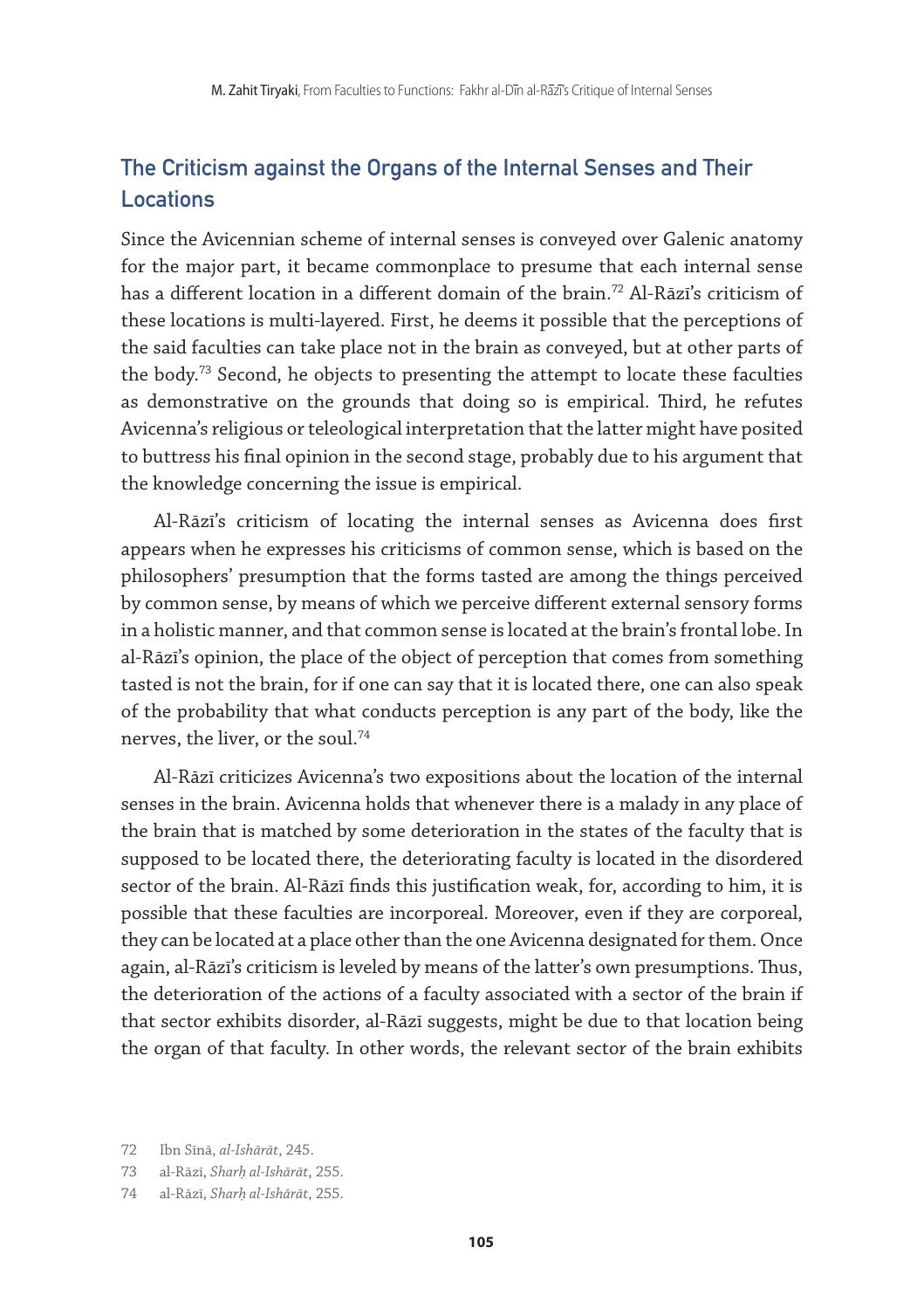disorder, the organ of the faculty associated with that sector degrades, and finally the actions of the faculty deteriorate. Another of al-Rāzī's examples is the presumption that intellectual perception deteriorates following the brain's disorder, even if the presence of reasoning faculty in the brain is not presumed. In a sense, the actions of a faculty that has no corporeal space in the brain, if not the faculty itself, might deteriorate due to the disorder at the relevant sector of the brain.<sup>75</sup> Therefore, al-Rāzī appears to distinguish between the faculties and the organs of those faculties. Thus, although it might be possible to pinpoint corporeal locations for the faculties' organs, the faculties themselves might be not have a corporeal location. If this is the case, then the malady in a certain sector of the brain cannot be a certain proof of the presence of any faculty there because the actualization of deterioration in the faculty's function or action of a faculty does not require a material space for the faculty itself, but might run through the body's organs.

He also criticized Avicenna's second exposition concerning the faculties' location, which links these locations to God's (*ṣāniʿ*) work. Avicenna stated that common sense and the retentive imagination are located at the brain's frontal lobe because of the relation between these two faculties and the external senses that are located in the face. The mystery of the presence of estimation and memory in the middle and at the back of the brain is the distance of the relations of these two faculties with the external senses. The rationale for the presence of compositive imagination, which is responsible for the composition and decomposition of forms and meanings, in the middle of the faculties is its orientation toward the imaginary forms, the meanings in the memory, and the operations of composition and decomposition between forms and meanings, when so desired.<sup>76</sup>

In a general sense, al-Rāzī finds Avicenna's words about the internal senses' location rhetorical and without any continuity. He opines that there are external inconsistencies and that no reason will make the presence of any faculty at a different place more appropriate than at another place. Al-Rāzī supposes that these opinions on the faculties' location are not proper for analytical works.<sup>77</sup> As much as can be inferred, even if al-Rāzī does not really deny the actualization of the perceptions, supposedly carried out by the internal senses, in different parts of the body, he objects to assigning determined, particular places to them as well as to presenting it as a demonstration in the Avicennian sense, and implies that

<sup>75</sup> al-Rāzī, *Sharḥ al-Ishārāt*, 263-64.

<sup>76</sup> Ibn Sīnā, *al-Ishārāt*, 246.

<sup>77</sup> al-Rāzī, *Sharḥ al-Ishārāt*, 264. For the details of al-Rāzī's critique of the internal senses' location, see al-Rāzī, *Sharḥ al-Ishārāt*, 255, 259-64.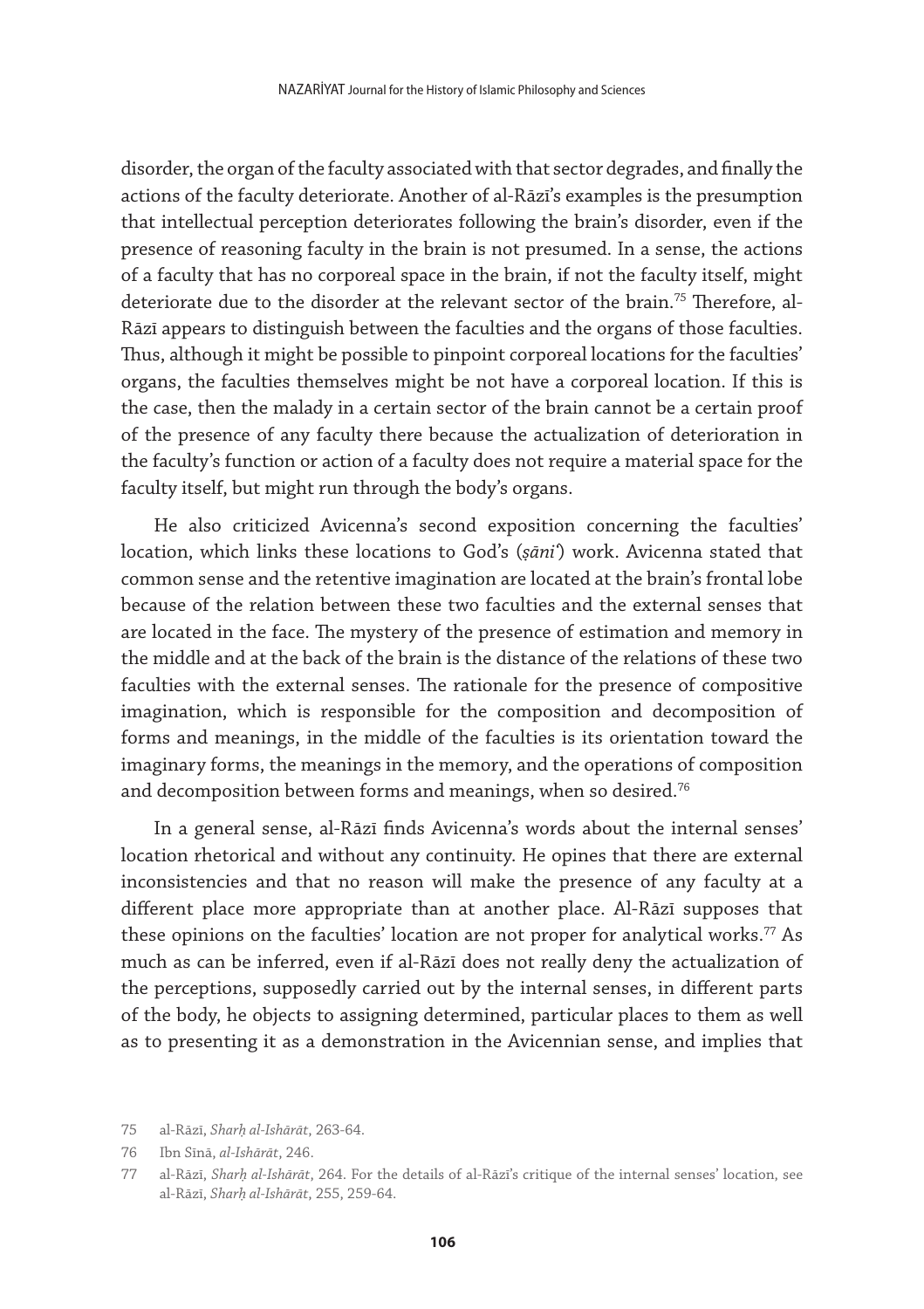it is empirical. He also rejects the hierarchical relation that Avicenna establishes between the faculties and views each faculty possibly on a par with others as part and parcel of the human faculties of perception.<sup>78</sup> Consequently, al-Rāzī first criticizes the existence of internal senses as independent faculties and then the Avicennian stance that the internal senses need to be singular and corporeal faculties in order for movement to take place – a result of the steadfast distinction that is presumed to exist between universality and particularity. By the same token, he objects to hierarchical relations. Lastly, he argues against the Avicennian stance on the internal senses' different locations in the brain.

#### Fakhr al-Dīn al-Rāzī's Interpretation of Internal Sensations

After his specific criticisms of the internal senses in the context of the epistemological backdrop stated above, al-Rāzī presents his general critique of the internal senses and his own views. His first criticisms of Avicenna's views concerning the internal senses originates from the occasionally evinced ambiguity in the latter's statements about the existence of different faculties. Avicenna talks of faculties that *perceive* or *restore* different objects of perception or *run operations of composition and decomposition* between them, justifies the presence of different internal sense as in this scheme, and uses expressions in certain places for the existence of faculties that can substitute for one another in different registers. For example, he seems to say in *al-Nafs* of *al-Shifāʾ* that the estimative faculty is, in a sense, the faculties of cogitation (*mufakkira*), compositive imagination (*mutakhayyila*), and retrieving memory (*mutadhakkira*) (remembrance [*ḥāfiẓaḥ*] and recollection [*dhākira*] in *al-Ishārāt*) with respect to its nature. In that case, estimation appears to be a commanding faculty visà-vis *its essence*, and compositive imagination and memory vis-à-vis *its movements and actions*. Therefore, this single faculty is compositive imagination *with respect to its operation over forms and meanings* and retrieving memory *compared to where this operation ends up*. Remembrance functions like the repository of estimation.79

- 78 Cengiz, "Nefs Çözümlemesi Açısından Fahreddin er-Râzî'nin İbn Sînâ ile İlişkisi," 444-47. Cengiz expounds on al-Rāzī's question of whether the soul perceives particular and corporeal things (*al-Mabāḥith*, 2:330) and asks: "Do the sensory perceptions sight, imagination, estimation not conflate with intellectual perceptions, or is there an activity where sensory forms intermingle with intellectual forms in the course of perception?" While Avicenna opts for the former, al-Rāzī inclines to the latter. Therefore, one cannot speak of a hierarchical relation similar to what Avicenna imagined between the sensory and intellectual faculties of perception in a conception of perception in which all perceptions are conflated and each is a different function of the soul.
- 79 Ibn Sīnā, *al-Nafs*, 168-69; In his *al-Taʿlīqāt*, which consists of his notes on Aristotle's *Peri Psychēs*, Avicenna points out that Aristotle classifies [functions] devoted to active (*fāʿil*) faculties like estimation and cogitation, and to myriad faculties like formative imagination and recollection under compositive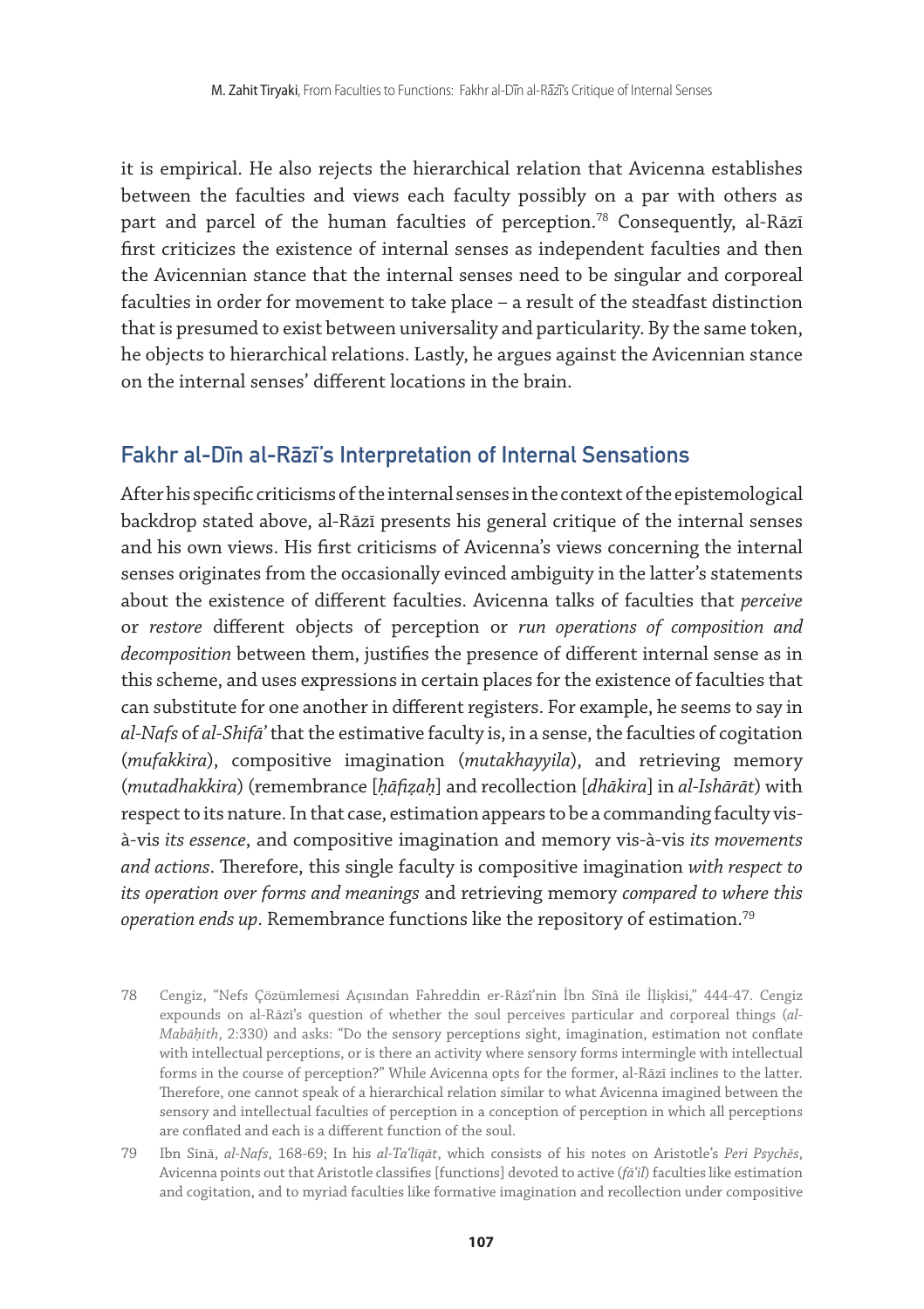Immediately after going over the Avicennian evidence for the existence of internal senses as independent faculties one by one, al-Rāzī reckons the conceptual ambiguities evident in some of Avicenna's expressions as an indicator of the latter's problems with the internal senses.<sup>80</sup> In al-Rāzī's point of view, Avicenna expends much effort to set up different actions with different faculties only to adopt, when it is convenient, an idiom implying that the different faculties are in fact differentiations in the functions of a single faculty vis-à-vis its essence. In a sense, this causes him to slip into inconsistency. At the end of his critique of the internal senses, al-Rāzī lays out what we may call his basic premise and lists his justifications to support it. At each point, in a sense he presents a critique of the internal senses as seen by Avicenna (i.e., independent faculties) and attributes the pertinent function to the soul, for al-Rāzī's main thesis is that that the soul perceives everything that is subject to perception.

First, al-Rāzī reminds the readers of a rational principle that the philosophers also accept: *A faculty that passes judgment on two things has to contain within itself both of the things that it has judged*. Here, al-Rāzī maintains that a human can judge a thing in this color to have this taste, and, having this taste, it is this thing that is touched. In line with the above principle, the one who passes a judgment on two things must contain those two things (i.e., color and taste), within itself. Therefore, there has to be a single thing that perceives what the external senses perceived. $81$ At first glance, these statements that note a single thing that perceives different external sensory qualia might justifiably remind one of the common sense presented in the Avicennian scheme of the internal senses, for the function conveyed here is the same as that which Avicenna attributed to common sense. Thus, one might ask what the criticism is here. However, if remember his basic premise, as stated prior to these points, that the soul perceives all percepts, al-Rāzī's obvious motivation here and at the successive points is to attribute all perceptions to the soul.

Second, al-Rāzī contends that after seeing a human, when we imagine the form of that human and then see the person again, we judge that what we imagined is the image of the person we see. Following the principle of containing within oneself that which one has passed judgment on, he argues that the one who sees what is seen and

imagination. See Ibn Sīnā, "al-Taʿlīqāt ʿalā ḥawāshī Kitāb al-Nafs li-Arisṭūṭālīs," in *Sharḥ Kitābī al-Athūlūjiyā wa-al-nafs li-Arisṭū*, ed. ʿAbd al-Raḥmān al-Badawī (Paris: Dār Bībliyūn, 2009), 168.

<sup>80</sup> al-Rāzī, *Sharḥ al-Ishārāt*, 263. Also see idem, *al-Mabāḥith*, 2:344.

<sup>81</sup> al-Rāzī, *Sharḥ al-Ishārāt*, 264-65.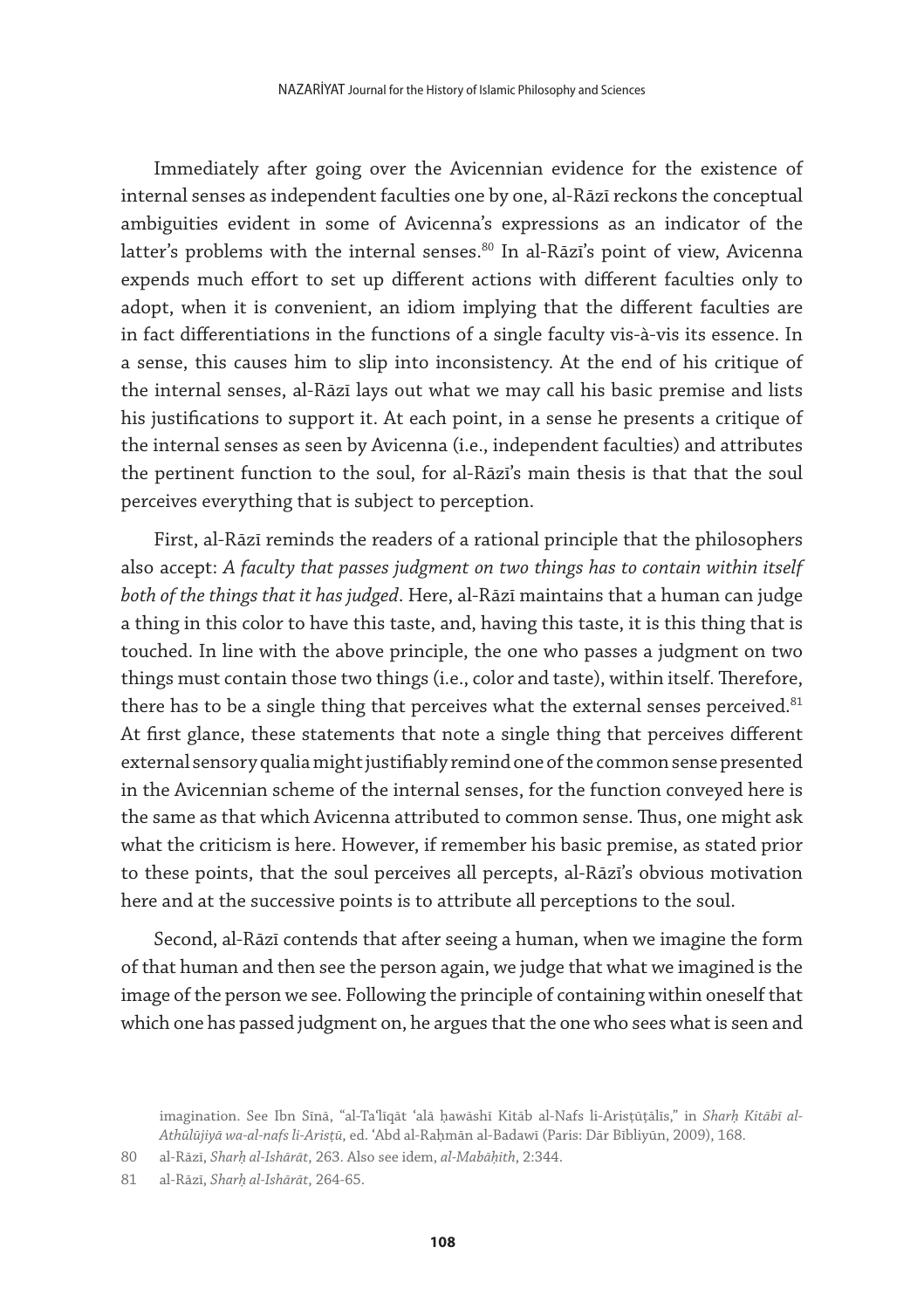the one who imagines it after its disappearance must be one and the same thing in order to make the judgment that what is imagined and what is seen are the same. $82$ 

Third, al-Rāzī also attributes the function of the estimative faculty on the grounds that one can judge the existence of the meaning of enmity in a certain person and friendship in another. A person who judges the existence of a particular meaning of enmity in a certain person has to perceive both that meaning and that person because of it, for making such a judgment necessitates both the knowledge of that person and that meaning of enmity. Al-Rāzī opines that only the soul perceives it.<sup>83</sup>

Fourth, al-Rāzī assesses the functions that Avicenna attributed to the faculties of compositive imagination and cogitation, which enables us to run operations of composition and decomposition between different forms and meanings. Such operations between two things necessitate our consciousness of each of the two. If this is the case, then one can speak of the existence of a single thing that runs all of these operations. In that case, one single thing perceives something as imagination after it perishes, and the different particular meanings in sensibles like enmity and friendship as estimation. The same thing operates the functions of composition and decomposition between forms and meanings. Consequently, al-Rāzī suggests that all of the perceptions that Avicenna distributed among many faculties in various respects are for a single thing and faculty only.<sup>84</sup>

Last, al-Rāzī claims that even the intellectual perception is undertaken by a single thing and faculty that perform the perceptions listed above because we can judge someone human. If so, any judgment that will be passed on the relation between two things necessitates the conception of each thing. Then, just as in the sorts of perceptions given above, there is a single thing that perceives both the universalistic human or humanity and the particular human being in this sort of perception too. Whatever perceives the particular human being similarly perceives each of the different objects of perception listed here.<sup>85</sup>

- 82 al-Rāzī, *Sharḥ al-Ishārāt*, 265.
- 83 al-Rāzī, *Sharḥ al-Ishārāt*, 265.
- 84 al-Rāzī, *Sharḥ al-Ishārāt*, 264-65.
- 85 al-Rāzī, *Sharḥ al-Ishārāt*, 264-66. In *al-Mabāḥith*, al-Rāzī adds further demonstrations to the one he presented here in part concerning that the soul perceives all percepts, whether universal or particular. He also criticizes, both in general and in particular, the philosophers' arguments that the soul cannot perceive particulars and responds to the philosophers' explanations of why perceptions like imagination and estimation are performed by corporeal faculties. al-Rāzī, *al-Mabāḥith*, II, 345-57; al-Rāzī, *al-Matālib*, VII, 147-51.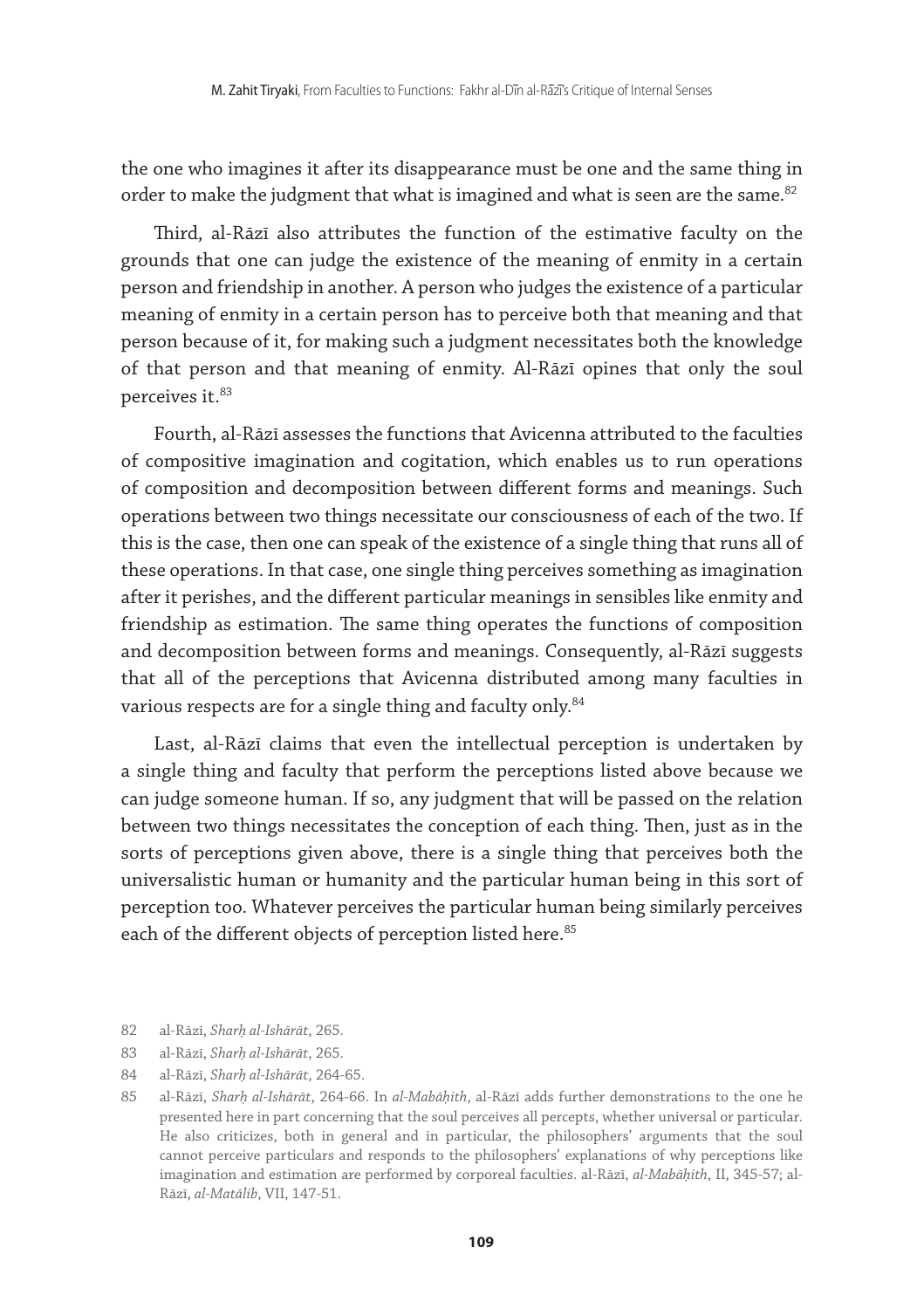Al-Rāzī considered an objection that might be the most fundamental response that philosophers, Avicenna in particular, could give to him in the context of internal sense:

This justification only demonstrates that the soul perceives particulars. We do not deny it; rather, we say: Imaginary forms and estimative meanings have to be present. However, they are not extended beings but only exist in mind. But their impression in the soul is impossible, because corporeal forms cannot be imprinted on an abstract substance. Thus, it necessitates the corporeal faculties that these forms and meanings will be imprinted upon. Then the soul conceives those forms and meanings from those corporeal nodes. So, these corporeal faculties that we determined become the organs of the soul in the perception of particulars.<sup>86</sup>

Al-Rāzī refutes this objection from three angles. First, he claims to have demonstrated that imaginary forms cannot be imprinted on the brain. If a person imagines a sea, he cannot imprint such a vast form on a tiny corner of the brain.<sup>87</sup> Here, al-Rāzī is apparently trying to refute the philosophers' basic premise: Imaginary forms and meanings cannot be imprinted on the soul because corporeal forms cannot be impressed on an abstract substance. Thus, due to the need for corporeal faculties upon which the corporeal forms can be imprinted, the internal senses are inserted into the system as an intermediary category between particular sensible forms and universal intelligible meanings. The impossibility of impressing and imprinting imaginary forms and meanings on soul notwithstanding, al-Rāzī claims that these corporeal forms and meanings cannot be imprinted even on corporeal faculties.

Second, he suggests that what is stated in the philosophers' probable objection depends on the distinction between consciousness and impression, because they reject *impression* when they deem *consciousness* as something possible for the soul. In fact, this situation necessitates the distinction. Without any qualms, he accuses the philosophers of not adhering to their usual distinction.<sup>88</sup>

Third and last, philosophers say that different faculties are organs of the soul and that the soul needs several organs in order to perform various functions. But al-Rāzī argues that this need can be satisfied with two faculties: a repository of sensible forms and a repository of estimative meanings. Thus, the forms and meanings kept in the repositories will be perceivable for the soul upon turning to

<sup>86</sup> al-Rāzī, *Sharḥ al-Ishārāt*, 266.

<sup>87</sup> al-Rāzī, *Sharḥ al-Ishārāt*, 266.

<sup>88</sup> al-Rāzī, *Sharḥ al-Ishārāt*, 266.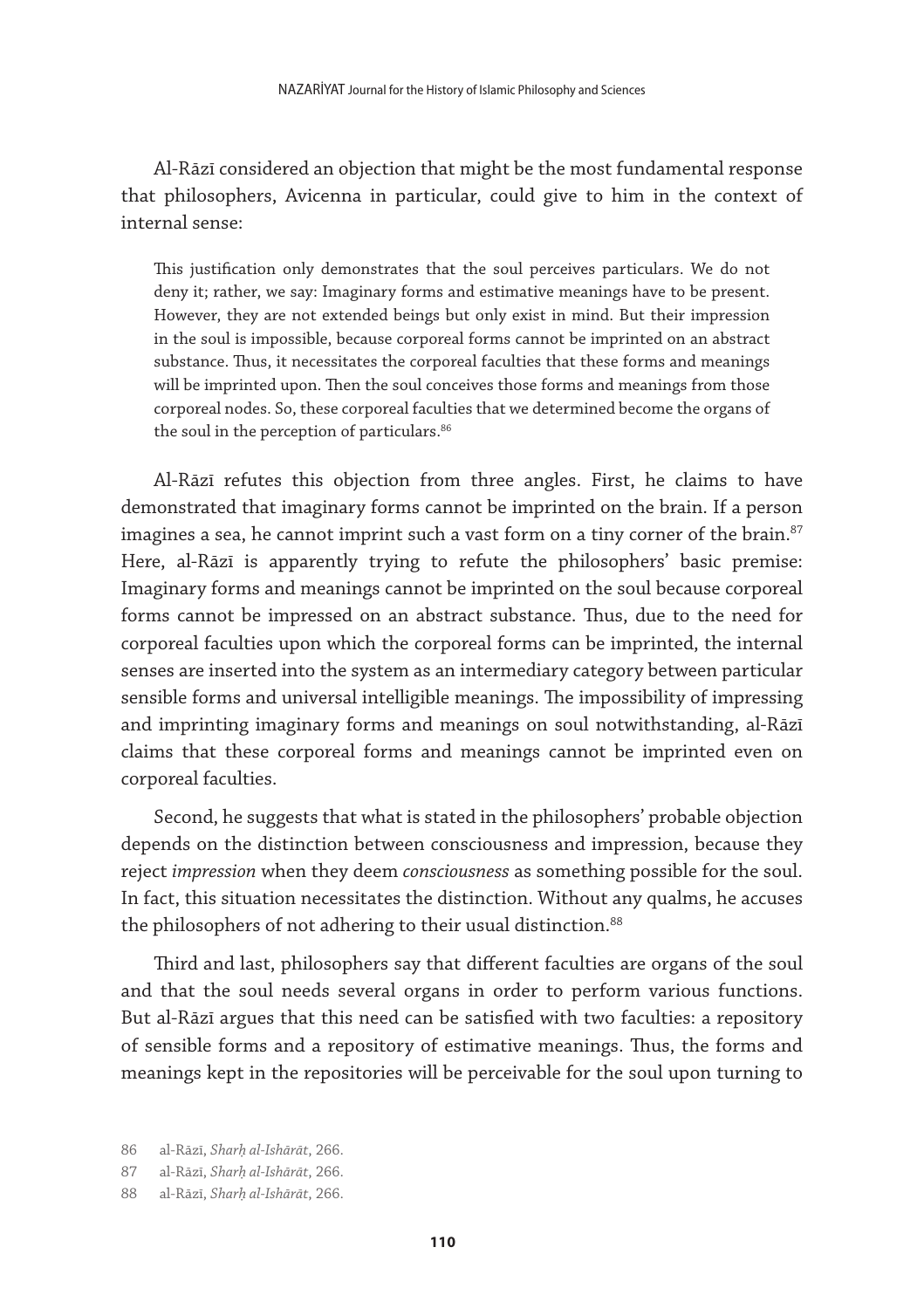one of them whenever the need to do so arises. He then reminds his readers that philosophers are not satisfied with these two repositories of storage function only, for they accept other corporeal faculties as being responsible for perception like common sense, estimation, and that compositive imagination that operates on the forms and meanings. Why, he asks, add more faculties when only two faculties are needed for the soul to reach its objectives – a question that remains unanswered. Al-Rāzī claims that the interpretation here does not accord with the philosophers' views and that the main issue is a certain demonstration of the invalidity of what philosophers argue.<sup>89</sup>

Al-Rāzī views Avicenna's distinction between the rational soul's theoretical and practical faculties as one of the hindrances to demonstrating the existence of the internal senses. According to the latter, the practical faculty that is responsible for the soul governing the body (and also called practical reason) is defined as a faculty that allows for the acquisition of a practical faculty related to the action one has to take in order to arrive at deliberative goals. Al-Rāzī regards this as a concession to the soul's perception of particulars and argues that this premise and that of the internal senses' existence as independent faculties do not hold together.<sup>90</sup> He supposes that the problems that emerged as a result of determining distinct faculties, like whether the soul is operative over particular forms and meanings, and if so, how it could be elicited by means of which faculty or faculties, are necessary for Avicenna's presumption that the soul, as the most general thing

#### 89 al-Rāzī, *Sharḥ al-Ishārāt*, 266-67.

90 al-Rāzī, *Sharḥ al-Ishārāt*, 268. Al-Rāzī suggests that someone moving voluntarily seeks a particular action and that he/she has to know its nature, because one cannot seek something without first conceiving of it. As a token of its nature, something that moves voluntarily has to perceive the nature of that action. In that case, it becomes certain that the one who perceives and the one that moves are one and the same. See al-Rāzī, *Sharḥ ʿUyūn al-ḥikma*, II, 257. Al-Rāzī points to the same issue when assessing Avicenna's statements concerning the actions that emerge from the rational soul with the cooperation of body and corporeal faculties, to be intellection and reflection on particular things, about preferential and unnecessary things. What is problematic here is the uncertainty of what Avicenna means by "intellection," whether the perception of universals or particulars. If he means the former, he makes intellection an action that emerges out of rational soul without a need for the body. If it is the latter, he would be contradicting his own view that the perception of particulars would only take place with corporeal faculties. The same problem applies to reflection as well. Al-Rāzī finds it strange that a great man like Avicenna would turn to these self-contradictory statements. See al-Rāzī, *Sharḥ ʿUyūn al-ḥikma*, II, 272. For the problems created by distinguishing between the rational soul's theoretical and practical powers with respect to the Avicennian system, see al-Rāzī, *Sharḥ ʿUyūn al-ḥikma*, II, 279-80. In *al-Maṭālib*, al-Rāzī criticizes the philosophers' view, in particular that of Avicenna, that the soul cannot perceive particulars due to the problem of the substance of the soul's operation and government over body in their system. He finds it astonishing that philosophers are ignorant of such a clear justification, whereas they are busy with collecting weak aspects and filling up books with them. al-Rāzī, *al-Maṭālib*, VII, 152-53.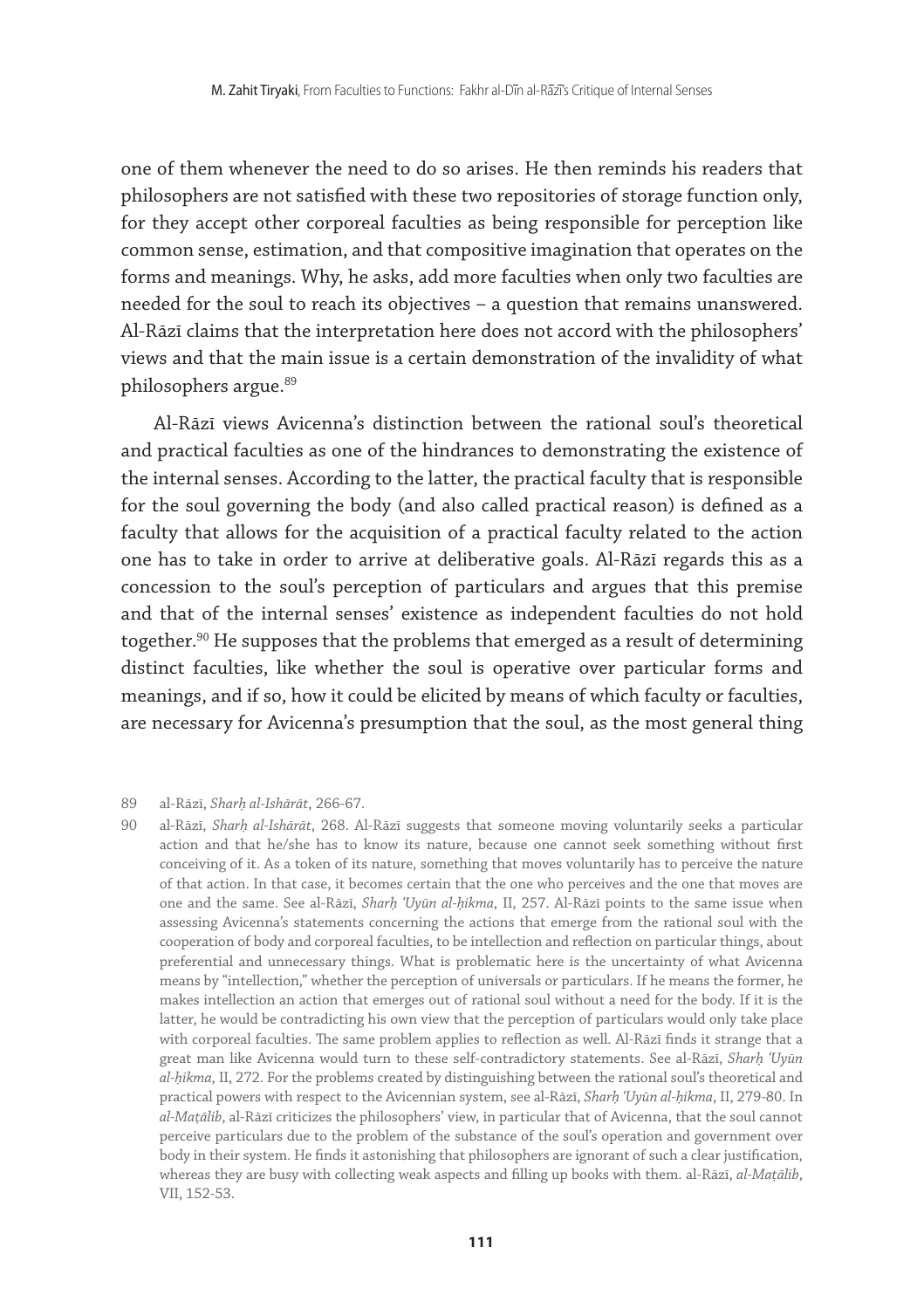that governs things, must know these actions after he first distributes the actions to the faculties. However, such problems will not arise if the soul possesses all of these perceptions, as al-Rāzī advocates.91 After al-Rāzī evaluates in *al-Mabāḥith* Avicenna's arguments for the existence of different faculties due to the differences in the soul's actions, he expresses his main view thus: "We prefer all the percepts together with the thing that perceives all of what is perceived and moves them at will to be the soul but it is such that those different perceptions are bound to different organs and myriad conditions."92

Here, one notes that al-Rāzī grants all responsibility to the soul both in terms of perception and knowledge as well as in actualizing movement. Avicenna views the internal and external senses, which carry out particular perceptions and movements, as corporeal faculties, whereas al-Rāzī holds that all faculties and principles are attributes that came into being for the soul's substance. Hence, he states, the soul could be qualified with faculties of perception and movement, a position for which he duly presents justifications.<sup>93</sup>

Given his supposition that the debate on faculties is tied to the primary question of whether the soul can perceive particular and corporeal things, <sup>94</sup> in a sense al-Rāzī restates the claim that he initially stated at the beginning of his assessment of the internal senses and emphasized in almost all his texts, with greater elaboration: Even if the existence of different sorts of perception, which Avicenna supposed are undertaken with disparate internal senses, is deemed necessary and not entirely rejected, it looks probable that there is a single faculty like soul and that these different perceptions appear via various organs for the soul. $95$ 

- 93 al-Rāzī, *Sharḥ ʿUyūn al-ḥikma*, II, 257-67; al-Rāzī, *al-Maṭālib*, VII, 149.
- 94 al-Rāzī, *al-Mabāḥith*, II, 344.
- 95 al-Rāzī, *Sharḥ al-Ishārāt*, 247. For al-Rāzī's opinions in this context, see al-Rāzī, *al-Mabāḥith*, II, 251-57, 345-57; al-Rāzī, *al-Nafs*, 31, 32, 77-78; al-Rāzī, *Sharḥ ʿUyūn al-ḥikma*, II, 252-53; al-Rāzī, *al-Maṭālib*, VII, 147-55. For al-Rāzī's comments on the relation between myriad faculties and the soul's substance, see idem, *al-Nafs*, 79-84; *al-Maṭālib*, VII, 168-70. Al-Rāzī contends that the soul is a corporeal substance and denies different faculties. Given this, for comments on how a single soul could be the principle of various activities, the function of the heart herein, and how the human soul is related with both what al-Rāzī calls the "physical heart" residing in the heart, as well as the bodily activities, see Kaplan, *Fahruddin er-Râzî Düşüncesinde Ruh ve Ahlâk*, 184-202. Cengiz comments that even if al-Rāzī does not explicitly state so, there are theological reasons behind the evolution of his conception, from the multiple faculties running different perceptions to the perceptions as different functions/attributes of the soul. This is because in the philosophers' diction of powers (*quwwāt*) they have permanence, and perception takes place naturally and necessarily in the absence of a malady in the organ of perception and when the

<sup>91</sup> al-Rāzī, *Sharḥ al-Ishārāt*, 284.

<sup>92</sup> al-Rāzī, al-*Mabāḥith*, II, 256. For the standpoint that associates both perception and movement with a single thing like the soul, see al-Rāzī, *al-Nafs*, 31, 32.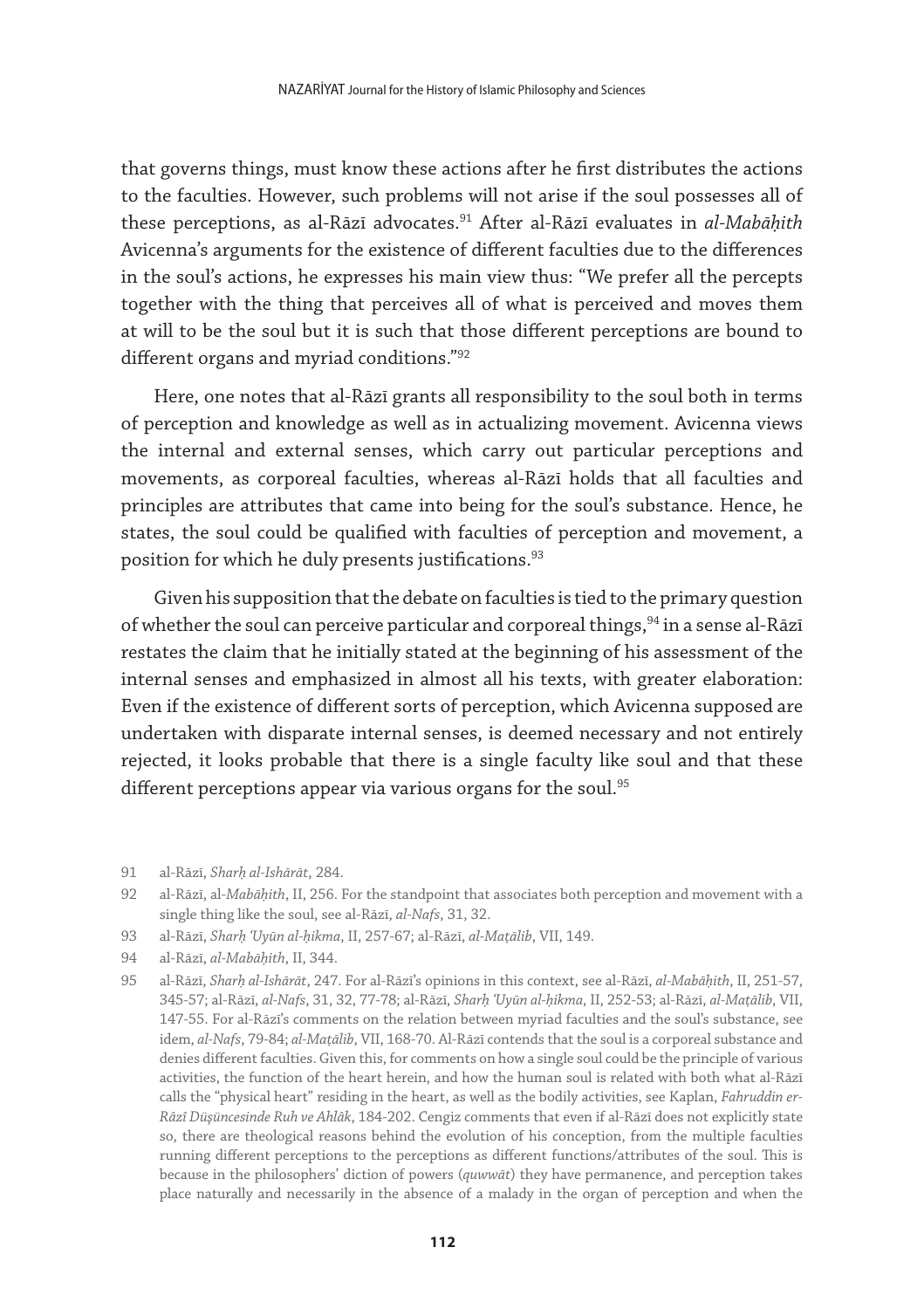## **Conclusion**

Although al-Rāzī's critique of the internal senses forms the main theme of this study, his critique is important for both its critical method in general and the problems associated with the theory of the internal senses in particular. While criticizing the internal senses, his non-implication of any religious, theological, or teleological stance is noticeable at first glance. Nonetheless, tracing his critique's background and extensions, one can sense certain theological inclinations. However, he does not rely on any certain and absolute presumption, religious or philosophical, unchanging, stationary, perennial, and eternal claim of demonstrativeness or truth aside from the strength and validity of the evidence he presents, especially in subjects that could be based on experience. In this sense, an example of his critical stance mentioned in the contemporary literature about his thought is attested to within the context of the particular problem studied herein. This stance gives important cues on how and by which means to assess and criticize multiple philosophical standpoints.

Al-Rāzī's critique of the internal senses has aspects linked to large-scale epistemological and psychological problems, like *the nature of the soul and whether it can abstract substance*, *the character of the soul-body relation and interaction*, *the nature of perception*, *the degrees of abstraction*, *the soul's relation with particulars, and its disposition of them*. In this respect, it appears that one cannot ignore the

conditions are fully present. However, in the conception of *qudra* for both the Asharites and al-Rāzī, which corresponds to the philosophers' notion of power (*quwwa*), the former have no permanence. But in every act, the actor operates with *qudra* generated in itself. See Cengiz, "Nefs Çözümlemesi Açısından Fahreddin er-Râzî'nin İbn Sînâ ile İlişkisi," 441. Before al-Rāzī, theologians criticized the theory of powers because treating the soul's powers in causal necessity, in line with the deterministic approach that the philosophers' principle of "only one comes out of one," runs counter to the conception of God as an independent power (*al-qādir al-mukhtār*). Moreover, some of them tried to make it compatible with theological proclivities. Besides, later theologians like al-Ījī supported al-Rāzī's presumption of the soul that carries out all perceptions. Theologians identified two principles behind the philosophers' justification of disparate faculties: 1) refuting the conception of God as an independent power, and 2) the soul's inability to perceive particulars, and rejected both due to the implication of causality. Consequently, they returned to the presumption that the soul perceives all percepts and assumed the opinion that one essence can do many acts by means of different organs. If we take into account that al-Rāzī's critique of the internal senses turned into a general critique of the philosophers' theory of powers, then the presumption of the functions and their attribution to soul, while denying the faculties themselves, also outlived him, at least in the specific case of al-Ījī. Therefore, before al-Rāzī the critique of powers did not contest the existence, course, and number of the acts that they perform; but what did change was how actions were performed and their connection to soul. Nevertheless, the theory of the existence and diversity of powers was apparently still being defended because of its being tuned into theological inclinations, as pointed out. For the emphases noted here on the course of the philosophers' theory of powers after al-Rāzī, see Türker, "Kelâm Geleneğinde Adudüddin el-Îcî," 303-05.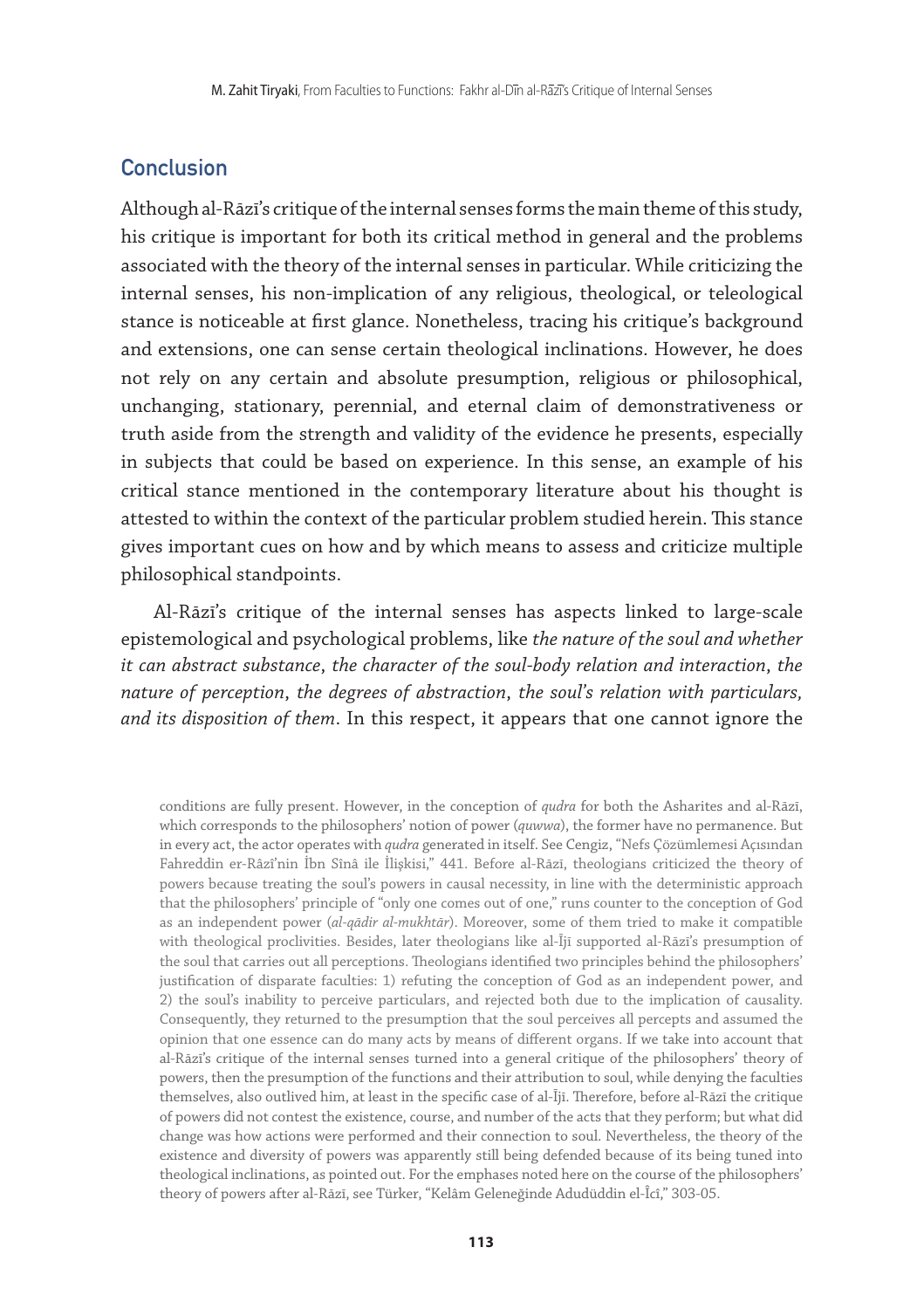aspects of those problems related to al-Rāzī's criticisms of Avicenna and his peculiar comments in the context of a specific problem, like the theory of the internal senses. In his thought, the *soul* is not conceived of resolutely as an abstract substance as it was by Avicenna, for at least its immateriality is a point of contestation. *Perception*, for al-Rāzī, is *a relation of attribution and attachment between the perceptive subject and the external sensory objects*, rather than *the impression of the forms of external sensible objects in the mind*, as it was for Avicenna. With this change in the conception of perception, the internal senses are no longer regarded as faculties that undertake the hierarchical process of abstraction that enables the formation of forms in the mind in the Avicennian sense. In the same way, while there is a sharp distinction between the human soul or intellectual faculty and the sensibles and particulars in Avicennan thought, the perception of the particulars is attributed to those faculties of the animal soul related with sensory, singular, and particular forms and the perception of the universals to the theoretical faculty of the human rational soul that is related to the universals. Al-Rāzī adopts a critical stance against this distinction and claims that *all perceptions, both particular and universal, and movement can be carried out by a single faculty like the soul*. In other words, what is obtained as a result of internal sensations that are actualized as various functions of the soul is not the universal intellectual forms that are abstracted from matter and all the things that are related to matter in the Avicennian sense. Thus, the nature of the Avicennian soul-body conception that regards the soul as an abstract substance, both distinct from the body and unable to make a direct connection with corporeal, sensory, and particular faculties, necessitates that they system incorporate some intermediary faculties, like the internal senses, to maintain the soul-body relation. In this sense, the internal senses exhibit a quintessential potentiality to overcome such strict dualisms as soul and body, intellect and sense, universal and particular, and to enable the soul-body interaction. But al-Rāzī's negative stance toward these strict distinctions that would have necessitated the myriad perceived faculties envisaged by Avicenna. This stance is critical with respect to avoiding a rigid dualist stance, allowing for diminishing the distance between soul and body and thereby enabling a closer interaction between them, and illustrating a more integral portrayal of the perceptive subject. Nevertheless, whether al-Rāzī went beyond facilitating the soul-body relation and propounded a holistic theory that would explain this interaction's mechanism remains unanswered. If he did in fact do so, then what are the elements of this mechanism? In other words, *what sort of mechanism can explain the relation of a single faculty like the soul, which is responsible for all perceptions and movements, and the body and bodily states*? For the time being, such issues remain beyond our knowledge and require more intensive research.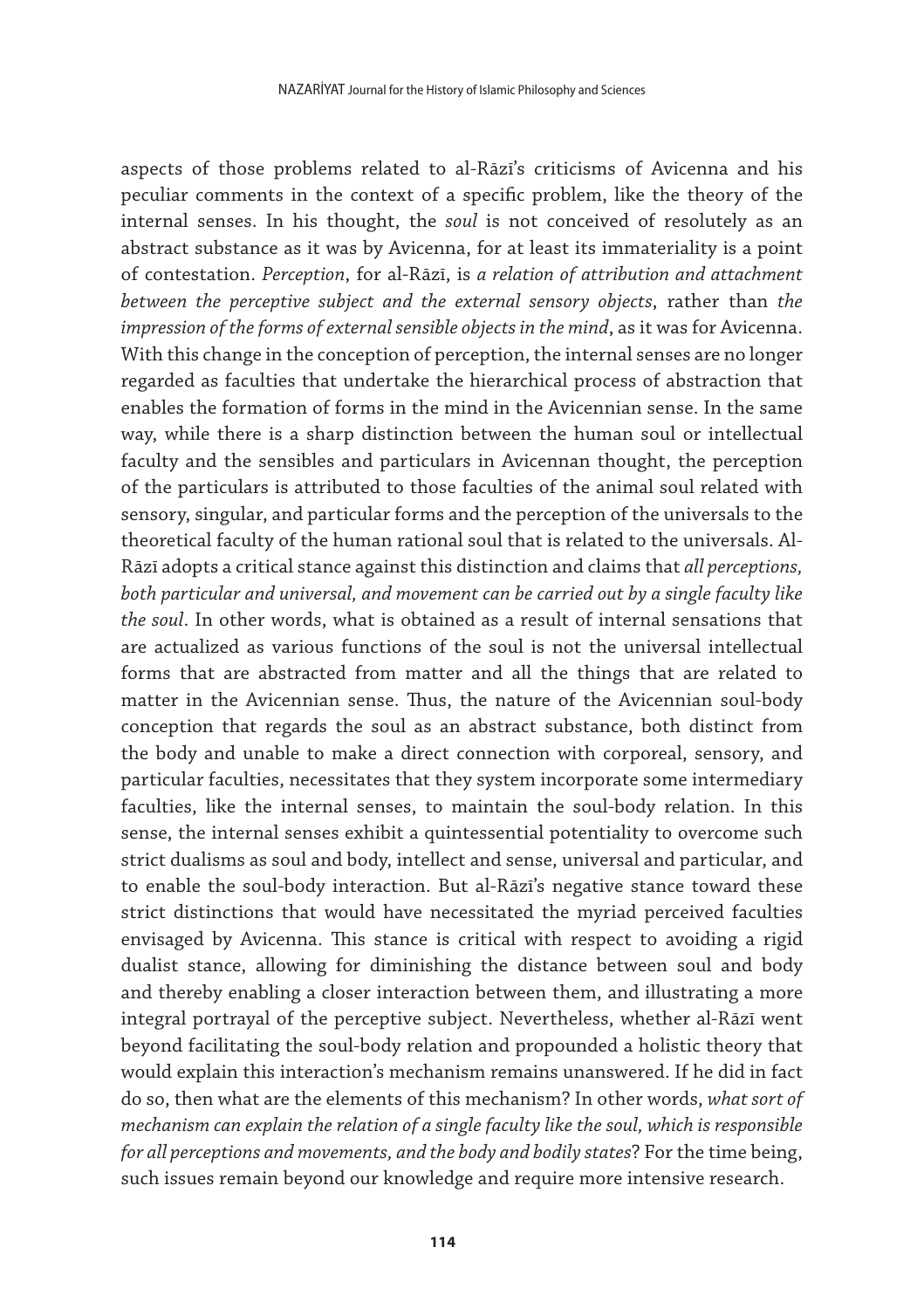#### References

Altaş, Eşref. "İbn Sînâ Felsefesi ve Eşarîyye Kelâmı Arasında Fahreddin er-Râzî'nin Yöntemi." *M. Ü. İlâhiyât Fakültesi Dergisi* 36 (2009/1): 135-50.

\_\_\_\_\_\_, "Fahreddin er-Râzî'nin Eserlerinin Kronolojisi." In *İslâm Düşüncesinin Dönüşüm Çağında Fahreddin er-Râzî*. Edited by Ö. Türker and O. Demir, 91-164. İstanbul: İSAM Yayınları, 2013.

\_\_\_\_\_\_, "Fahreddin er-Râzî'nin 13. Yüzyıldaki Mirası." In *Uluslararası 13. Yüzyılda Felsefe Sempozyumu Bildirileri*. Edited by Murat Demirkol and M. Enes Kala, 319-31. Ankara: Yıldırım Beyazıt Üniversitesi İnsan ve Toplum Bilimleri Fakültesi Yayınları, 2014.

\_\_\_\_\_\_, "Fahreddin Râzî'de İnsanın Mahiyet ve Hakikati Üzerine." (forthcoming).

- Attar, Muhammad Fariduddin. "Fahr al-Dīn al-Rāzī on the Human Soul: A Study of the Psychology Section of al-Mabāḥiṯ al-mašriqiyya fī ʿilm al-ilāhiyyāt wa-l-ṭabīʿiyyāt." Unpublished MA thesis, McGill University, 2014.
- Aykıt, Asiye. "Nefis Nazariyesi Çerçevesinde Fahreddin er-Râzî'nin Ahlâk Düşüncesi." *C. Ü. İlâhiyât Fakültesi Dergisi* 18/1 (2014): 199-225.
- al-Baghdādī, Abū al-Barakāt. *al-Muʿtabar fī al-ḥikma*. Edited by Yūsuf Maḥmūd. Doha: Dār al-Ḥikmah, 2012.
- İbrahim, Bilal. "Fakhr al-Din al-Rāzī, Ibn al-Haytam and Aristotelian Science: Essentialism versus Phenomenalism in Post-Classical Islamic Thought." *Oriens* 41 (2013): 379-431.

\_\_\_\_\_\_, "Freeing Philosophy from Metaphysics: Fakhr al-Dīn al-Rāzī's Philosophical Approach to the Study of Natural Phenomena." Unpublished PhD diss., McGill University, 2012.

Black, Deborah L. "Estimation (Wahm) in Avicenna: The Logical and Psychological Dimesions." *Dialogue* 32 (1993): 219-58.

\_\_\_\_\_\_, "Imagination and Estimation: Arabic Paradigms and Western Transformations." *Topoi* 19 (2000): 59-75.

\_\_\_\_\_\_, "Imagination, Particular Reason, and Memory: The Role of Internal Senses in Human Cognition." In *Workshop on Varieties of Cognitive Theory in the Later Middle Ages: Towards a Status Quaestionis*. Katholieke Universiteit, Leuven, February 19, 2010.

\_\_\_\_\_\_, "Rational Imagination: Avicenna on the Cogitative Power." In *Philosophical Psychology in Arabic Thought and the Latin Aristotelianism of the 13th Century*. Edited by Luis Xavier López-Farjeat and Jörg Alejandro Tellkamp, 59-81. Paris: J. Vrin, 2013.

Bozkurt, Mustafa. "Fahreddin Râzî'de Bilgi Teorisi." Unpublished PhD diss., Ankara University, 2006.

- Bundy, M. Wright. *The Theory of Imagination in Classical and Mediaeval Thought*. Urbana: The University of Illinois Press, 1927.
- Cengiz, Yunus. "İbn Sînâ'nın Zihin Felsefesinde Eylem Süreci." *Ankara Üniversitesi İlahiyat Fakültesi Dergisi* 55, no. 2 (2014): 99-128.

\_\_\_\_\_\_, "Nefs Çözümlemesi Açısından Fahreddin er-Râzî'nin İbn Sînâ ile İlişkisi." In *Uluslararası İmam Eşarî ve Eşarîlik Sempozyumu Bildirileri-Siirt Üniversitesi İlâhiyât Fakültesi (21-23 Eylül 2014)*. Edited by Cemalettin Erdemci and Fadıl Aygan, 429-53. İstanbul: Beyan Yayınları, 2015.

- Coşar, Hakan. "İslâm Düşüncesinde Günümüzde Az Bilinen Bir Gelenek: İşârât (Şerhleri) Geleneği." *Dînî Araştırmalar* 16, no. 43 (2013): 47- 66.
- D'ancona, Cristina. "Degrees of Abstraction in Avicenna: How to Combine De Anima and Enneads." In *Theories of Perception in Medieval and Early Modern Philosophy*. Edited by S. Knuuttila and P. Kӓrkkӓinen, 47-71. Dordrecht: Springer, 2008.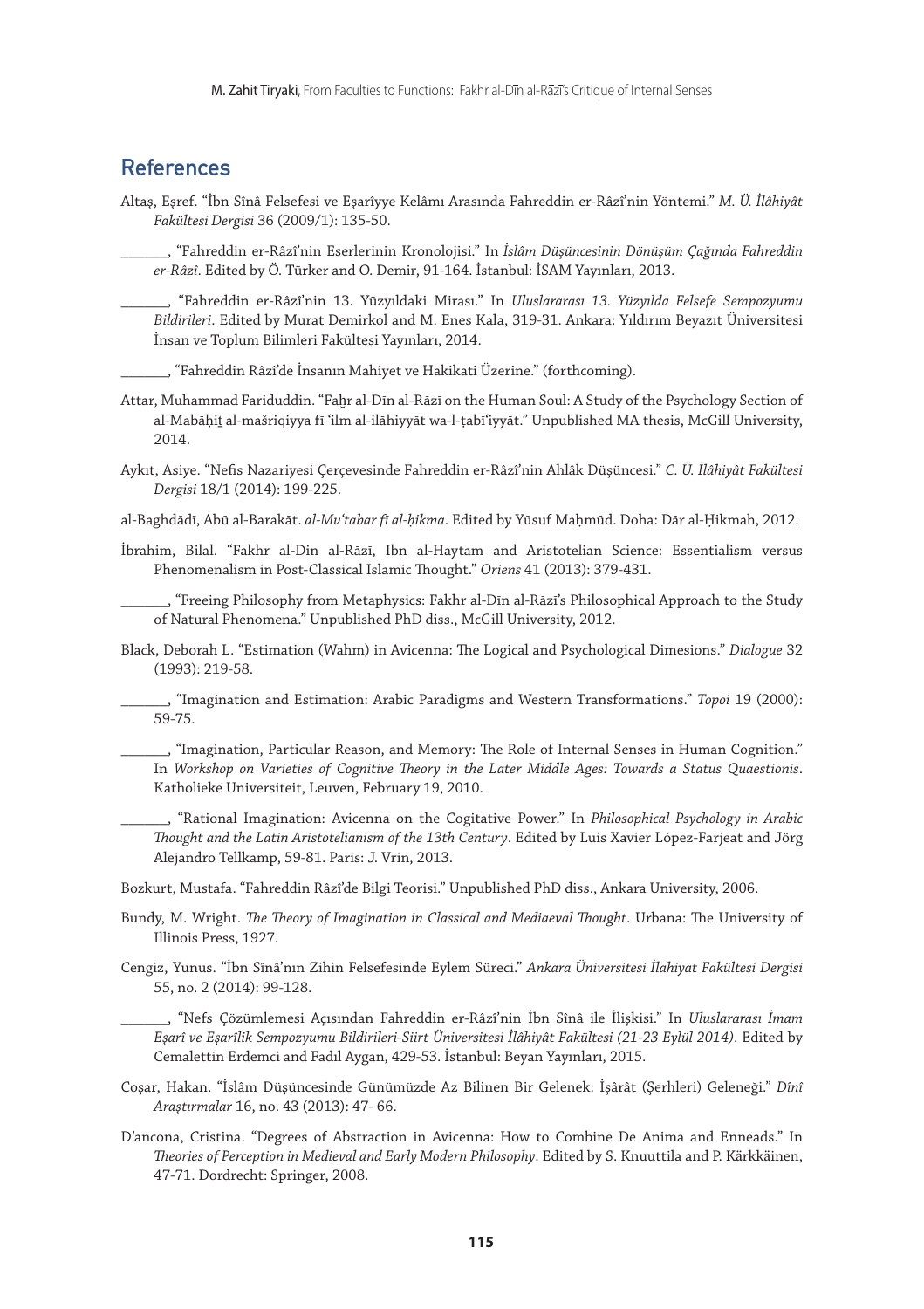- Gazâlî. *Tehâfütü'l-Felâsife-Filozofların Tutarsızlığı*. Translated by Mahmut Kaya and Hüseyin Sarıoğlu. İstanbul: Klasik Yayınları, 2005.
- Gianotti, Timothy J. *Al-Ghazali's Unspeakable Doctrine of the Soul: Unveiling the Esoteric Psychology and Eschatology of the Ihya*. Leiden: Brill, 2001.
- Griffel, Frank. "Al-Gazali's Concept of Prophecy: The Introduction of Avicennan Psychology into Asarite Theology." *Arabic Science and Philosophy* 14 (2004): 101-44.
- Haklı, Şaban. "Müteahhirûn Döneminde Felsefe-Kelâm İlişkisi: Fahruddin er-Râzî Örneği." Unpublished PhD diss., Marmara University, 2002.

\_\_\_\_\_\_, "Fahreddin er-Râzî'nin Bilgi Teorisi." In *İslâm Düşüncesinin Dönüşüm Çağında Fahreddin er-Râzî.* Edited by Ö. Türker and O. Demir, 423-52. İstanbul: İSAM Yayınları, 2013.

- Hanoğlu, İsmail. "Kitâbü'l-Mülahhas fi'l-Mantık ve'l-Hikme Bağlamında Fahruddin er-Râzî ve İslâm Felsefesi." *Hitit Üniversitesi İlâhiyât Fakültesi Dergisi* 10, no. 20 (2011/2): 171-92.
- Gutas, Dimitri. "İbn Sînâ Felsefesinde Hayâl-Oluşturucu Güç ve Aşkın Bilgi." In *İbn Sînâ'nın Mirası*. Translated by M. Cüneyt Kaya, 149-68. İstanbul: Klasik Yayınları, 2010.
- Hall Robert E. "A Decisive Example of the Influence of Psychological Doctrine in Islamic Science and Culture: Some Relationships Between Ibn Sina's Psychology, Other Branches of His Thought, and Islamic Teachings." *Journal for the History of Arabic Science* (Aleppo) 3 (1979): 46-84.

\_\_\_\_\_\_, "Intellect, Soul, and Body in Ibn Sina: Systematic Synthesis and Development of the Aristotelian, Neoplatonic, and Galenic Theories." In *Interpreting Avicenna: Science and Philosophy in Medieval Islam*. Edited by Jon McGinnis, 62-86. Leiden and Boston: Brill, 2004.

\_\_\_\_\_\_, "The *Wahm* in Avicenna's Psychology." In *Intellect and Imagination in Medieval Philosophy*. Edited by M. C. Pacheco and J. F. Meirinhos, 533-49. Turnhout: Brepols, 2006.

- Harvey, E. Ruth. *Inward Wits: Psychological Theory in the Middle Ages and the Renaissance*. London: The Warburg Institute, 1975.
- Hasse, Dag Nikolaus. *Avicenna's De Anima in the Latin West: The Formation of a Peripatetic Philosophy of the Soul, 1160–1300*. London: The Warburg Institute, 2000.

\_\_\_\_\_\_, "Avicenna on Abstraction." In *Aspects of Avicenna*. Edited by Robert Wisnovsky, 39-72. Princeton: Markus Wiener, 2001.

Ibn Sīnā. "Maqāla fī al-nafs (Mabḥath ʿan al-quwwa al-nafsāniyya)." In *Aḥwāl al-nafs: Risāla fī al-nafs wabaqa*̄*ʾihā wa-maʿādihā*. Edited by Aḥmad Fuʾād Ahwānī. Cairo: Dār Iḥyāʾ al-Kutub al-ʿArabiyya, 1952.

\_\_\_\_\_\_, "Risāla fī al-nafs wa-baqāʾihā wa-maʿādihā." In *Aḥwāl al-nafs: Risāla fī al-nafs wa-baqāʾihā wa-maʿādihā*. Edited by Aḥmad Fuʾād Ahwānī. Cairo: Dār Iḥyāʾ al-Kutub al-ʿArabiyya, 1952.

\_\_\_\_\_\_, *Kitāb al-Shifā: al-Nafs*. Edited by Fazlur Rahman. Oxford: Oxford University Press, 1959.

\_\_\_\_\_\_, *al-Mabdaʾ wa-al-maʿād*. Edited by ʿAbd Allāh Nūrānī. Tehran: Muʾassasa-i Muṭālaʿāt-i Islāmī, 1984.

\_\_\_\_\_\_, *Kitāb al-Najāt fī al-ḥikma al-mantiqiyya wa-al-ṭabīʿiyya wa-al-ilāhiyya*. Edited by Mājid Fakhry. Beirut: Dār al-Āfāq al-Jadīda, 1985.

\_\_\_\_\_\_, *ʿUyūn al-ḥikma*. Edited by Muwaffaq Fawzī al-Jabr. Damascus: Dār al-yanābīʿ, 1996.

\_\_\_\_\_\_, *al-Ishārāt wa-al-tanbīhāt (including Sharḥ al-Ishārāt wa-al-tanbīhāt)*. Edited by ʿAlī Riḍā Najafzādah. Tehran: Anjuman-i Āsār va Mafākhir-i Farhangī, 2005.

 \_\_\_\_\_\_, "al-Taʿlīqāt ʿalā ḥawāshī Kitāb al-Nafs li-Arisṭūṭālīs." In *Sharḥ Kitābī al-Athūlūjiyā wa-al-nafs li-Arisṭū*. Edited by ʿAbd al-Raḥmān al-Badawī. Paris: Dār Bībliyūn, 2009.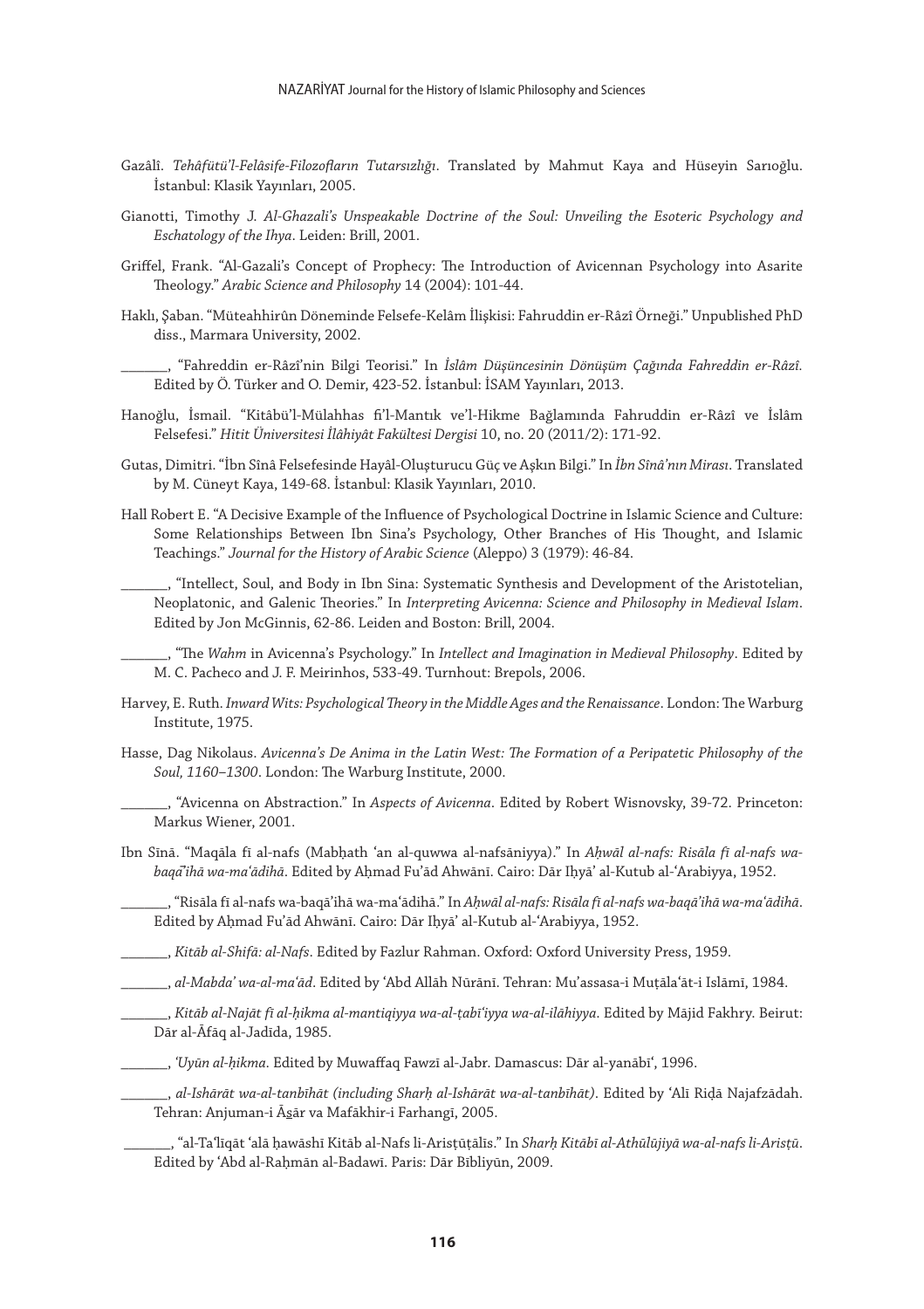- İskenderoglu, Muammer. "Fakhr al-Din al-Râzî on the Immateriality of the Human Soul." *Journal of Oriental and African Studies* 14 (2005): 121-36.
- Jansenns, Jules. "Fakhr al-Din al-Râzî on the Soul: A Critical Approach to Ibn Sina." *The Muslim World* 102 (July/October 2012): 562-79.
- Kaplan, Hayri. "Fahruddin er-Râzî Düşüncesinde Ruh ve Ahlâk." Unpublished PhD diss., Ankara University, 2001.
- Kemp, Simon and Garth J. O. Fletcher. "The Medieval Theory of the Inner Senses." *The American Journal of Psychology* 106, no. 4 (Winter 1993): 559-76.
- Lagerlund, Henrik. "Introduction: The Mind/Body Problem and Late Medieval Conceptions of the Soul." In Forming the Mind-Essays on the Internal Senses and the Mind/Body Problem from Avicenna to the Medical *Enlightenment*. Edited by H. Lagerlund, 1-15. Dordrecht: Springer, 2007.
- McGinnis, Jon. "Making Abstraction Less Abstract: The Logical, Psychological, and Metaphysical Dimensions of Avicenna's Theory of Abstraction." *Proceedings of the American Catholic Philosophical Association* 80 (2007): 169-83.
- Morewedge, Perviz. "Epistemology: The Internal Sense of Prehension (*Wahm*) in Islamic Philosophy." In *Essays in Islamic Philosophy Theology and Mysticism*, 139-79. New York: Global Scholarly Publications, 2003.
- Perler, Dominik. "Intentionality and Action Medieval Discussions on the Cognitive Capacities of Animals." In *Intellect and Imagination in Medieval Philosophy*. Edited by M. C. Pacheco and J. F. Meirinhos, 73-98. Turnhout: Brepols, 2006.
- Pormann, Peter E. "Avicenna on Medical Practice, Epistemology, and the Physiology of the Inner Senses." In *Interpreting Avicenna: Critical Essays*. Edited by P. Adamson, 91-108. Cambridge: Cambridge University Press, 2013.

al-Rāzī, Fakhr al-Dīn. *al-Mulakhkhaṣ fī al-ḥikma wa-al-manṭiq*. Süleymaniye Library MS Şehid Ali Paşa 1730.

\_\_\_\_\_\_, *Kitāb al-nafs wa-al-rūḥ wa-sharḥ quwāhumā*. Edited by M. Ṣaghīr Ḥasan al-Maʿṣūmī. Tehran: Maʿhad al-abḥāth al-Islāmiyya, 1985.

- \_\_\_\_\_\_, *al-Mabāḥith al-mashriqiyya fī ʿilm al-ilāhiyyat wa-al-ṭabīʿiyyat*. Ed. Muḥammad Muʿtaṣim Billāh al-Baghdādī. 2 vols. Beirut: Dār al-kitāb al-ʿArabī, 1990.
- \_\_\_\_\_\_, *al-Maṭālib al-ʿāliya min al-ʿilm al-ilāhī*. Edited by Muḥammad ʿAbd al-Salām Shāhīn. Beirut: Dār alkutub al-ʿilmiyya, 1999.
- \_\_\_\_\_\_, *Sharḥ ʿUyūn al-ḥikma*. Edited by Aḥmad Ḥijāzī al-Saqqā. Tehran: Muʾassasa al-Ṣādiq li-al-ṭibāʿa waal-nashr, 1994.
- \_\_\_\_\_\_, *Sharḥ al-Ishārāt wa-al-tanbīhāt*. Edited by ʿAlī Riḍā Najafzādah. Tehran: Anjuman-i Āsār va Mafākhir-i Farhangī, 2005.
- es-Sühreverdî, Şihabüddin. *Hikmetü'l-işrâk-İşrâk Felsefesi*. Translated by Eyüp Bekir Yazıcı and Üsmetullah Sami. İstanbul: Türkiye Yazma Eserler Kurumu Başkanlığı Yayınları, 2015.
- Şirinov, Agil. "Fahreddin Râzî ve Nasreddin Tûsî'nin İbn Sînâcılığı." In *Uluslararası İbn Sînâ Sempozyumu Bildirileri, 22-24 Mayıs 2008*. Edited by Mehmet Mazak and Kâmil Engin, 275-84. İstanbul: İstanbul Büyükşehir Belediyesi Kültür A. Ş. Yayınları, 2008.
	- \_\_\_\_\_\_, "İşârât Geleneği Bağlamında Fahreddin Râzî." In *İslâm Düşüncesinin Dönüşüm Çağında Fahreddin er-Râzî*. Edited by Ö. Türker and O. Demir, 203-42. İstanbul: İSAM Yayınları, 2013.
- al-Ṭabarī, Ibn Rabban. *Firdaws al-ḥikma fī al-ṭibb*. Edited by Muḥammad Zubayr al-Ṣiddīqī. Berlin: Maṭbaʿ Āftāb, 1928.